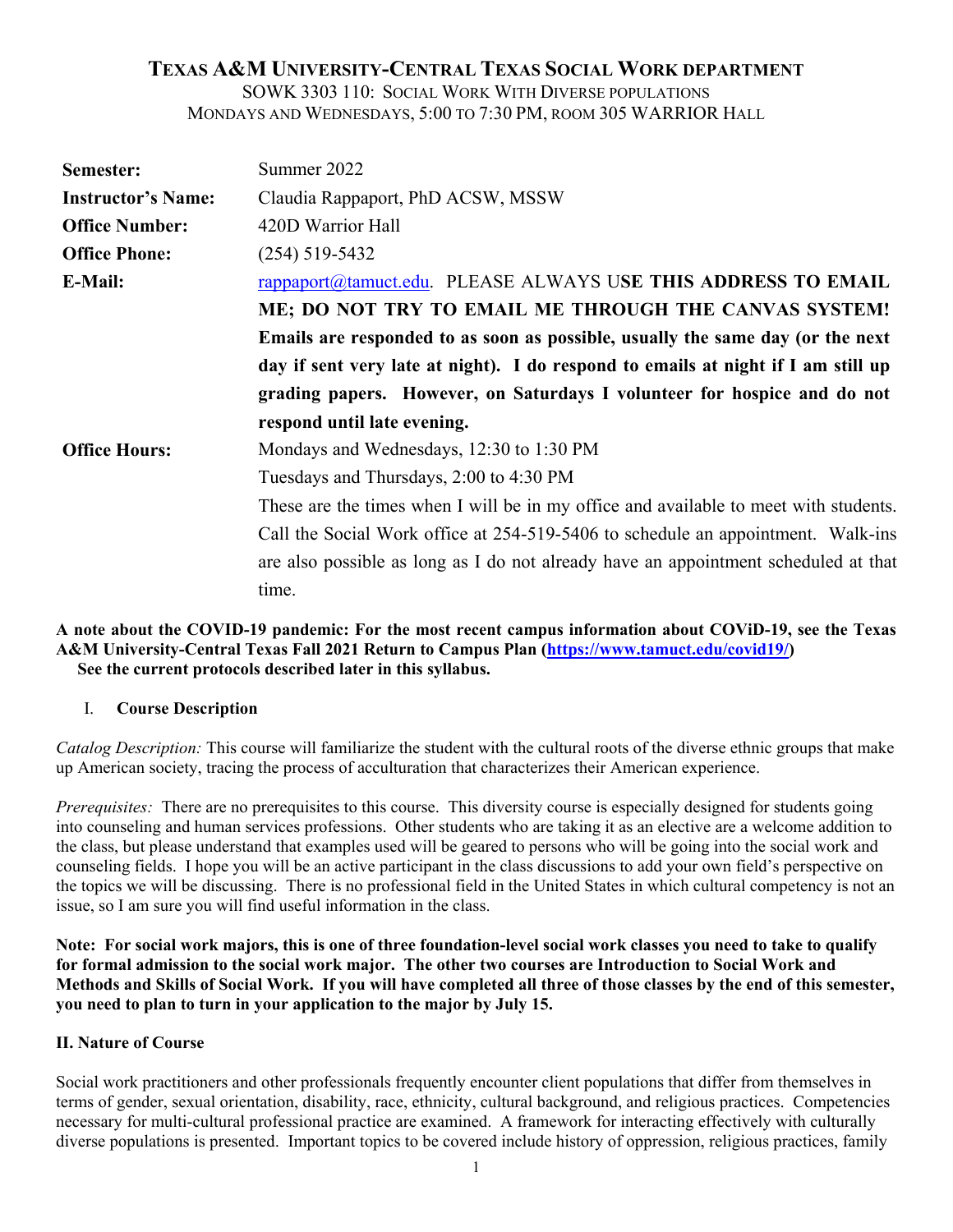structure, acculturation, poverty, language, racism and prejudice, socio-political factors, child-rearing practices, values, and beliefs. Professionals must work to alter their practices to fit the needs of culturally diverse populations. In order to do this, all professionals need to heighten their awareness of their own cultural backgrounds and how these invariably influence their interactions with other people.

This course has infused curriculum that prepares students with the necessary casework skills required by 45CFR 1356.60 Title IV-E Training Program.

This supports students' learning the model of **Generalist Social Work Practice:** Work with individuals, families, groups, communities and organizations in a variety of social work and host settings. Generalist practitioners view clients and client systems from a strengths perspective in order to recognize, support, and build upon the innate capabilities of all human beings. They use a professional problem-solving process to engage, assess, broker services, advocate, counsel, educate, and organize with and on behalf of clients and client systems. In addition, generalist practitioners engage in community and organizational development. Finally, generalist practitioners evaluate service outcomes in order continually to improve the provision and quality of services that are most appropriate to client needs. Generalist social work practice is guided by the NASW Code of Ethics and is committed to improving the well-being of individuals, families, groups, communities and organizations and furthering the goals of social justice. (From the website of the Association of Baccalaureate Social Work Program Directors, Inc.)

*Teaching Method:* This course meets face-to-face, and the primary teaching approaches are collaborative and active learning. Material in the course will be presented through interactive class discussions on readings and on additional material presented by the professor in handouts, class activities, videotapes, and client scenarios. .

*Grading:* As much as possible, Dr. Rappaport tries to have assignments graded by the class after they were due. For longer assignments it may be the second class after they were due. Twice during the semester Dr. Rappaport will complete grade sheets to show each student where their course grade stands at that time. You can also check the GradeBook in Canvas, **but remember that the grade there does not reflect your actual grade in the course because it does not include the grades for class attendance and class participation**.

Note: Handouts for the course will be available via the Canvas Online Learning system. Please ensure that you have access to it. For concerns, please contact the Help Desk Central, 24 hours a day, by using the Canvas Help link located at the bottom of the left-hand menu. Select Chat with Canvas Support, submit a support request through "Report a Problem," or call the Canvas support line at 1-844-757-0953.

# **III. Department Mission**

The mission of the Texas A&M University-Central Texas Bachelor of Social Work Department (TAMUCT BSW Department) is to prepare high quality graduates for entry-level generalist social work practice and for advanced education. This education is delivered in a rigorous and student-centered learning environment that promotes professional behavior, values, and ethics, human and community well-being, respect for human diversity, and a global perspective, and is guided by a person-in-environment framework, knowledge based on scientific inquiry, and social work competencies.

Until Fall 2014 the TAMUCT Social Work Department had accreditation through the Council on Social Work Education (CSWE) as a branch campus of Tarleton State University. Now our Department has been awarded our own independent accreditation, effective February 2017.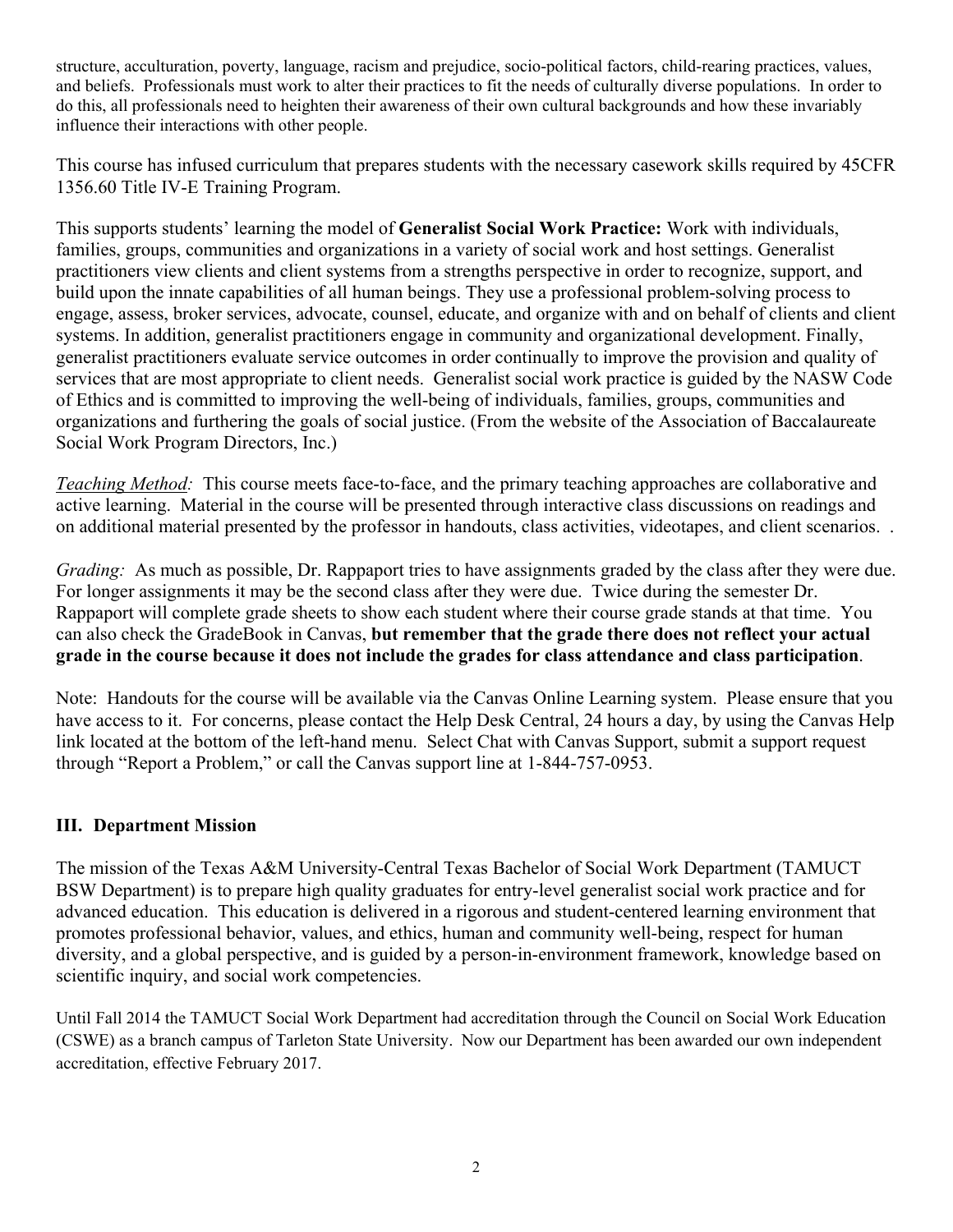# **IV. COURSE OBJECTIVES AND RELATED PRACTICE BEHAVIORS**

This course provides content that helps prepare you, the student, to engage in the following CSWE competencies and related practice behaviors:

- Practice personal reflection and self-correction to assure continual professional development (2.1.1b)
- Attend to professional roles and boundaries (2.1.1c)
- Recognize and manage personal values in a way that allows professional values to guide practice (2.1.2a)
- Apply strategies of ethical reasoning to arrive at principled decisions (2.1.2d)
- Recognize the extent to which a culture's structures and values may oppress, marginalize, alienate, or create or enhance privilege and power (2.1.4a)
- Gain sufficient self-awareness to eliminate the influence of personal biases and values in working with diverse groups (2.1.4b)
- Recognize and communicate their understanding of the importance of difference in shaping life experiences (2.1.4c)
- Advocate for human rights and social and economic justice (2.1.5b)
- Substantively and effectively prepare for action with individuals, families, groups, organizations, and communities  $(2.1.10a[a])$

The objectives for this course that support the CSWE-related practice behaviors are:

- (1) Understand importance of culture in establishing effective services for clients.
- (2) Respect differences in cultural values, beliefs, rituals, and traditions.
- (3) Explore personal culture, biases, beliefs, and prejudices.
- (4) Develop knowledge and awareness of personal and other cultures to recognize and advocate against biases and stereotypes.
- (5) Become familiar with guidelines for effective professional practice with members of various cultural and racial/ethnic backgrounds in the U.S.
- (6) Utilize knowledge and awareness of culture to uphold social justice and integrity-based practice.
- (7) Engage in appropriate and professional helping relationships with persons from a variety of diverse backgrounds.
- (8) Become familiar with major concepts and theories related to racial and ethnic relations, racism, inequality, oppression and discrimination.

The following table shows the relationship between A) the course objectives, B) the CSWE-related practice behaviors, and C) the assignments used to assess ability to fulfill the objective related to the practice behavior:

| A. Objectives                                                              |                           | <b>B.</b> CSWE-Related   C. Course Assignments |
|----------------------------------------------------------------------------|---------------------------|------------------------------------------------|
| (By the completion of the course, it is expected that you will be able     | <b>Practice Behaviors</b> | (The assignment is used to                     |
| $to \ldots$                                                                | (This is the behavior)    | assess your ability to fulfill the             |
|                                                                            | that the objective        | objective related to the                       |
|                                                                            | supports)                 | practice behavior)                             |
| Understand importance of culture in establishing effective services<br>(1) | 2.1.4a                    | Class discussions                              |
| for clients.                                                               | 2.1.4c                    | Class exercises                                |
|                                                                            |                           | Cultural papers<br>Exams                       |
| (2) Respect differences in cultural values, beliefs, rituals, and          | 2.1.1c                    | Class discussions                              |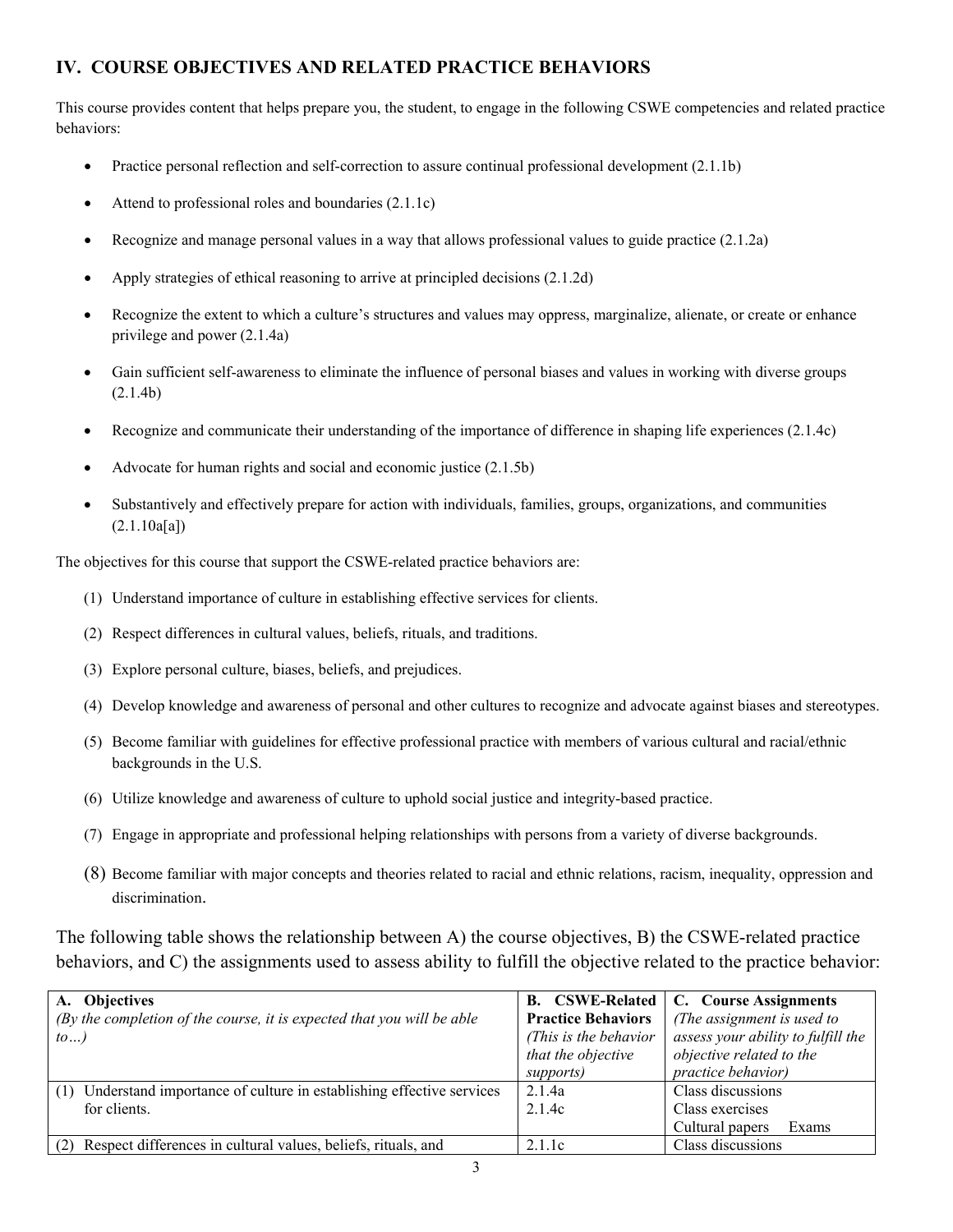|     | traditions.                                                             | 2.1.4c             | Class exercises   |
|-----|-------------------------------------------------------------------------|--------------------|-------------------|
|     |                                                                         |                    |                   |
|     |                                                                         |                    | Cultural papers   |
| (3) | Explore personal culture, biases, beliefs, and prejudices.              | 2.1.1c             | Class discussions |
|     |                                                                         | 2.1.2a             | Class exercises   |
|     |                                                                         | 2.1.4 <sub>b</sub> | Cultural papers   |
| (4) | Develop knowledge and awareness of personal and other cultures to       | 2.1.1 <sub>b</sub> | Class discussions |
|     | recognize and advocate against bias and stereotypes.                    | 2.1.1c             | Class exercises   |
|     |                                                                         | 2.1.2d             | Cultural papers   |
|     |                                                                         | 2.1.4 <sub>b</sub> | Exams             |
|     |                                                                         | 2.1.5 <sub>b</sub> |                   |
|     |                                                                         | 2.1.10a(a)         |                   |
|     | (5) Become familiar with guidelines for effective professional practice | 2.1.1c             | Class discussions |
|     | with members of various cultural and racial/ethnic backgrounds in       | 2.1.2d             | Class exercises   |
|     | the U.S.                                                                |                    | Exams             |
|     |                                                                         |                    |                   |
| (6) | Utilize knowledge and awareness of culture to uphold social justice     | 2.1.1 <sub>b</sub> | Class discussions |
|     | and integrity-based practice.                                           | 2.1.1c             | Class exercises   |
|     |                                                                         |                    | Exams             |
| (7) | Engage in appropriate and professional helping relationships with       | 2.1.1c             | Class discussions |
|     | persons from a variety of diverse backgrounds.                          | 2.1.10a            | Class exercises   |
|     | (8) Become familiar with major concepts and theories related to racial  | 2.1.4a             | Class discussions |
|     | and ethnic relations, racism, inequality, oppression and                | 2.1.4c             | Class exercises   |
|     | discrimination.                                                         |                    | Exams             |

### **V. Course Requirements**

**A. Required Text***:* There is no required textbook for this course. All required reading assignments will be in handouts provided by Dr. Rappaport through Canvas.

### **B.** *Final Grades*

A total of 10,000 points can be earned from the course assignments, as follows:

| Course Assignment                                  | Percentage of<br>final grade | Total possible points    |
|----------------------------------------------------|------------------------------|--------------------------|
| Paper 1: Cultural Messages in a Television Show    | $5\%$                        | 500                      |
| Paper 2: Interview of student from another culture | 20%                          | 2,000                    |
| (from a class exercise)                            |                              |                          |
| Paper 3: Exploration of Student's Own Cultural     | 25%                          | 2,500                    |
| Background                                         |                              |                          |
| Mid-Term Exam                                      | 10%                          | 1,000                    |
| Final Exam                                         | 10%                          | 1,000                    |
| <b>Concept Mastery Quizzes</b>                     | 20%                          | 2,000                    |
| Class attendance                                   | $5\%$                        | 500                      |
| <b>Class Participation</b>                         | $5\%$                        | 500                      |
| Totals                                             | 100%                         | 10,000                   |
|                                                    |                              | (Total points divided by |
|                                                    |                              | 100 equals final grade)  |

Points and Corresponding Grades for individual assignments are based on the following:

| A+: $100$ points     | A: 95 points   | $A - 90$ points  |
|----------------------|----------------|------------------|
| $B+$ : 88 points     | B: 85 points   | B-: 80 points    |
| $C^{+}$ : 78 points  | $C: 75$ points | $C-$ : 70 points |
| D+: $68$ points      | $D: 65$ points | D-: $60$ points  |
| F: 59 points or less |                |                  |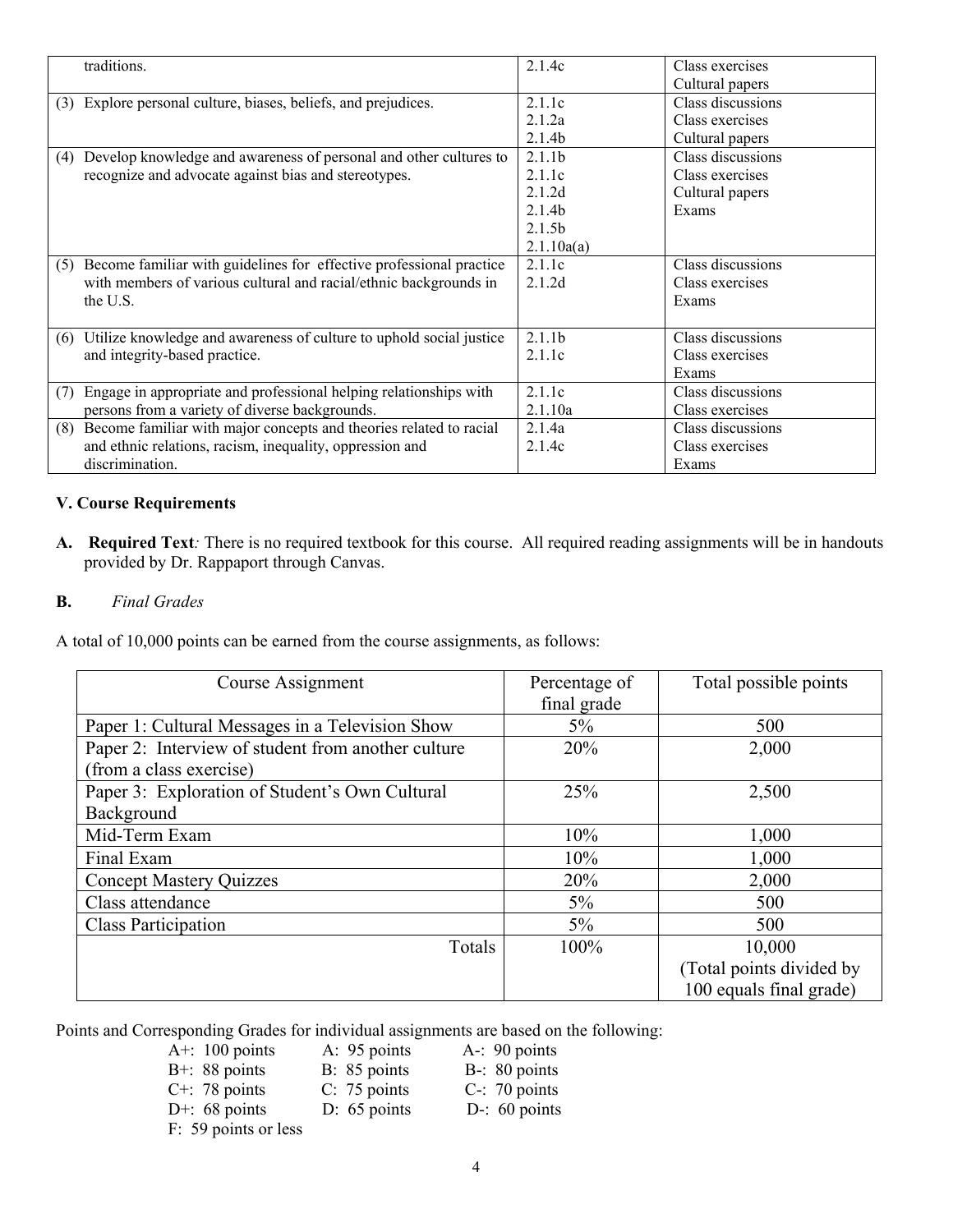**Example**: A paper worth 15% of the grade, on which a student earned a B+, would give that student 1,320 points toward the final grade (88 x  $15 = 1,320$  points).

Final Class Grades are based on the following:

- A: 90 to 100 (9,000 to 10,000 points) B: 89 to 80 (8,900 to 8,000 points) C: 79 to 70 (7,900 to 7,000 points) D: 69 to 60 (6,900 to 6,000 points)
- F: 59 or less (5,900 points or less)

### C. *Course Assignments*

The following activities will be completed during the semester:

*1. Paper One: Cultural Messages in a Television Show (5% of final grade).*

 Each student will select one thirty-minute television show to watch and will write a paper analyzing the cultural messages (both explicit and implicit, visual and verbal) revealed in the show. First the student will write a concise summary of what the show was about. Then the student will analyze all the different cultural messages (positive and negative) that were revealed in the show, including any stereotypes or prejudices that were revealed. The purpose of the assignment is to heighten students' awareness of the multitude of ways in which cultural issues are reflected in the media in this country. The paper must be typed and double spaced and must utilize APA (including a cover sheet and citations). It should be a minimum of 4 pages in length.

### *2. Paper One: Exploration of the Cultural Background of Another Student in Class (20% of final grade).*

During a class period, students will be assigned in pairs to interview each other about their cultures. This will give you practice in how to ask another person questions about their cultures respectfully; it will also give you some practice in thinking about your own culture, which will help you write the paper about your own cultures. You can use the following outline of cultural aspects to give you ideas about what to ask. Each student will then write a **thorough** paper (narrative style, telling the student's story) explaining what they learned about the other student's cultures. The grade will be determined by how thorough your explanation of the other student's information is and your ability to draw comparisons between that student's cultural beliefs and your own. **Papers should be 6-8 pages in length and must be typed and double-spaced. Papers that are single spaced will NOT be graded (i.e., they will receive a grade of 0). Papers shorter than 6 pages will receive a deduction for not being thorough enough. If your paper is longer than 8 pages, that is not a problem.**

### **Cultural Interview Exercise**

**Generation in US? Nationality, ethnicity, "race" – level of identification? Language(s) spoken? Religion/spirituality/agnosticism/atheism Individuality vs. family/community orientation, decision-making Social roles (spouse, child, parent, partner, friend, etc.) Socio-economic status (and has it changed during their lifetime or across generations?) Acquisitive vs. sharing orientation toward belongings/material possessions Work and recreation preferences, attitudes, beliefs Parenting practices Customs, rituals, traditions that are significant Superstitions, folk beliefs Rules/norms regarding interactions, manners, touch, eye contact, gestures, etc. Assertiveness vs. passivity How emotions are expressed; how disagreements are handled Beliefs and practices regarding health, illness, mental health, indigenous healing or healers Gender, birth order, age, housing arrangements**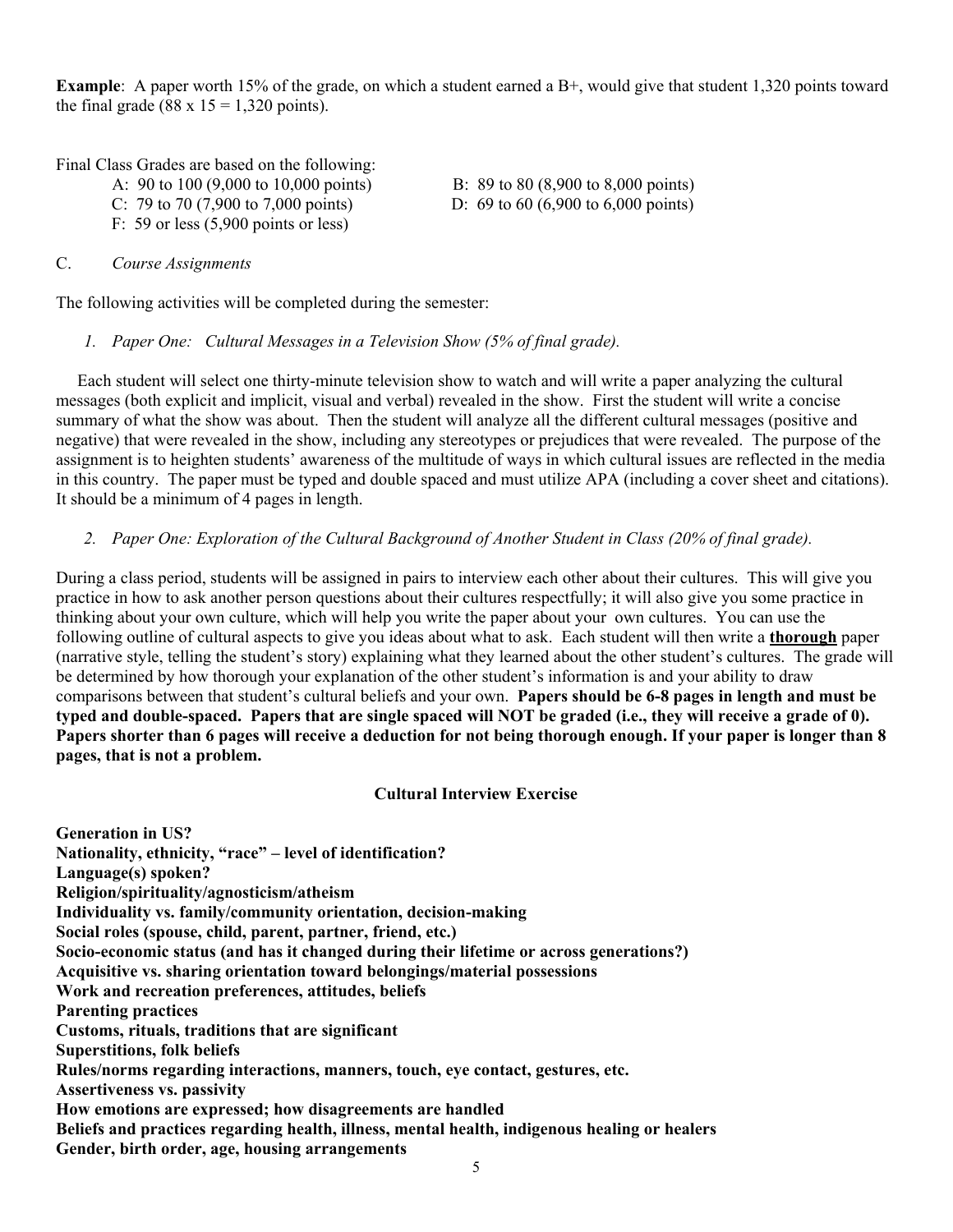**Food/drink, beliefs about eating/alcohol/drugs Arts, sports, dress, colors Major values Major beliefs Major attitudes "should" "must" "never" Current prejudices about other groups? Extent to which they have experienced prejudice and/or oppression? Extent to which they benefit from social privilege? What "other" groups are they most comfortable around? Why? What "other" groups are they least comfortable around? Why? How do they plan to address this discomfort? What about their culture makes them most proud? Least proud? Feel free to explore any other salient cultural factors or issues in addition to these**

### *3. Paper Two: Exploration of the Student's Own Cultural Background (25% of final grade)*

Each student will write a comprehensive paper analyzing all significant aspects of their personal cultural background, going back at least three generations, comparing and contrasting the situations of those three generations (grandparents, parents, and self – or parents, self, and children). **Attention should be focused on all the aspects of culture that are listed in the first handout that was given to you in class, to the extent that these are significant to your individual cultural story.** The paper must be written as your personal STORY; do not write the paper as if the list in the handout were a questionnaire. How you ORGANIZE your family's story is a significant aspect of the paper. You should explore any personal experiences with prejudice and discrimination that have occurred. How have all these cultural factors affected you and your family, both in the past and today? What stereotypes and prejudices toward groups different from yourself have you developed over the years that you will need to learn how to overcome in order to deal with other people effectively and professionally? What strategies are you going to use to overcome those prejudices and stereotypes? You may want to interview members of your extended family to complete this assignment, but **do not do research in books or on internet sites about your culture; this is a personal exploration, not a research paper**. Students need to demonstrate a high degree of personal insight and self-exploration in their papers. **Papers should be at least 10-12 pages in length and must be typed and double-spaced. Papers that are single spaced will NOT be graded (i.e., they will receive a grade of 0). Papers that are not at least 10 pages in length will receive a deduction for not being thorough enough. If your paper is longer than 12 pages, that is not a problem.**

*Note: On every written assignment (the paper on the TV show, on your interview of another student and on your own cultures), 25% of the grade will be based on the style of your writing – i.e., on correct spelling, composition, punctuation and grammar. The other 75% of the grade will be on content of the written assignments. Social workers do a great deal of writing; it is essential that you develop professional, clear patterns of written communication since it will affect your professional reputation. All writing errors in your papers will be corrected by the professor, and you need to study those corrections with each paper returned to you so you can avoid making the same mistakes in subsequent papers. Your score on this 25% of the grade will depend on how many writing errors you made. If you do not understand some of the corrections that are made in your papers, ask the professor about them.* **The 25% of the grade based on the number of errors in punctuation, spelling, composition and grammar is determined as follows:**

| 0-3 errors = $A+$       | 4-6 errors = $A$    |
|-------------------------|---------------------|
| 7-9 errors = $A$ -      | 10-12 errors = $B+$ |
| 13-15 errors $=$ B      | $16-18$ errors = B- |
| 19-21 errors = $C+$     | 22-24 errors $=$ C  |
| $25-27$ errors = C-     | 28-30 errors = $D+$ |
| $31-33$ errors = D      | $34-36$ errors = D- |
| 37 errors or more $=$ F |                     |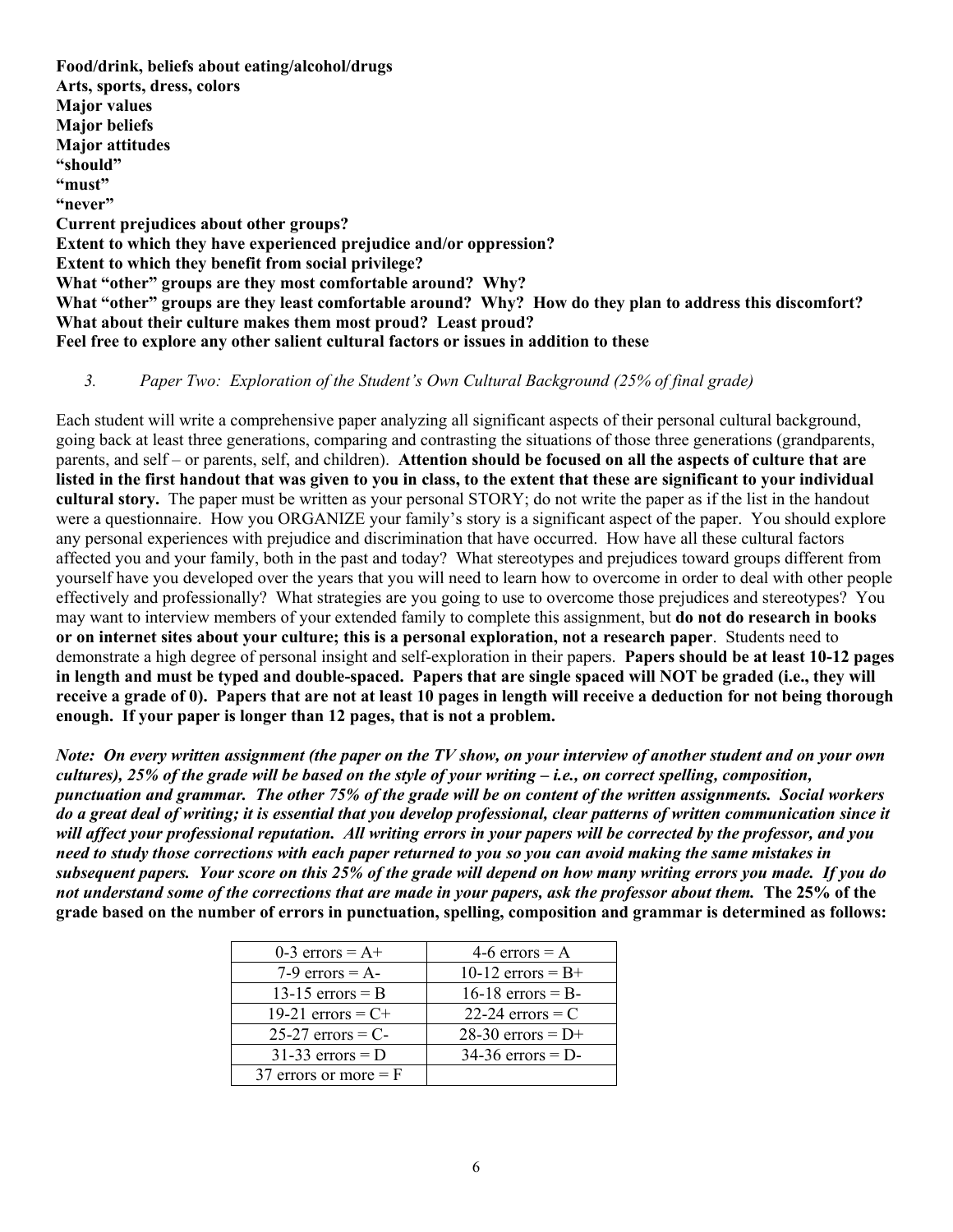### *4. Mid-Term and Final Exams (20% of final grade total, 10% each)*

There will be two tests given in this course, a mid-term and a final exam, both of which will be take-home exams. See the Course Schedule in this syllabus for exam due dates. These exams will not be the type of exams students may be used to (such as multiple choice, true-false, matching, and short essay questions). That type of exam merely expects students to repeat back facts and definitions, and the concept mastery quizzes for this class will be verifying your ability to answer those kinds of questions. Instead, the mid-term and final exams will ask one or two large questions that expect the student to demonstrate their ability to integrate the learning they have done in the class (from reading, class discussions, watching movies in class, etc.) and show how they can APPLY that knowledge in performing culturally competent social work services with people who represent all different kinds of cultural groups. **EXAMS MUST BE TYPED AND DOUBLE-SPACED! HAND-WRITTEN EXAMS WILL NOT BE GRADED.**

### *5. Concept Mastery Quizzes (25% of final grade)*

There will be two tests given in this course, a mid-term and a final exam. See the Course Schedule in this syllabus for exam due dates. They are both take-home exams. These exams will not be the type of exams students may be used to (such as multiple choice, true-false, matching, and short essay questions). That type of exam merely expects students to repeat back facts and definitions, and the concept mastery quizzes for this class will be verifying your ability to answer those kinds of questions. Instead, the mid-term or final exam will ask a few large questions that expect the student to demonstrate their ability to integrate the learning they have done in the class (from reading, class discussions, watching movies in class, etc.) and to show how they can APPLY that knowledge in performing case management functions with people who have mental health disorders and their families. **Exams must be typed and double-spaced.**

### *6. Class Attendance (5% of final grade)*

Students are expected to be present for every scheduled class session – **and when I say present, I mean arriving in class on time, being in class the entire period, not using your telephone at all during class, not sleeping in class, not working on something for another class while you are in my class – in other words, being HERE and being ENGAGED IN LEARNING**. If any of those things end up not being true for you in a given day, then you will be marked absent. If you are unable to avoid missing a class, you must **email** the professor **within one week of the class period** to explain the absence if you want it to be considered an excused absence. Every unexcused (or unexplained) absence will affect this portion of your grade. For example, an illness or a funeral of a family member is an excused absence; the professor also allows one day's absence if a deployed significant other returns home. **However, routine doctor's appointments are expected to be scheduled for days and times when you do NOT have class, unless you can verify that the appointment was for a medical emergency and not for a routine visit. Any student who repeatedly asks for excused absences for doctor's appointments can be told that those will no longer be able to be excused.** You need to email the professor about **every** absence from class; for example, if you were sick both days of the week, one email for the first day will not suffice as the professor will not assume that you were still sick on the second day. The professor will review other types of absences to determine how unavoidable they were; not being able to leave work is NOT an excused absence. If your work schedule will not permit you to attend this class on a predictable basis, you should not be enrolled in the class.

 **Students must be present when class begins and are expected to remain until class is dismissed; students are not allowed to arrive late or leave early. (See the Code of Conduct for further details.)** 

The following shows the degree to which unexcused absences will impact your attendance grade. Since the summer semester is shorter, each absence will count to a larger degree than during a long semester.

| Number of Unexcused Absences                     | Attendance Grade |  |
|--------------------------------------------------|------------------|--|
|                                                  |                  |  |
|                                                  |                  |  |
|                                                  |                  |  |
| 4 or more                                        |                  |  |
| Coming to class late twice counts as one absence |                  |  |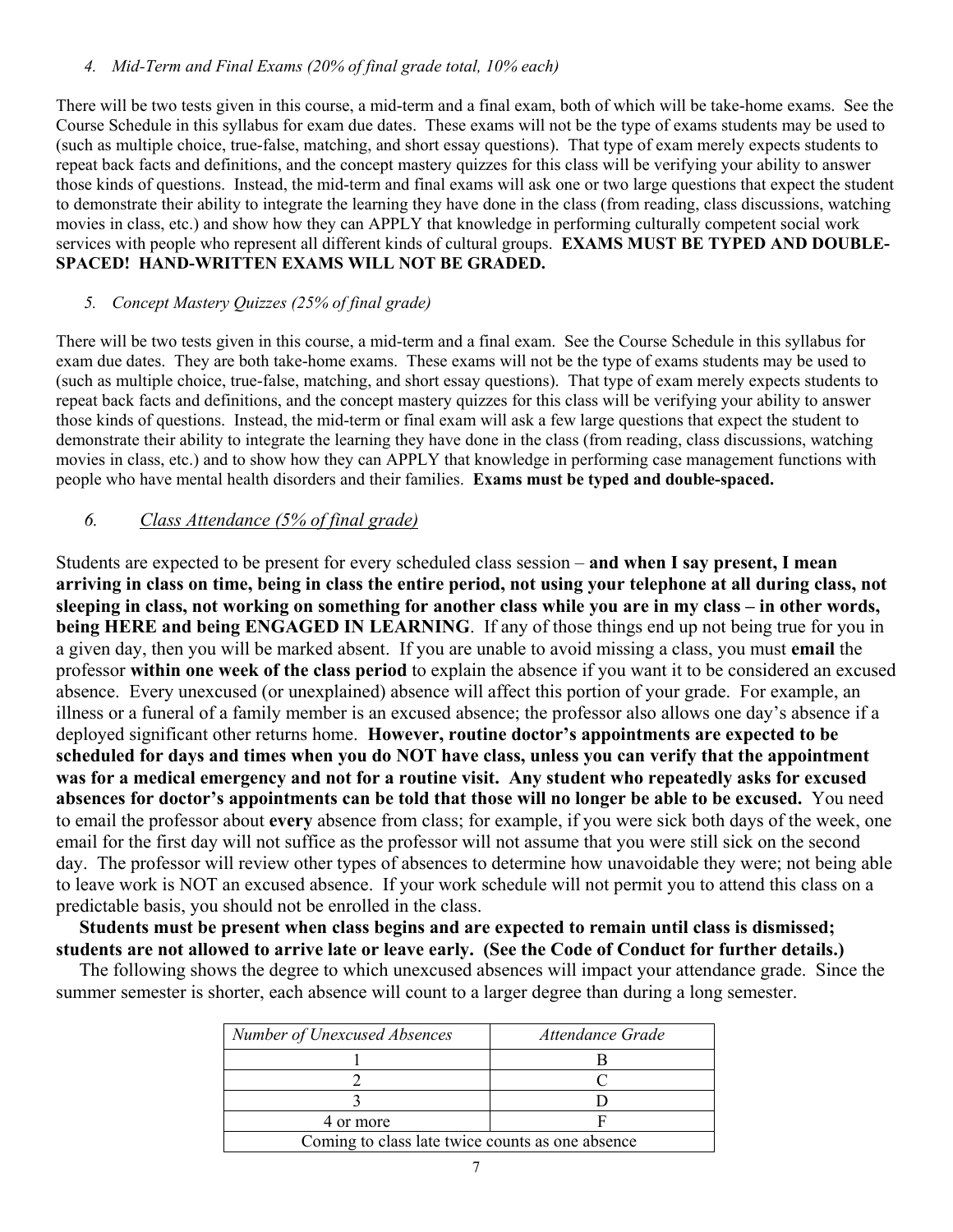# *7. Class Participation (5% of grade)*

Dr. Rappaport has an interactive teaching style and expects every student to be an active participant in class. An old Chinese proverb says, "Tell me and I will forget–Show me and I may remember–But involve me and I will understand." You will learn more from this class if you talk and participate. Ask questions, remembering that there is no such thing as a stupid question. Share your reactions to what is being discussed. Reflect on implications of what we are studying. If you are a student who has never before chosen to talk in classes, this will be a good opportunity for you to start developing a new life skill that will serve you well in the profession of social work. (Students are encouraged not to divulge any personal information they will not be comfortable having their fellow students know about them.) Being an active participant increases understanding of the material for your fellow students as well.

 Your class participation grade will be determined by whether you talked during class discussions **and by whether your contributions added to the quality of the class sessions**. Dr. Rappaport also reserves the right to call on students in class if they are not participating regularly in the discussions. Each day a student will earn between 0 and 3 participation points; the points will be totaled at the end of the semester, and grades will be determined based on the student's total number of points compared to the points of all the other students in the class.

 **While we cannot require that students wear a mask to class, to protect all of us against COVID-19, each student who does wear a face covering will be given an extra participation point for that class session. The face covering must already be in place when Dr. Rappaport checks for attendance at the start of the class.** 

# **VI. CODE OF CONDUCT FOR CLASSROOMS**

The following policies apply to all students enrolled in this course:

- **1.** Students should not enter class more than ten (10) minutes late. Exceptions will be made with *prior discussion and approval by the professor*.
- 2. After class has begun, students are expected to remain for the duration of the class. It is expected that all students will take care of personal affairs (i.e., get beverages, take care of phone calls, meet with students and other professors, use the restroom, etc.) before class begins and that they WILL NOT leave class after it has begun. During the summer semesters, after the class is half over there will be a ten-minute break given. Students can ONLY be gone for the ten minutes.
- 3. **AT THE BEGINNING OF EACH CLASS, ALL TELEPHONES MUST BE PUT AWAY FOR THE DURATION OF THE CLASS. THIS INCLUDES NOT PUTTING IT ON THE STUDENT'S DESK WHERE IT IS VISIBLE. IF DR. RAPPAPORT SEES A TELEPHONE ON A DESK OR SEES A STUDENT TRY TO ANSWER ONE, SHE RESERVES THE RIGHT TO CONFISCATE IT FOR THE REMAINDER OF THE CLASS.**

**IN ADDITION, USE OF LAPTOP COMPUTERS IS PROHIBITED DURING CLASS EXCEPT FOR ACCESSING THE TEXTBOOK OR CLASS HANDOUTS. IF A STUDENT IS SEEN DOING A LOT OF TYPING, DR. RAPPAPORT RESERVES THE RIGHT TO SEE WHAT IS BEING WRITTEN, AND IF NECESSARY SHE WILL REMOVE THE STUDENT'S RIGHT TO USE THE LAPTOP DURING CLASS. UNDER NO CIRCUMSTANCES CAN A STUDENT USE THIS CLASS PERIOD TO WORK ON ASSIGNMENTS FROM THIS OR ANY OTHER CLASS.**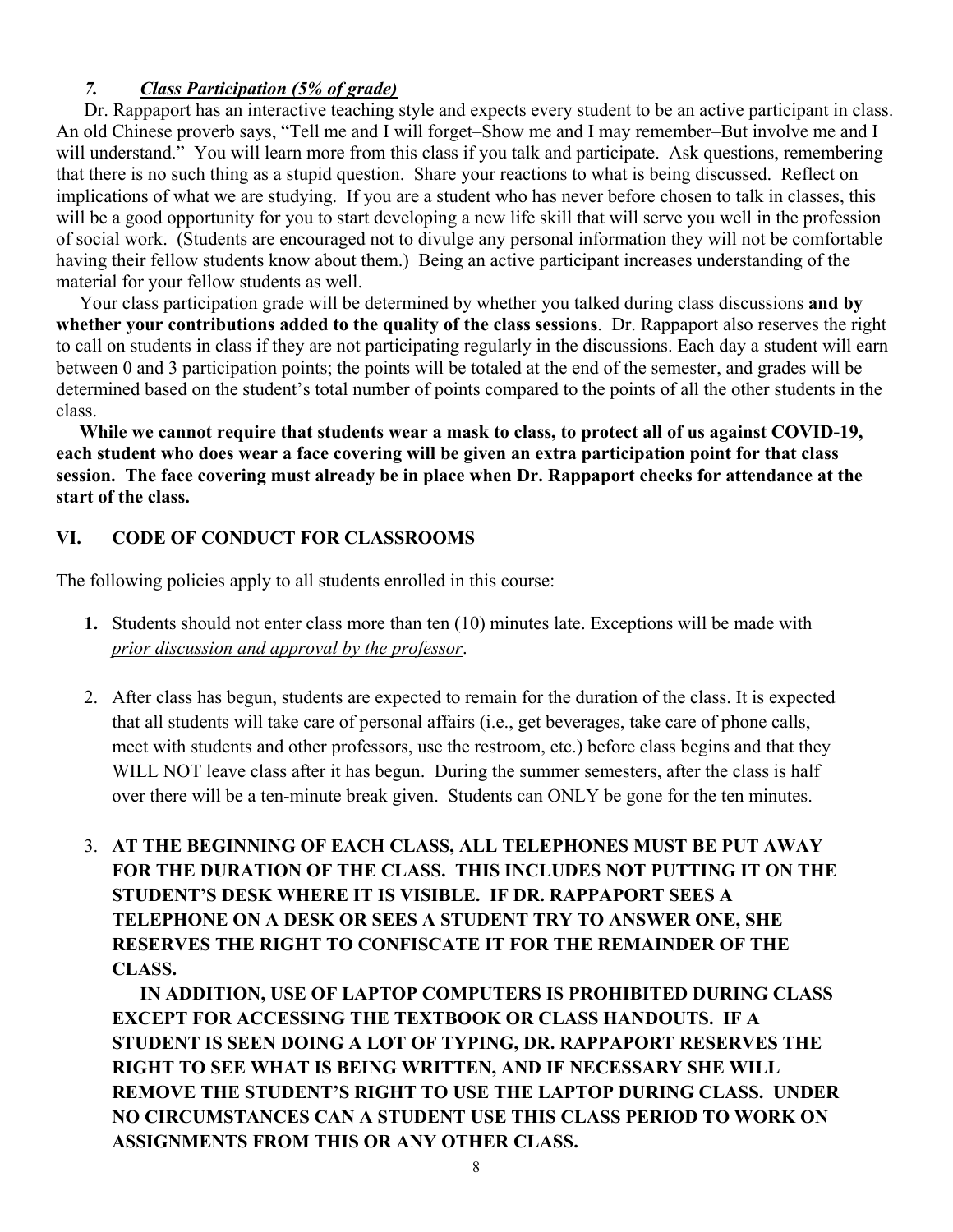# **IN OTHER WORDS, STUDENTS NEED TO PAY CLOSE ATTENTION TO EACH CLASS IN ITS ENTIRETY, INCLUDING ANY VIDEOTAPES BEING SHOWN, AND TO USE THEIR INTEGRITY AND RESPECTFULNESS IN HOW THEY BEHAVE DURING CLASS.**

- 4. Students are expected to display professional decorum at all times. This includes, but is not limited to, respecting classmates and the instructor. It is expected that students will not speak to/hold conversations with/pass notes to other students, or engage in other types of prohibited and unprofessional behaviors after class has begun. Talking during class discussions out of turn or while other students are talking is disruptive to the learning environment, disrespectful to peers, and unprofessional in demeanor. Students are strongly encouraged to engage in discussion in a respectful and appropriate manner; hence, it is expected that students will apply classroom etiquette and raise a hand if there is something you want to share or if you want to answer a question. It is also expected that students will display patience in raising a hand and recognize that the professor may be trying to call on other students who have not yet participated.
- 5. To support the academic learning environment, students are asked to refrain from sharing personal information in class that will not support/add significantly to the class discussion. Sharing of personal stories and/or issues that are not directly related to the topic can distract class learning and limit knowledge-sharing by the professor and other students. The professor reserves the right to redirect/limit such conversations in class as needed.
- 6. Students are NOT permitted to work collaboratively (together) on *any* assignment in this class. All work turned in must be the student's own product. This includes take-home quizzes, exams, papers, etc. Failure to adhere to this policy can result in a zero (0) on the assignment and referral to Student Affairs for academic integrity concerns.
- 7. **All assignments must be turned in at the beginning of class on the day they are due. Being absent from class on a day when an assignment is due does NOT grant a student an extension to the due date; the student must still arrange to get that assignment turned in to the professor before class starts, such as by emailing it to her (NOT submitted through Canvas).** Allowing students to turn in assignments late for a grade is not fair to other students who get their work done on time, disrupts the grading process for the professor, and sends a message that such behavior is professionally "okay," which it is not.
- 8. All papers submitted for grading MUST adhere to APA  $7<sup>th</sup>$  edition standards unless otherwise stated by the professor. This means that all papers must, *minimally*, be: 1) typed, 2) doublespaced, 3) use one consistent font (I prefer Times New Roman since it is easiest to read), 4) use 12 point font, 5) include an APA-style cover page, and 6) include in-text citations AND a reference page for ANY SOURCED INFORMATION (this includes information learned in current or previous classes, read online, learned during a personal communication, read in a textbook, etc.). Further, all typed papers submitted in class MUST be stapled before turning it in. **IF A PAPER IS NOT WRITTEN IN APA FORMAT, DR. RAPPAPORT RESERVES THE RIGHT TO RETURN IT TO THE STUDENT WITH A GRADE OF ZERO. USING**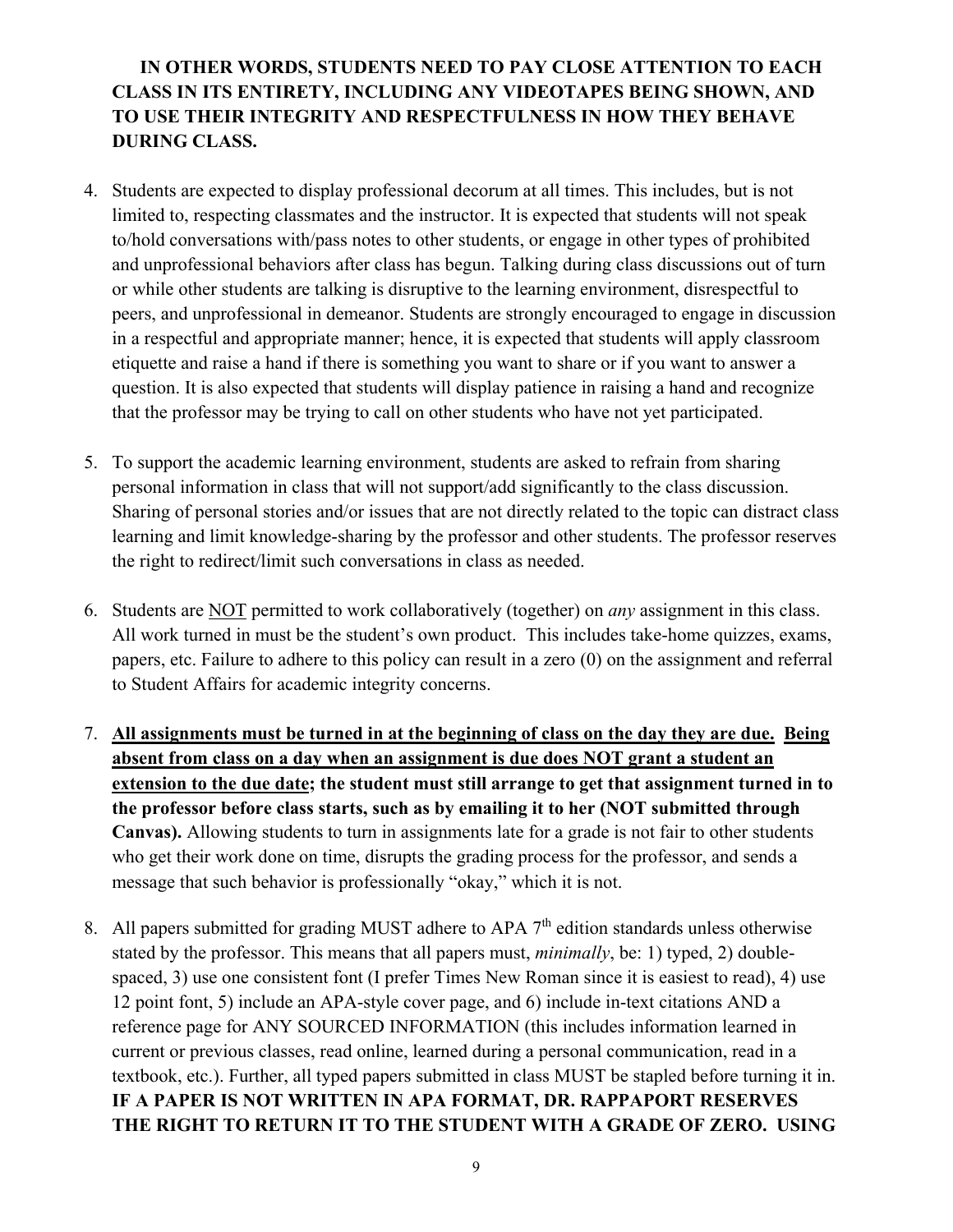# **APA IS NOT OPTIONAL! IF YOU DO NOT KNOW HOW TO USE APA, READ THROUGH THE INSTRUCTIONS LATER IN THIS SYLLABUS OR GO TO THE WRITING CENTER AND ASK FOR SOME TUTORING ON HOW TO USE IT.**

- 9. TAMUCT expects all students to maintain high standards of personal and scholarly conduct and to avoid any form of academic dishonesty. Academic dishonesty includes, but is not limited to, plagiarism (intentional or unintentional), copying another person's work (**INCLUDING THE TEXTBOOK OR OTHER COURSE MATERIALS)**, turning in someone else's work as your own, downloading material from the internet and inserting it into a paper as if it were your own work, taking ideas from classes or readings and putting them in a paper without citations/ references, cheating on an examination or other academic work, collusion, and the abuse of resource materials. Any idea, even paraphrased ideas, used or borrowed must be given credit by showing the source with an appropriate citation and reference. **Any student who violates class and/or university policies regarding Academic Honesty will be sanctioned.** More information on university policies can be found at tamuct.edu/studentconduct.
- 10. Class discussions, oral presentations, and written materials must adhere to professional standards of expression and conform to the style described by the American Psychological Association (APA). This includes avoidance of the use of language that degrades women; people of color; people who are gay, lesbian, bisexual, or transgender; and other diverse and at-risk populations. All students are expected to display the utmost respect for all people, regardless of differences.
- *11. An assessment of each student's behavior as it relates to class policies and overall decorum required by the TAMUCT Social Work Department and the university is provided via the "Rubric for Assessing Professional Behaviors" that is given to students at the New Social Work Student Orientation. All social work majors receive a RAPB when they apply to the social work major and again when they apply for a field placement. Failure to obtain scores of 3 or 4 in any of the 15 professional behavior areas listed in the rubric will limit a student's ability to be admitted to the social work major or assigned to a field placement and/or can result in removal from a field placement. These behaviors, which align with the National Association of Social Workers (NASW) core values and ethics, the TAMUCT Code of Conduct, and the Social Work Department class policies, are considered the expected professional behaviors of social work interns and future generalist social workers and, therefore, are held to the strictest code.*

# **VII. University Policies**

# *1.* **Emergency Warning System for Texas A&M University-Central Texas**

**SAFEZONE.** SafeZone provides a public safety application that gives you the ability to call for help with the push of a button. It also provides Texas A&M University-Central Texas the ability to communicate emergency information quickly via push notifications, email, and text messages. All students automatically receive email and text messages via their myCT accounts. Downloading SafeZone allows access to push notifications and enables you to connect directly for help through the app. You can download SafeZone from the app store and use your myCT credentials to log in. If you would like more information, you can visit the **[SafeZone](http://www.safezoneapp.com/)** website [www.safezoneapp.com]. To register SafeZone on your phone, please follow these 3 easy steps*:*

a. Download the SafeZone App from your phone store using the link below: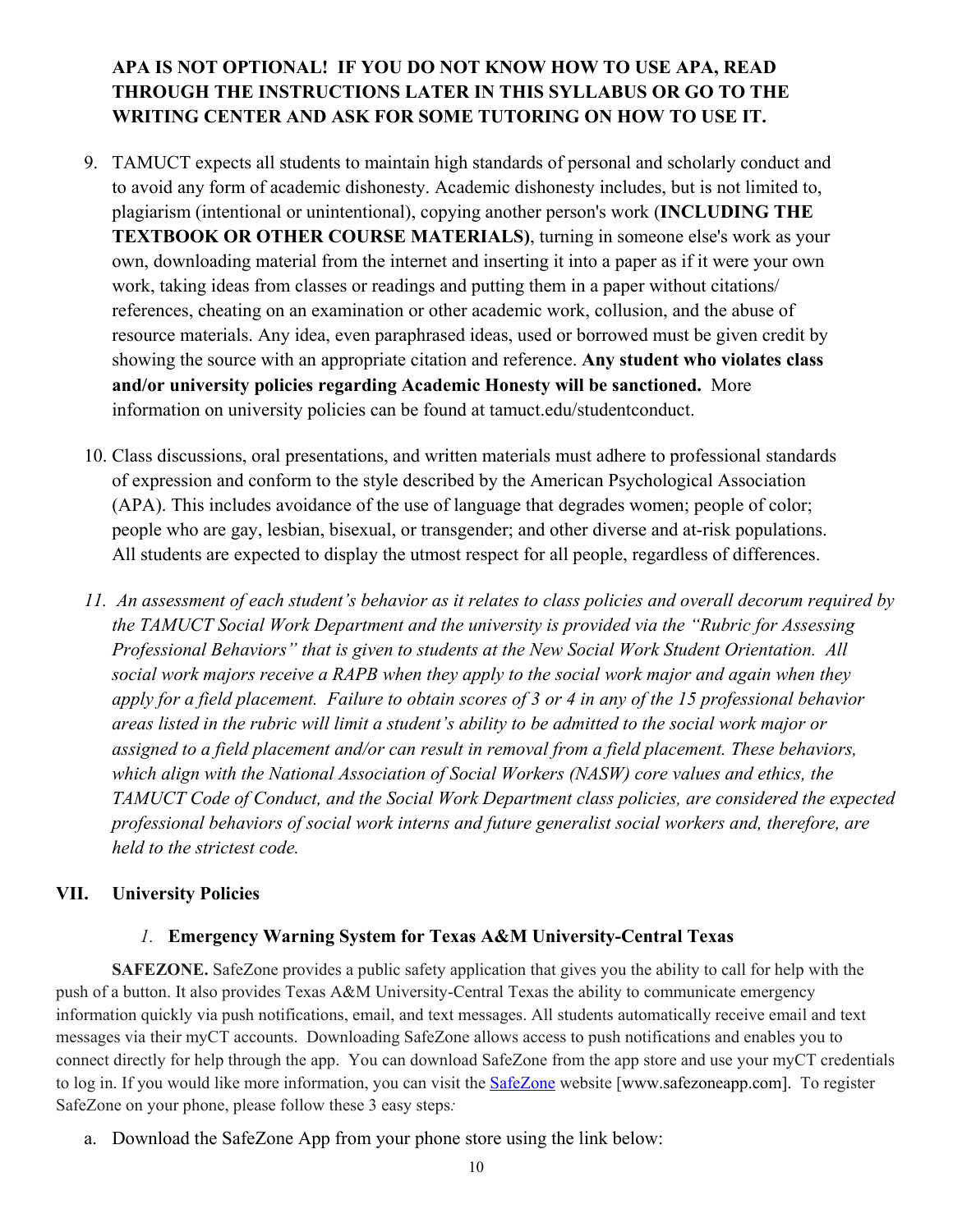[iPhone/iPad:](https://apps.apple.com/app/safezone/id533054756) [https://apps.apple.com/app/safezone/id533054756]

[Android Phone / Tablet](https://play.google.com/store/apps/details?id=com.criticalarc.safezoneapp) [https://play.google.com/store/apps/details?id=com.criticalarc.safezoneapp]

- b. Launch the app and enter your myCT email address (e.g.  $\{name\}$ ) ( $@$ tamuct.edu)
- c. Complete your profile and accept the terms of service

# 2. **COVID-19 Protocols**:

- Students and employees must check for symptoms every day before coming on campus. Do NOT come to campus if you suspect that you have COVID-19 or another infectious illness.
- You must complete the COVID-19 Reporting Form if you believe you have been exposed to or have tested positive for COVID-19. Find this reporting form on the TAMUCT website: <https://redcap.tamhsc.edu/surveys/?s=N38DRD4EMK>If you do contract COVID-19 and must stay home, contact the professor to see about remaining current with the course while you have to remain at home. If ill, you can contact the office of Student Success, Equity and Inclusion to see about requesting accommodations to be able to succeed in the course.
- Free COVID-19 testing will be available on campus
- The university does not require face coverings (masks). However, it is strongly recommended according to the US Centers for Disease Control and Prevention (CDC) for both vaccinated and unvaccinated people. We encourage students to wear a face covering, to continue social distancing when possible, to wash their hands often, to cough and sneeze into their arm/elbow junction, to disinfect any area that needs to be touched, and to monitor their health daily. The University also strongly encourges people to get vaccinated to prevent further spread of COVID-19.

# 3. **Technology Requirements**

This course will use the A&M-Central Texas Instructure Canvas learning management system. **We strongly recommend the latest versions of Chrome or Firefox browsers. Canvas no longer supports any version of Internet Explorer.** Logon to A&M-Central Texas Canvas [https://tamuct.instructure.com/] or access Canvas through the TAMUCT Online link in myCT [https://tamuct.onecampus.com/]. You will log in through our Microsoft portal. Username: Your MyCT email address. Password: Your MyCT password.

For log-in problems, students should contact Help Desk Central, 24 hours a day, 7 days a week

Email: [helpdesk@tamu.edu](mailto:helpdesk@tamu.edu) Phone: (254) 519-5466 [Web Chat:](http://hdc.tamu.edu/) [http://hdc.tamu.edu] *Please let the support technician know you are an A&M-Central Texas student.*

# **4. Canvas Support**

Use the Canvas Help link, located at the bottom of the left-hand menu, for issues with Canvas. You can select "Chat with Canvas Support," submit a support request through "Report a Problem," or call the Canvas support line: 1-844-757-0953.

# **5. Drop Policy**

If you discover that you need to drop this class, you must complete the **Drop Request Dynamic** Form through Warrior Web:

https://dynamicforms.ngwebsolutions.com/casAuthentication.ashx?InstID=eaed95b9-f2be-45f3-a37d-46928168bc10&targetUrl=https%3A%2F%2Fdynamicforms.ngwebsolutions.com%2FSubmit%2FForm %2FStart%2F53b8369e-0502-4f36-be43-f02a4202f612].

Faculty cannot drop students; this is always the responsibility of the student. The Registrar's Office will provide a deadline on the Academic Calendar by which the form must be completed. After you submit the completed form to the Registrar's Office, you must go into Warrior Web and confirm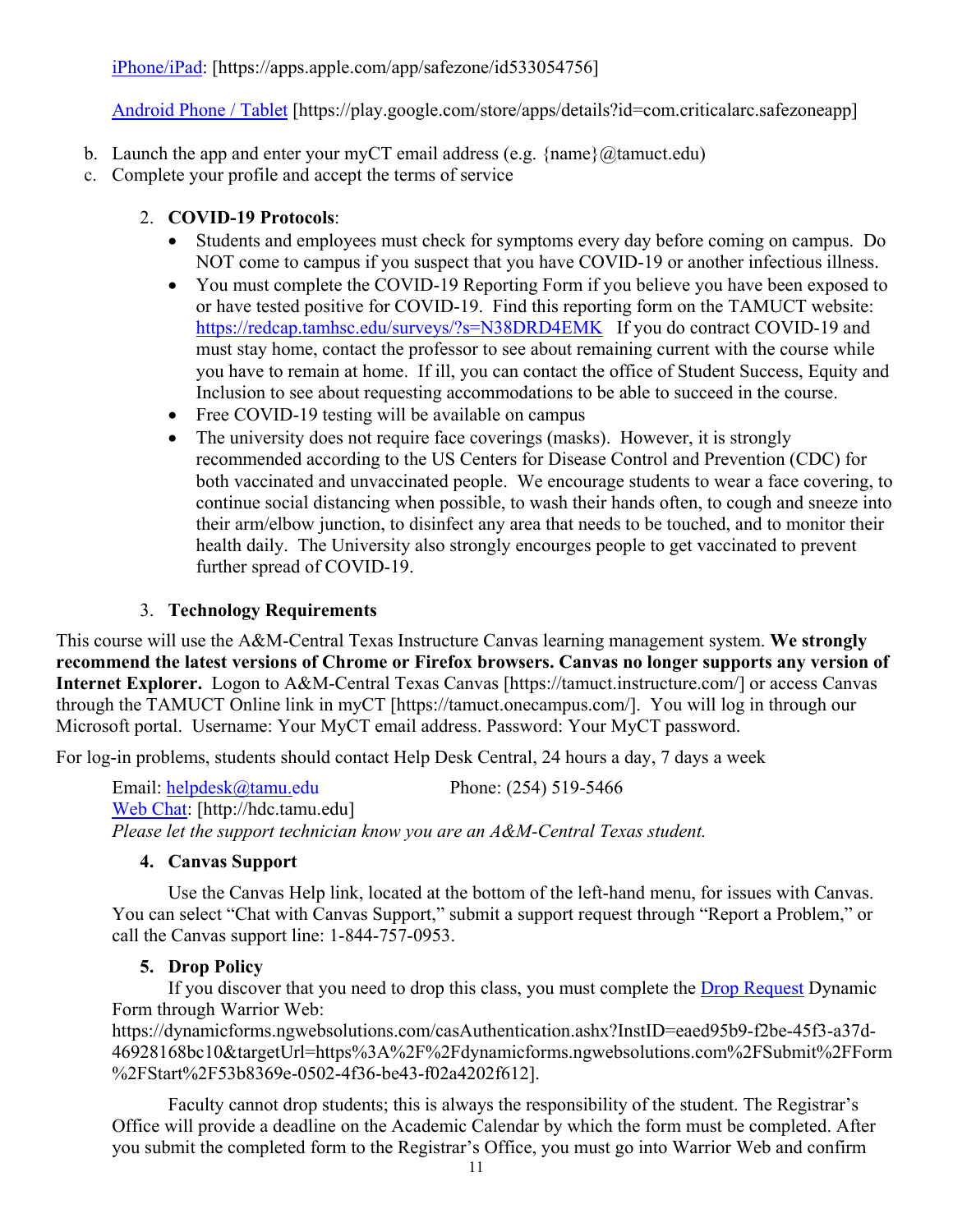that you are no longer enrolled. If you still show as enrolled, FOLLOW UP with the Registrar's Office immediately. You are to attend class until the procedure is complete to avoid penalty for absence. Should you miss the drop deadline or fail to follow the procedure, you will receive an F in the course, which may affect your financial aid and/or VA educational benefits.

### 6. **Academic Integrity**

Texas A&M University-Central Texas values the integrity of the academic enterprise and strives for the highest standards of academic conduct. A&M-Central Texas expects its students, faculty, and staff to support the adherence to high standards of personal and scholarly conduct to preserve the honor and integrity of the creative community. Any deviation by students from this expectation may result in a failing grade for the assignment and potentially in a failing grade for the course. All academic misconduct concerns will be referred to the Office of Student Conduct. When in doubt about collaboration, citations, or any issue, please contact your instructor before taking a course of action. For more [information](https://nam04.safelinks.protection.outlook.com/?url=https%3A%2F%2Fwww.tamuct.edu%2Fstudent-affairs%2Fstudent-conduct.html&data=04%7C01%7Clisa.bunkowski%40tamuct.edu%7Ccfb6e486f24745f53e1a08d910055cb2%7C9eed4e3000f744849ff193ad8005acec%7C0%7C0%7C637558437485252160%7CUnknown%7CTWFpbGZsb3d8eyJWIjoiMC4wLjAwMDAiLCJQIjoiV2luMzIiLCJBTiI6Ik1haWwiLCJXVCI6Mn0%3D%7C1000&sdata=yjftDEVHvLX%2FhM%2FcFU0B99krV1RgEWR%2BJ%2BhvtoR6TYk%3D&reserved=0) regarding the Student Conduct process, see [https://www.tamuct.edu/student-affairs/student-conduct.html]. If you know of potential honor violations by other students, you may [submit](https://nam04.safelinks.protection.outlook.com/?url=https%3A%2F%2Fcm.maxient.com%2Freportingform.php%3FTAMUCentralTexas%26layout_id%3D0&data=04%7C01%7Clisa.bunkowski%40tamuct.edu%7Ccfb6e486f24745f53e1a08d910055cb2%7C9eed4e3000f744849ff193ad8005acec%7C0%7C0%7C637558437485262157%7CUnknown%7CTWFpbGZsb3d8eyJWIjoiMC4wLjAwMDAiLCJQIjoiV2luMzIiLCJBTiI6Ik1haWwiLCJXVCI6Mn0%3D%7C1000&sdata=CXGkOa6uPDPX1IMZ87z3aZDq2n91xfHKu4MMS43Ejjk%3D&reserved=0) a report, [https://cm.maxient.com/reportingform.php?TAMUCentralTexas&layout\_id=0].

### **7. For Pregnant and/or Parenting Students:**

Texas A&M University-Central Texas supports students who are pregnant and/or parenting. In accordance with requirements of Title IX and related guidance from US Department of Education's Office of Civil Rights, the Dean of Student Affairs' Office can assist students who are pregnant and/or parenting in seeking accommodations related to pregnancy and/or parenting. Students should seek out assistance as early in the pregnancy as possible. For more information, please visit [Student Affairs](https://www.tamuct.edu/student-affairs/pregnant-and-parenting-students.html) [https://www.tamuct.edu/studentaffairs/pregnant-and-parenting-students.html]. Students may also contact the institution's Title IX Coordinator. If you would like to read more about these [requirements and guidelines](http://www2.ed.gov/about/offices/list/ocr/docs/pregnancy.pdf) online, please visit the website [http://www2.ed.gov/about/offices/list/ocr/docs/pregnancy.pdf].

Title IX of the Education Amendments Act of 1972 prohibits discrimination on the basis of sex and gender–including pregnancy, parenting, and all related conditions. A&M-Central Texas is able to provide flexible and individualized reasonable accommodation to pregnant and parenting students. All pregnant and parenting students should contact the Associate Dean in the Division of Student Affairs at (254) 501-5909 to seek assistance. Students may also contact the University's Title IX Coordinator.

### 8. **Academic Accommodations**

At Texas A&M University-Central Texas, we value an inclusive learning environment where every student has an equal chance to succeed and has the right to a barrier-free education. The Warrior Center for Student Success, Equity and Inclusion is responsible for ensuring that students with a disability receive equal access to the university's programs, services and activities. If you believe you have a disability requiring reasonable accommodations, please contact the Office of Access and Inclusion, WH-212; or call (254) 501- 5836. Any information you provide is private and confidential and will be treated as such. For more information, please visit our [Access & Inclusion](https://tamuct.instructure.com/courses/717) Canvas page (log-in required) [https://tamuct.instructure.com/courses/717]

### 9. **Library Services**

The University Library provides many services in support of research across campus and at a distance. We offer over 200 electronic databases containing approximately 400,000 eBooks and 82,000 journals, in addition to the 96,000 items in our print collection, which can be mailed to students who live more than 50 miles from campus. Research guides for each subject taught at A&M-Central Texas are available through our website to help students navigate these resources. On campus, the library offers technology including cameras, laptops, microphones, webcams, and digital sound recorders. Research assistance from a librarian is also available 24 hours a day through our online chat service, and at the reference desk when the library is open. Research sessions can be scheduled for more comprehensive assistance, and may take place virtually through WebEx, Microsoft Teams or in-person at the library. Schedule an [appointment](https://nam04.safelinks.protection.outlook.com/?url=https%3A%2F%2Ftamuct.libcal.com%2Fappointments%2F%3Fg%3D6956&data=04%7C01%7Clisa.bunkowski%40tamuct.edu%7Cde2c07d9f5804f09518008d9ab7ba6ff%7C9eed4e3000f744849ff193ad8005acec%7C0%7C0%7C637729369835011558%7CUnknown%7CTWFpbGZsb3d8eyJWIjoiMC4wLjAwMDAiLCJQIjoiV2luMzIiLCJBTiI6Ik1haWwiLCJXVCI6Mn0%3D%7C3000&sdata=KhtjgRSAw9aq%2FoBsB6wyu8b7PSuGN5EGPypzr3Ty2No%3D&reserved=0) here: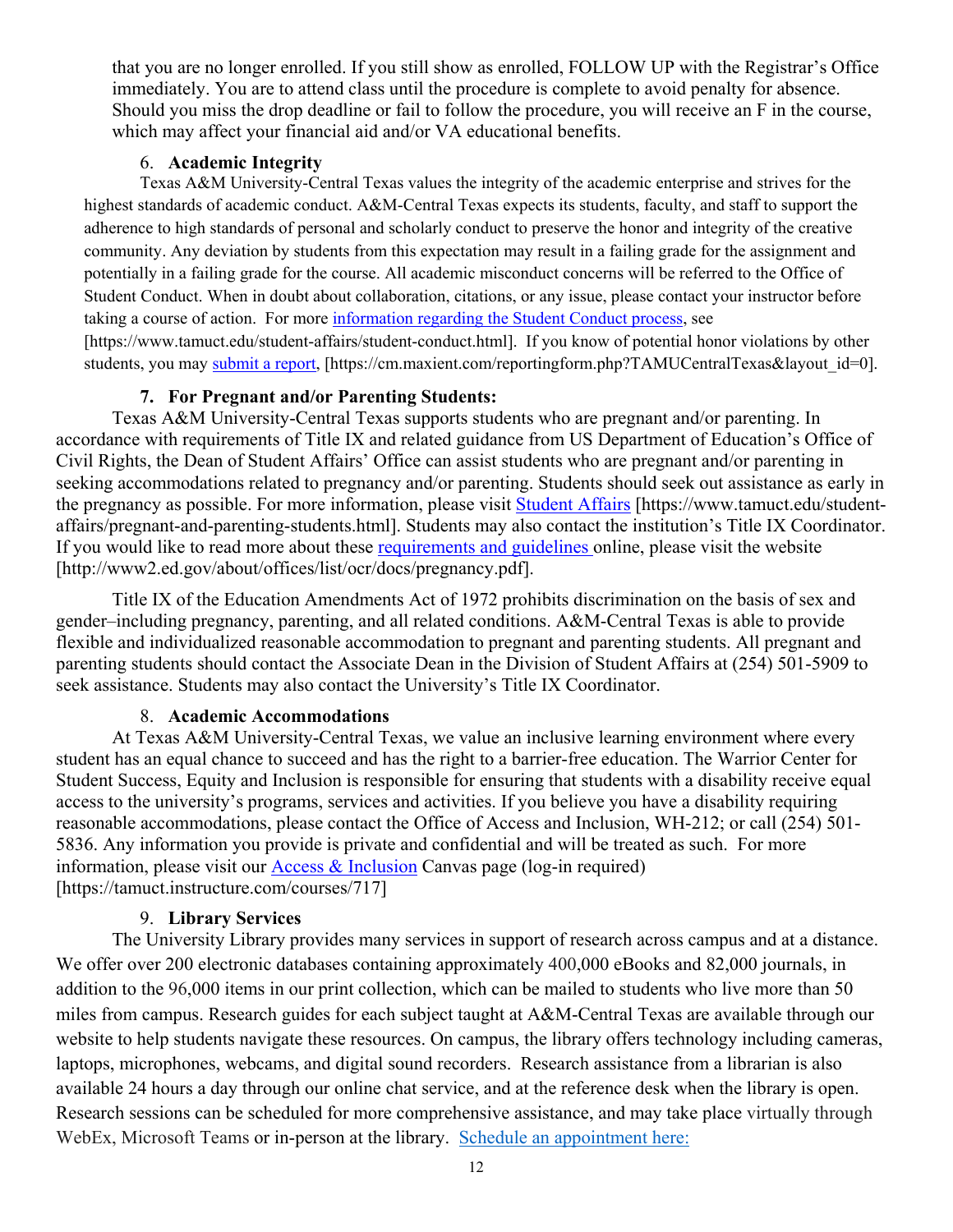[https://tamuct.libcal.com/appointments/?g=6956]. Assistance may cover many topics, including how to find articles in peer-reviewed journals, how to cite resources, and how to piece together research for written assignments. Our 27,000-square-foot facility on the A&M-Central Texas main campus includes student lounges, private study rooms, group work spaces, computer labs, family areas suitable for all ages, and many other features. Services such as interlibrary loan, TexShare, binding, and laminating are available. The library frequently offers workshops, tours, readings, and other events. For more information, please visit our [Library](https://nam04.safelinks.protection.outlook.com/?url=https%3A%2F%2Ftamuct.libguides.com%2Findex&data=04%7C01%7Clisa.bunkowski%40tamuct.edu%7C7d8489e8839a4915335f08d916f067f2%7C9eed4e3000f744849ff193ad8005acec%7C0%7C0%7C637566044056484222%7CUnknown%7CTWFpbGZsb3d8eyJWIjoiMC4wLjAwMDAiLCJQIjoiV2luMzIiLCJBTiI6Ik1haWwiLCJXVCI6Mn0%3D%7C1000&sdata=2R755V6rcIyedGrd4Os5rkgn1PvhHKU3kUV1vBKiHFo%3D&reserved=0) [website:](https://nam04.safelinks.protection.outlook.com/?url=https%3A%2F%2Ftamuct.libguides.com%2Findex&data=04%7C01%7Clisa.bunkowski%40tamuct.edu%7C7d8489e8839a4915335f08d916f067f2%7C9eed4e3000f744849ff193ad8005acec%7C0%7C0%7C637566044056484222%7CUnknown%7CTWFpbGZsb3d8eyJWIjoiMC4wLjAwMDAiLCJQIjoiV2luMzIiLCJBTiI6Ik1haWwiLCJXVCI6Mn0%3D%7C1000&sdata=2R755V6rcIyedGrd4Os5rkgn1PvhHKU3kUV1vBKiHFo%3D&reserved=0) [http://tamuct.libguides.com/index].

### **10. Tutoring Services**

Tutoring is available to all A&M-Central Texas students, both virtually and in-person. Student success coaching is available online upon request. If you have a question, are interested in becoming a tutor, or are in need of success coaching contact the Warrior Center for Student Success, Equity and Inclusion at (254) 501-5836, visit the Warrior Center at 212 Warrior Hall, or by emailing [WarriorCenter@tamuct.edu.](mailto:WarriorCenter@tamuct.edu) To schedule tutoring sessions and to view tutor availability, please visit Tutor [Matching](https://tutormatchingservice.com/TAMUCT) Services [https://tutormatchingservice.com/TAMUCT] or visit the Tutoring Center in 111 Warrior Hall. Chat live with a remote tutor 24/7 for almost any subject from on your computer! Tutor.com is an online tutoring platform that enables A&M-Central Texas students to log in and receive online tutoring support at no additional cost. This tool provides tutoring in over 40 subject areas except writing support. Access Tutor.com through Canvas.

### 11. **University Writing Center**

Located in Warrior Hall 416, the University Writing Center (UWC) at Texas A&M University–Central Texas is a free service open to all TAMUCT students. For the Spring 2022 semester, the hours of operation are from 10:00 a.m.-5:00 p.m. Monday thru Thursday in Warrior Hall 416 (with online tutoring available every hour as well) with satellite hours available online only Monday thru Thursday from 6:00-9:00 p.m. and Saturday 12:00-3:00 p.m. Tutors are prepared to help writers of all levels and abilities at any stage of the writing process. While tutors will not write, edit, or grade papers, they will assist students in developing more effective composing practices. By providing a practice audience for students' ideas and writing, our tutors highlight the ways in which they read and interpret students' texts, offering guidance and support throughout the various stages of the writing process. In addition, students may work independently in the UWC by checking out a laptop that runs the Microsoft Office suite and connects to WIFI, or by consulting our resources on writing, including all of the relevant style guides. Whether you need help brainstorming ideas, organizing an essay, proofreading, understanding proper citation practices, or just want a quiet place to work, the UWC is here to help!

Students may arrange a one-to-one session with a trained and experienced writing tutor by making an appointment via [WCOnline](https://tamuct.mywconline.com/) [https://tamuct.mywconline.com/]. In addition, you can email Dr. Bruce Bowles Jr. at bruce.bowles@tamuct.edu if you have any questions about the UWC, need any assistance with scheduling, or would like to schedule a recurring appointment with your favorite tutor by making an appointment via [WCOnline](https://tamuct.mywconline.com/) [https://tamuct.mywconline.com/].

### **12. Sexual Violence**

Sexual violence is a serious safety, social justice, and public health issue. The university offers support for anyone struggling with these issues. University faculty are mandated reporters, so if someone discloses that they were sexually assaulted (or a victim of domestic/dating violence or stalking) while a student at TAMUCT, faculty members are required to inform the Title IX Office. If you want to discuss any of these issues confidentially, you can do so through Student Wellness and Counseling (254-501-5955) located on the second floor of Warrior Hall (207L). Sexual violence can occur on our campus because predators often feel emboldened, and victims often feel silenced or shamed. It is incumbent on ALL of us to find ways actively to create environments that tell predators we don't agree with their behaviors and tell survivors we will support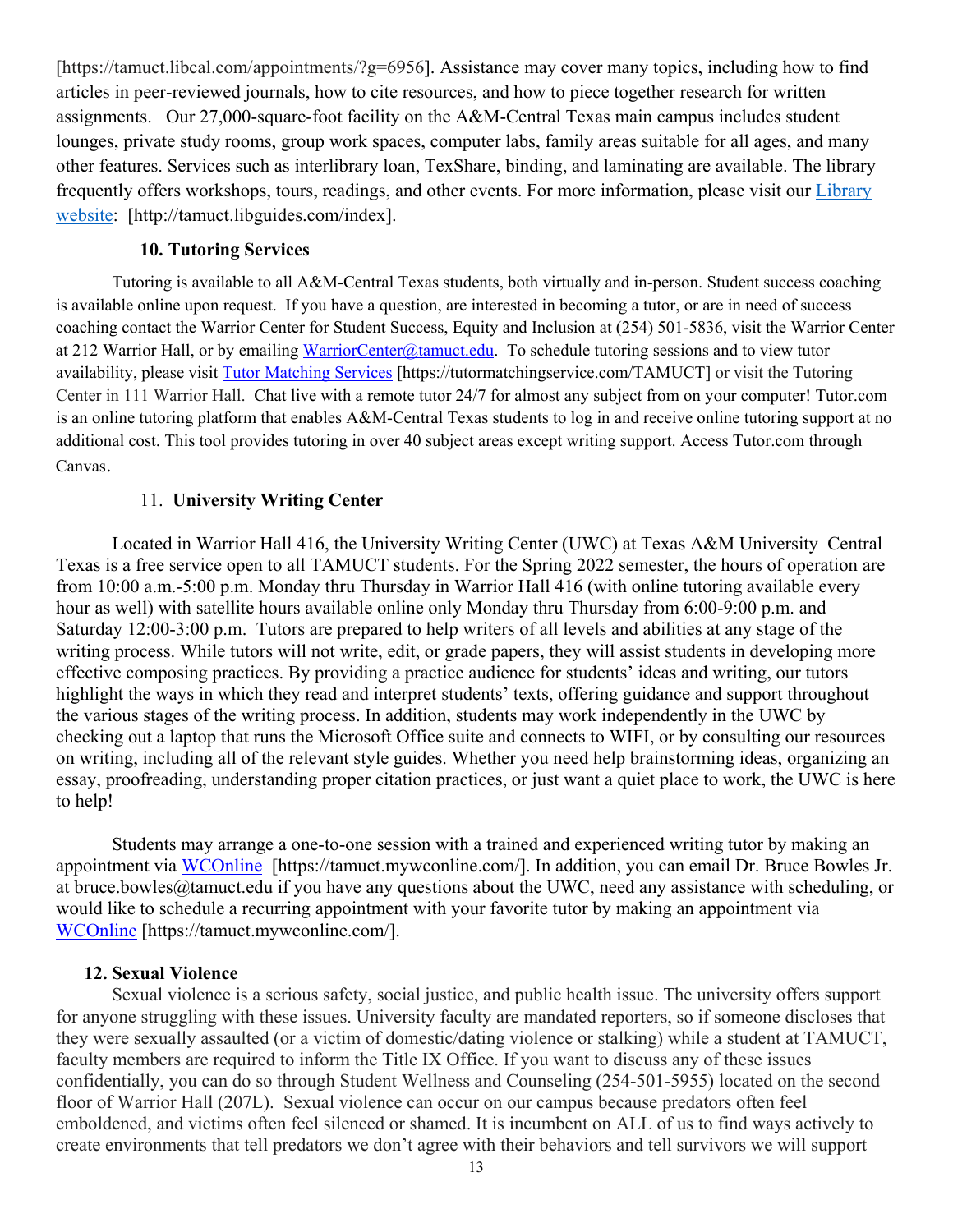them. Your actions matter. Don't be a bystander; be an agent of change. For additional information on campus policy and resources visit the [Title IX webpage](https://www.tamuct.edu/compliance/titleix.html) [\[https://www.tamuct.edu/compliance/titleix.html\]](https://www.tamuct.edu/compliance/titleix.html).

# 13. **Behavioral Intervention:**

Texas A&M University-Central Texas cares about the safety, health, and well-being of its students, faculty, staff, and community. If you are aware of individuals about whom you have a concern, please make a referral to the Behavioral Intervention Team. Referring your concern shows you care. You can complete the [referral](https://cm.maxient.com/reportingform.php?TAMUCentralTexas&layout_id=2) online [https://cm.maxient.com/reportingform.php?TAMUCentralTexas&layout\_id=2]. Anonymous referrals are accepted. Please see the [Behavioral Intervention Team](https://www.tamuct.edu/bit) website for more information [https://www.tamuct.edu/bit]. If a person's behavior poses an imminent threat to you or another, contact 911 or A&M-Central Texas University Police at 254-501-5805.

### 14. **Copyright Notice**

Students should assume that all course material is copyrighted by the respective author(s). Reproduction of course material is prohibited without consent by the author and/or course instructor. Violation of copyright is against the law and against TAMUCT's Code of Academic Honesty. All alleged violations will be reported to the Office of Student Conduct.

### **VIII. The professor teaching this class**

Dr. Rappaport has a life-long interest in (really, fascination with) issues related to cultural diversity. She grew up the daughter of an officer in the U. S. Air Force and lived on many culturally diverse air bases and communities, including living in Japan during childhood and spending her senior year of high school living in Tehran, Iran. Having a Christian mother born in Texas and an Orthodox Jewish father born in New York City (whose own father was born in Russia and immigrated to the U.S. as a child) also exposed her to issues of cultural diversity and intolerance. In her 25 years of practice as a social worker before coming to Killeen to teach social work in August 2000, she worked with clients of many different cultural backgrounds and learned first-hand the importance of social workers striving to be culturally competent. She enjoys teaching this class because of her commitment to helping students learn more about their own cultural realities as well as about the cultural realities of people who are different from those students.

 Dr. Rappaport takes teaching very seriously. She wants students to enjoy this class and to believe they learned a great deal from it. She is committed to coming to class prepared, to openly and willingly sharing her professional knowledge and experiences with students, and to encouraging everyone to participate actively in the discussions. In return, she expects students to come to class prepared, having read the day's assignment ahead of time and being ready to ask any questions they might have about things they did not understand in the reading. Students are also expected to have different opinions about the material discussed, and she encourages students to disagree respectfully and to explore how their opinions have developed over time. She responds to emails as soon as possible, and she tries to get all written assignments graded and returned to students within the following 1-2 class periods. At least twice during the semester she will also give students a grade sheet, letting them know what their grade currently is in the course.

| <b>Schedule</b> |                                                                                                      |
|-----------------|------------------------------------------------------------------------------------------------------|
| Monday          | Review course syllabus                                                                               |
| 6/6/22          | Influential Factors within Culture (Use this list when writing your My<br>Cultures paper)            |
|                 | Cultural Messages Seen on Television. Discussion of writing your paper on<br>this topic              |
|                 | Video: "Breaking Barriers, Episode 3: Ethic Stereotypes on Television"<br>$(0.55)$ (Films on Demand) |
|                 | Video: "Culture, Identity, and Behavior" (0:36) (Films on Demand)                                    |

# **IX. Course**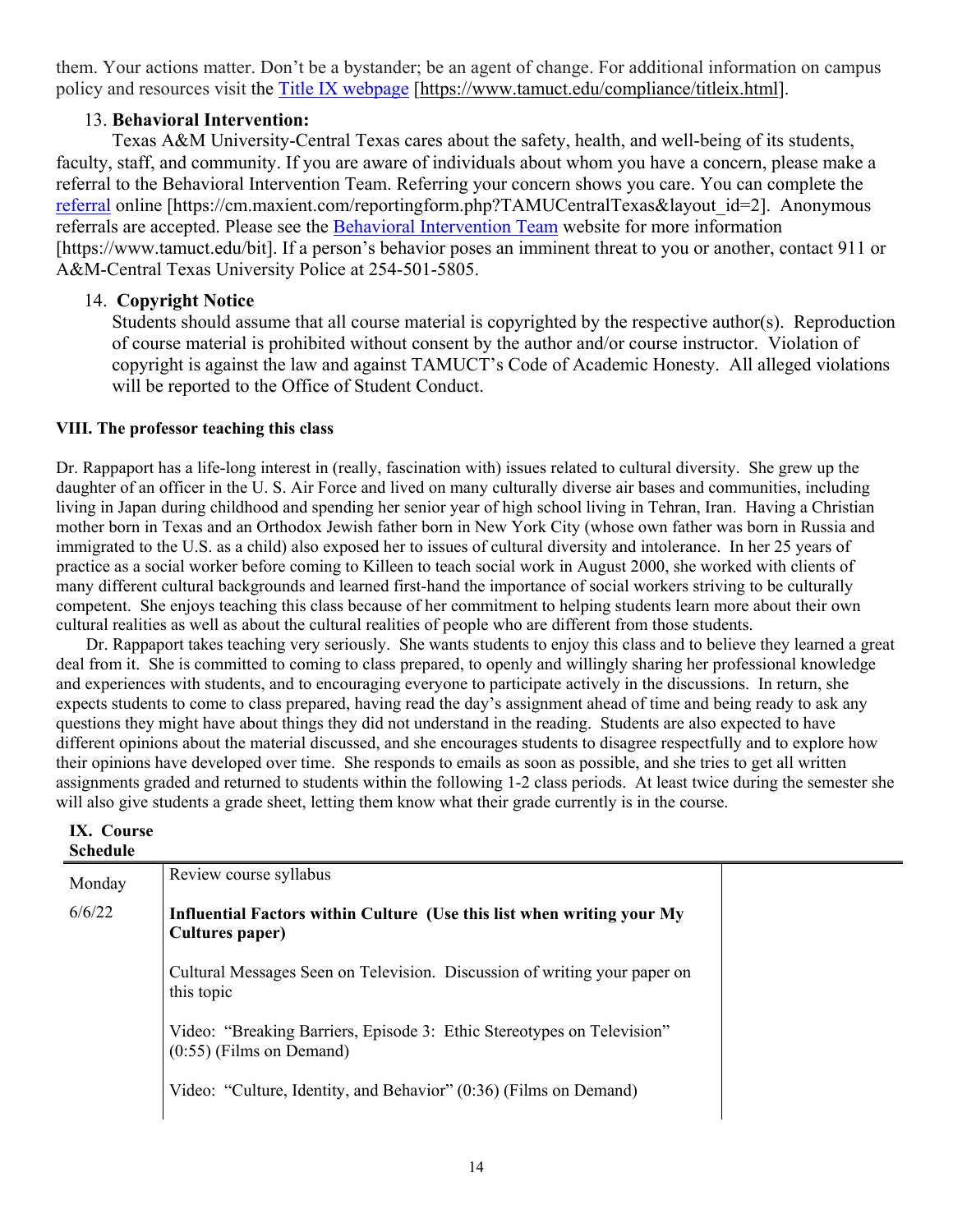| <b>Schedule</b>      |                                                                                                                                                                                                                                                                                                                            |                                                                                             |
|----------------------|----------------------------------------------------------------------------------------------------------------------------------------------------------------------------------------------------------------------------------------------------------------------------------------------------------------------------|---------------------------------------------------------------------------------------------|
| Wednesday            | Cultural Factors, continued                                                                                                                                                                                                                                                                                                |                                                                                             |
| 6/8/22               | Video: "Promised a Miracle" (1:30)                                                                                                                                                                                                                                                                                         |                                                                                             |
| Monday<br>6/13/22    | <b>American Cultural Diversity</b><br>Cultural Values<br>Mistakes in Cultural Competency<br><b>Health Disparities</b>                                                                                                                                                                                                      | "American Cultural<br>Diversity" handout                                                    |
|                      | <b>Inter-Racial Marriage Laws</b><br>Raising biracial children<br>Race<br>Racism<br>Dominant Society<br>Privilege<br>Discrimination, Prejudice, Racism<br>Ethnocentrism<br>Two-Tier Society<br>Cross-cultural services<br>Cultural Competency, Triple A Rule<br>Deficit Hypothesis<br>Cultural Complications in Interviews | "Race, Prejudice,<br>Discrimination"<br>handout                                             |
|                      | Video: "Silences" (0:22) (HQ 777.9 S55 2006) (library video)<br>Video: "Are You Racist?" (0:54) (Films on Demand)                                                                                                                                                                                                          |                                                                                             |
| Wednesday<br>6/15/22 | Race, continued<br>Video: Watch "Crash" (1:52)                                                                                                                                                                                                                                                                             | "Race, Prejudice,<br>Discrimination"<br>handout, continued                                  |
| Monday<br>6/20/22    | Immigration, Changes over time Legal and Undocumented<br>Immigrant Experience Push-Pull Theory<br>Refugees, Asylees<br><b>Immigration Laws</b><br>Citizenship<br>Culturagram                                                                                                                                               | "Immigration" handout                                                                       |
|                      | Immigration Facts and Myths<br>Public Charge<br>Videotape: "Ties that Bind: Immigration Stories" (0:56) (Films on Demand)                                                                                                                                                                                                  | <b>PAPER ON CULTU-</b><br><b>RAL MESSAGES IN</b><br><b>A TV SHOW IS DUE</b><br><b>TODAY</b> |
| Wednesday<br>6/22/22 | The influence of European Americans/Anglo Americans<br>Who are White Americans?<br>A society of colonists, indentured servants, slaves, Native Americans<br>Eugenics<br>Tuskegee Syphilis Study<br>Guatemalan Syphilis Study                                                                                               | "Anglo Americans"<br>handout                                                                |
|                      | Melungeons, Irish, Italians, and others<br>Becoming a non-racist or anti-racist American<br>Class activity: Interviewing each other in pairs for 30 minutes each. Work on                                                                                                                                                  | Bring handout on<br>"American Cultural<br>Diversity" to class to<br>use while doing your    |
|                      | how to explain your own culture and how to ask respectfully about the other<br>person's culture. Students will then write a paper about what they learned bout<br>the other person's cultures and how it compares to your cultures                                                                                         | interview                                                                                   |
| Monday<br>6/27/22    | Anglo-Americans, continued<br>Video: "The Incredible Journey of Dr. Meg Laurel" (1:15)                                                                                                                                                                                                                                     | "Anglo Americans"<br>handout, continued                                                     |

# **IX. Course**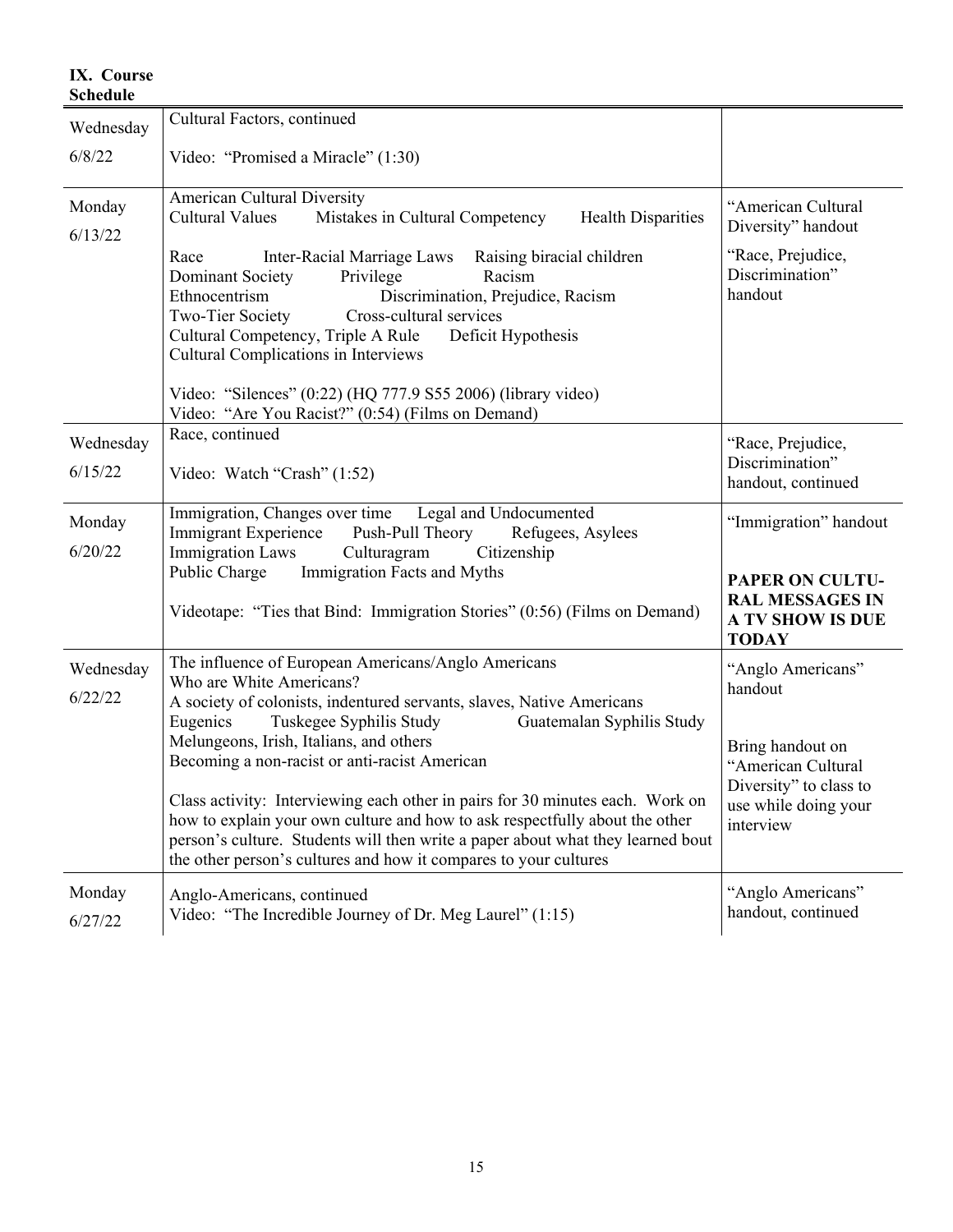| <b>Schedule</b>      |                                                                                                                                                                                                                                                                                                                                                                                                                                                                         |                                                                                        |
|----------------------|-------------------------------------------------------------------------------------------------------------------------------------------------------------------------------------------------------------------------------------------------------------------------------------------------------------------------------------------------------------------------------------------------------------------------------------------------------------------------|----------------------------------------------------------------------------------------|
| Wednesday<br>6/29/22 | African Americans/Black Americans History-Slavery, Civil War<br>American Civil Rights Movement (significant events and people) Apologies<br>Barack Obama<br>Rachel Dolezal<br>Ebonics<br>Social and Demographic Factors<br><b>Racial Socialization Process</b><br>AIDS in Black America<br><b>Culturally Competent Practice, Case Examples</b>                                                                                                                          | "African Americans,<br>Civil Rights Movement"<br>handout                               |
|                      | Videotape: "Still Revolutionaries" (0:16) (E 185.615 S834 2000) (library<br>video)<br>Videotape: "Martin Luther King, Jr., A Historical Perspective" (0:60) (also<br>available on Films on Demand)                                                                                                                                                                                                                                                                      | Paper on Other<br><b>Student's Cultures</b><br>Due                                     |
|                      | RECEIVE ASSIGNMENT FOR NEXT WEDNESDAY'S CLASS (WE<br><b>WILL NOT MEET)</b>                                                                                                                                                                                                                                                                                                                                                                                              |                                                                                        |
| Monday<br>7/4/22     | NO CLASS DUE TO THE 4TH OF JULY HOLIDAY - ENJOY!                                                                                                                                                                                                                                                                                                                                                                                                                        |                                                                                        |
| Wednesday<br>7/6/22  | NOTE: WE WILL NOT MEET IN CLASS TODAY BECAUSE THE<br>PROFESSOR HAS TO HAVE A MEDICAL PROCEDURE DONE.<br>YOU NEED TO READ TODAY'S ASSIGNMENT, WATCH THE<br>VIDEO AVAILABLE THROUGH FILMS ON DEMAND ON THE<br>LIBRARY'S WEBSITE, AND COMPLETE THE ASSIGNMENT THAT<br>WILL BE GIVEN TO YOU BY THE PROFESSOR FOR TODAY. IF<br>YOU HAVE QUESTIONS ABOUT THE VIDEO, ASK THOSE<br>QUESTIONS IN CLASS ON MONDAY.<br>Videotape: "Black Is, Black Ain't" (1:27) (Films on Demand) | "African Americans"<br>handout, continued                                              |
| Monday<br>7/11/22    | Hispanic Americans/Mexican Americans/Latin Americans<br>National origins<br>Value System<br>Latino Civil Rights Movement<br><b>Immigration Raids</b><br><b>Hispanic Stereotypes</b><br>Dia De Los Muertos<br>Cinco de Mayo<br>Arizona Immigration Laws<br>Curanderismo<br><b>Culture Bound Syndromes</b>                                                                                                                                                                | "Hispanics" handout<br>"Hispanic Curanderos,<br>Puerto Ricans and<br>Santería" handout |
|                      | <b>Puerto Ricans</b><br>Santería<br>Videotape: "Viva la Causa: The Story of Cesar Chavez" (0:50)                                                                                                                                                                                                                                                                                                                                                                        |                                                                                        |

**IX. Course** 

**NOTE: APPLICATIONS TO THE MAJOR ARE DUE TO THE SOCIAL WORK DEPARTMENT BY JULY 15 if by the end of this semester you will have completed Intro to Social Work, Methods and Skills of Social Work, and Diverse Populations. It requires the completed application that you can locate on the social work website. You must also have an overall GPA of 2.5 to qualify for admission. Any questions, please direct them to Dr. Rappaport**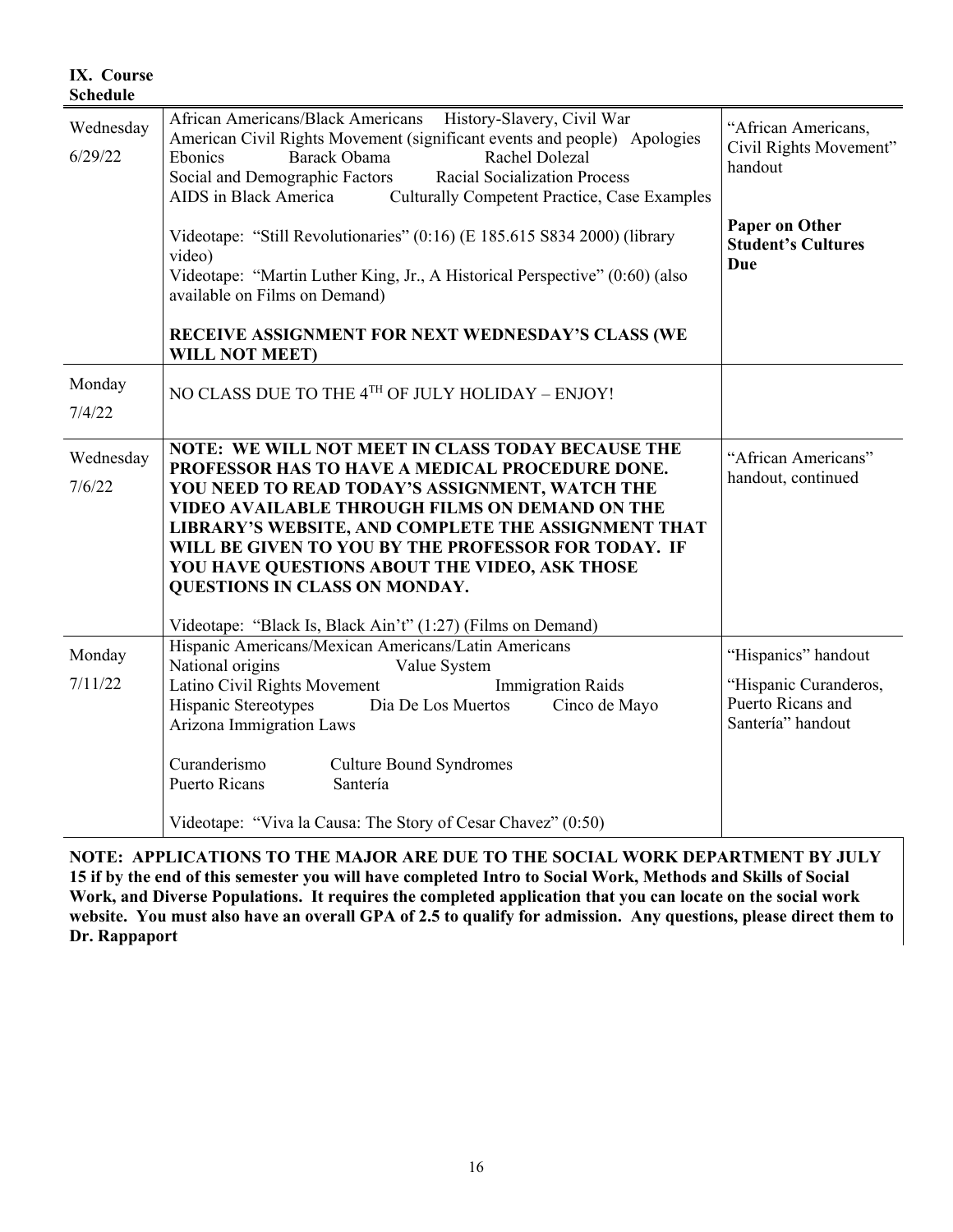| IX. Course<br><b>Schedule</b> |                                                                                                                                                                                                                                                                                                                                                                                                                             |                                                         |
|-------------------------------|-----------------------------------------------------------------------------------------------------------------------------------------------------------------------------------------------------------------------------------------------------------------------------------------------------------------------------------------------------------------------------------------------------------------------------|---------------------------------------------------------|
| Wednesday<br>7/13/22          | Native Americans - The Example of the Lakota<br>Early History of Native America<br>The Lakota<br>"Wounded Knee: Healing Wounds of the Past"<br>Treaties<br>American Indian Activism<br><b>Traditions and Beliefs</b><br><b>Virtues</b><br>The Black Hills<br><b>Sports Team Names</b><br>Videotape: "Wiping the Tears of Seven Generations" (0:57) (E99 D1 W57<br>2005)<br>Video: Part of "The Red Road of Sobriety" (2:00) | "Native Americans/<br>Lakota" handout                   |
|                               | Receive the take-home mid-term exam                                                                                                                                                                                                                                                                                                                                                                                         |                                                         |
| Monday<br>7/18/22             | Asian Americans/East Asians<br>National origins<br>Values<br>Japanese<br>Internment Experience<br>Shinto<br>Chinese<br>Gaman<br>Confucianism, Buddhism                                                                                                                                                                                                                                                                      | "Asian Americans,<br>Confucianism,<br>Buddhism" handout |
|                               | South Asian Culture<br>Hinduism, Sikhism<br>India, Pakistan, Bangladesh                                                                                                                                                                                                                                                                                                                                                     | "India, Pakistan"<br>handout                            |
|                               | Asian Americans/Southeast Asians<br>The Vietnamese, The Hmong<br>Values, Beliefs, Traditions<br>Lia Lee case<br><b>Culture Bound Syndromes</b><br>Mental health<br>Medical Care<br>"Becoming American: Odyssey of a Refugee Family"                                                                                                                                                                                         | "Asian Americans, Viet<br>Nam, Hmong" handout           |
|                               | Videotape: "The Red Pines: A Pioneering Japanese American Community<br>Perseveres" (0:12) (F 897.K5 R43 2003)                                                                                                                                                                                                                                                                                                               | Mid-term exam due                                       |
|                               | Videotape: "Innovative Approaches to Counseling Asian-American People"<br>$(0:15)$ (BF 637.C6 C774 2004)                                                                                                                                                                                                                                                                                                                    |                                                         |
|                               | Videotape: "The Fall of Saigon and the South Vietnamese Exodus to<br>America" (0:37) (Films on Demand)                                                                                                                                                                                                                                                                                                                      |                                                         |
| Wednesday<br>7/20/22          | Judaism, Jewish Americans<br>Israel<br>Videotape: "A Stranger Among Us" (1:49)                                                                                                                                                                                                                                                                                                                                              | "Jewish Americans"<br>handout                           |
| Monday<br>7/25/22             | Islam/Arabic and Middle Eastern Cultures, Iran<br>Palestine<br>Islam<br>Values<br>Sunni's versus Shi'ites in Iraq<br>Iran                                                                                                                                                                                                                                                                                                   | "Islam, Palestine, Iran,<br>Iraq" handout               |
|                               | Islam and Judaism - Israel and Palestine Conflict                                                                                                                                                                                                                                                                                                                                                                           | "Israel - Palestine<br>Conflict" handout                |
|                               | Videotape: "Understanding Islam" (0:35)<br>Videotape: Part of "Jew and Arab in Jerusalem" (0:55)<br>Videotape: Excerpt from "To Die in Jerusalem" (0:15)                                                                                                                                                                                                                                                                    |                                                         |
| Wednesday<br>7/27/22          | Gay, Lesbian, Bisexual, Transgender, and Questioning Clients' Cultures<br>Heterosexism<br>Lesbian/Gay Identity Formation<br><b>Family Reactions</b><br>Conversion Therapy                                                                                                                                                                                                                                                   | "GLBTQ" handout                                         |
|                               | Thailand Transgender Youth<br>Nepal's Third Gender Category<br>Videotape: "Trans" (1:33)                                                                                                                                                                                                                                                                                                                                    | <b>PAPER ON OWN</b><br><b>CULTURES DUE</b>              |

### 17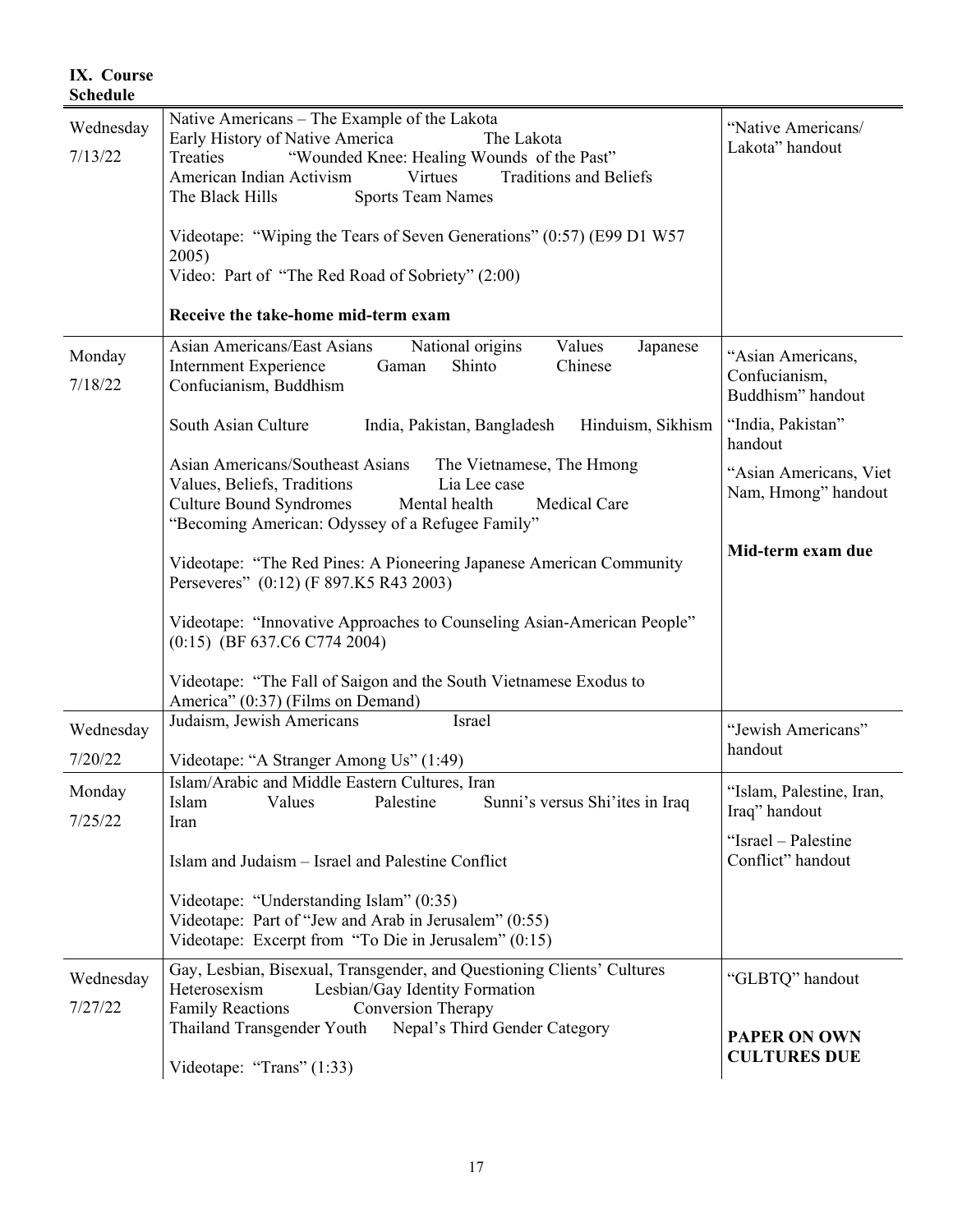| <b>Schedule</b> |                                                                                                 |                          |
|-----------------|-------------------------------------------------------------------------------------------------|--------------------------|
| Monday          | Hatred – What is it?                                                                            | "Hatred" handout         |
| 8/1/22          | Videotape: "Hate Groups USA" (0:48) (HV 677.52 H38 2003) (also available<br>on Films on Demand) |                          |
| Wednesday       | Hatred – What is it? What can end it?<br>Overcoming Hatred                                      | "Hatred" handout,        |
| 8/3/22          | Videotape: "Trust Me" $(0.60)$                                                                  | continued                |
|                 | Videotape: "Where Do We Go From Here? A Dialogue on Race" (0:58)                                |                          |
|                 | (Films on Demand)                                                                               |                          |
| Monday          | Hatred – What Can End It?<br>Overcoming Hatred                                                  | "Hatred" handout,        |
| 8/8/22          | Videotape: "Freedom Writers" (2:00)                                                             | continued                |
|                 | Receive take-home final exam                                                                    |                          |
| Wednesday       | Overcoming Hatred<br>Hatred – What Can End It?                                                  | "Hatred" handout,        |
| 8/10/22         | Videotape: "Remember the Titans" (2:00)                                                         | continued                |
|                 |                                                                                                 | <b>Final Exam is due</b> |
|                 |                                                                                                 |                          |

### **IX. Bibliography**

**IX. Course** 

*The following resources have been used to develop the reading materials for this class and/or can be used by students to provide further information on the topics and cultures covered by the course: (Note: This list is not done in APA style, so do NOT copy the format in your papers!)*

Abu-Manneh, Bashir (2013). "Palestinian Actualities." *Race and Class,* 54 (3), 87-96.

Abu-Ras, Wahiba; Farid Senzai; and Lance Laird (2012). "American Muslim Physicians' Experiences since 9/11: Cultural Trauma and the Formation of Islamic Identity." *Traumatology,* 19 (1), 11-19.

Adams, James R. (2007). "A Place at the Thanksgiving Table." *American Indian*, Fall 2007, 42-45.

Adams, M.; L. Bell; and B. Griffin (1997). *Teaching for Diversity and Social Justice.* New York: Routledge.

Adkison-Bradley, Carla; Jeffrey Terpstra; and Bendict P. Dormitorio (2014). "Child Discipline in African American Families: A Study of Patterns and Context." *The Family Journal,* 22 (2), 198-205.

*African Americans: Voices of Triumph. Volume 1, Perseverance. Volume 2, Ledership.* Richmond: Time-Life Books, 1993.

Ahmed, Sameera; and Mona M. Amer (2011). *Counseling Muslims: Handbook of Mental Health Issues and Interventions.* Routledge.

Alam, Asadollah; and Alinaghi Alikhani (1991). *The Shah and I: The Confidential Diary of Iran's Royal Court, 1969- 1977.* New York: I. B. Tauris.

Ali, Ayaan Hirsi (2007). *Infidel.* New York: Freedom Press.

Allen, Chris (2010). *Islamophobia.* Ashgate Farnham.

Ames, Azel. "The May-Flower and Her Log, July 15, 1620-May 6, 1621." An eBook produced by Project Gutenberg, October 2006.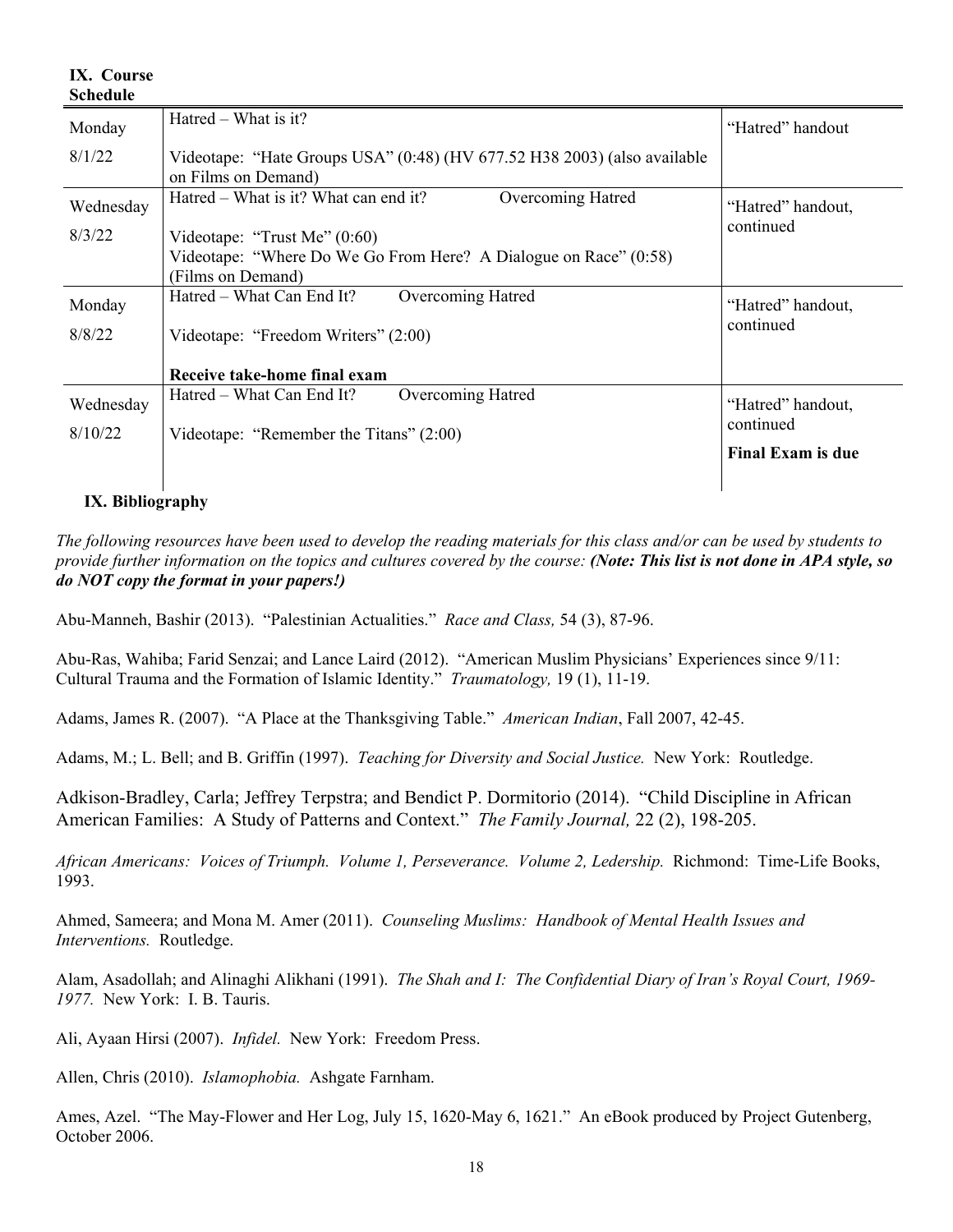Ammar, Nawal; Amanda Couture-Carron; Shahid Alvi; and Jaclyn San Antonio (2014). "Experiences of Muslim and Non-Muslim Battered Immigrant Women with the Police in the United States: A Closer Understanding of Commonalities and Differences." *Violence against Women,* 19 (12), 1449-1471.

Anderson, M. L.; and P. H. Collins (1992). *Race, Class and Gender: An Anthology.* Belmont: Wadsworth.

Anderson, Sharon K.; and Valerie A. Middleton (2011). *Explorations in Diversity: Examining Privilege and Oppression in a Multicultural Society,* 2nd edition. Brooks/Cole.

Andrews, Kehinde (2014). "From the Bad Nigger to the Good Nigga: An Unintended Legacy of the Black Power Movement." *Race and Class,* 55 (3), 22-37.

Assaf, Shireen; and Stephanie Chaban (2013). "Domestic Violence against Single, Never Married Women in the Occupied Palestinian Territory." *Violence against Women,* 19 (3), 422-441.

Atwood, Mary Dean (1991). *Spirit Healing: Native American Magic and Medicine*. New York: Sterling Publishing.

Avila, Elena; and Joy Parker (1999). *Woman Who Glows in the Dark: A Curandera Reveals Traditional Aztec Secrets of Physical and Spiritual Health.* New York: Jeremy P. Tarcher/Putnam.

Axelson, J.A. (1990). *Counseling and Development in a Multicultural Society (3rd edition).* Pacific Grove: Brooks/Cole.

Ayalon, Ariel; and Shifra Sagy (2011). "Acculturation Attitudes and Perceptions of Collective Narratives: The Case of Israeli Arab Youth." *Youth and society,* 43 (3), 819-844.

Ayon, Cecilia; Maria Gurrola; Lorraine M. Salas; David Androff; and Judy Krysik (2011). "Intended and Unintended consequences of the Employer Sanction Law on Latino Families." *Qualitative Social Work,* 11 (6), 587-603.

Ayon, Cecilia; and David Becerra (2013). "Mexican Immigrant Families under Siege: The Impact of Anti-Immigrant Policies, Discrimination, and the Economic Crisis." *Advances in Social Work,* 14 (1), Spring, 201-228.

Baker, Aryn (2011). "Road Warriors." *Time Magazine,* July 4, 46-49.

Beemyn, Genny; and Susan Rankin (2011). *The Lives of Transgender People.* New York: Columbia University Press.

Belkin, Lisa. "The Feminine Critique." *The New York Times*, November 1, 2007.

Billingsley, Andrew, PhD (1992). *Climbing Jacob's Ladder: The Enduring Legacy of African-American Families.* New York: Simon and Schuster.

Bjorn, Gunilla J.; Christina Boden; Gunilla Sydsjo; and Per A. Gustafsson (2013). "Brief Family Therapy for Refugee Children." *The Family Journal,* 21 (3), 272-278.

Blackmon, Douglas A. (2008). *Slavery by Another Name: The Re-enslavement of Black Americans from the Civil War to World War II.* New York: Doubleday.

Blauner, Bob (1989). *Black Lives, White Lives: Three Decades of Race Relations in America.* Berkeley: University of California Press.

Bleich, Erik (2011). "What is Islamophobia and How Much is There? Theorizing and Measuring an Emerging Comparative Concept." *American Behavioral Scientist,* 55 (12), 1581-1600.

Bloom, Stephen (2000). *Postville: A Clash of Cultures in Heartland America.* New York: Harcourt.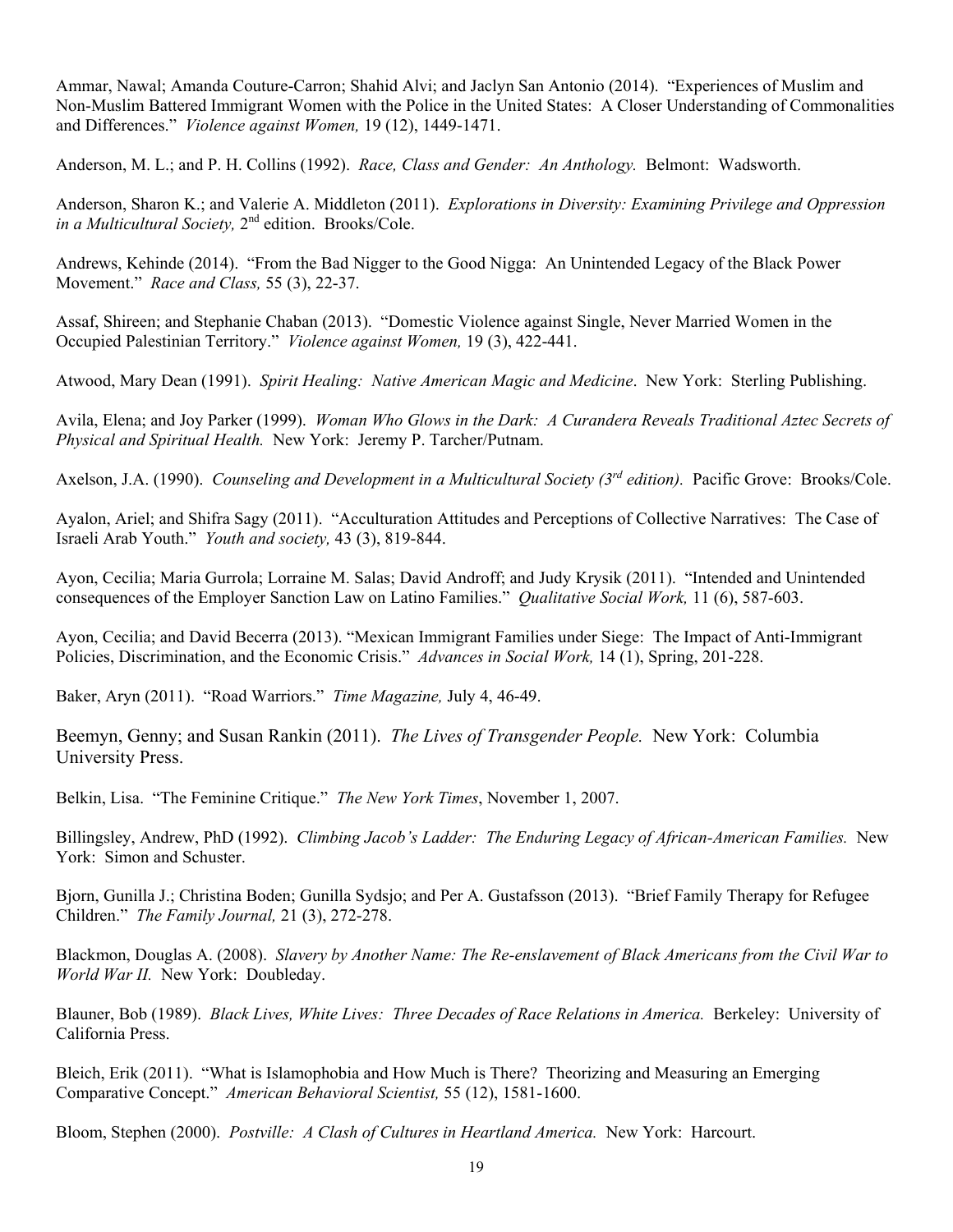Bo, Bente P. (2015). "Social Work in a Multicultural Society: New Challenges and Needs for Competence." *International Social Work,* 58 (4), 562-574.

Boatright-Horowitz, Su L.; Marisa E. Marraccini; and Yvette Harps-Logan (2012). "Teaching Antiracism: College students' Emotional and cognitive Reactions to Learning about White Privilege." *Journal of Black Studies,* 43 (8), 893- 911.

Bochanek, Michael; and Kyle Knight (2012). "Nepal's Third Gender and the Recognition of Gender Identity." *Jurist-Hotline,* April 23.

Botkin, B. A. (1945). *Lay My Burden Down: A Folk History of Slavery.* Athens: University of Georgia Press.

Boyd-Franklin, Nancy (2003). *Black Families in Therapy: Understanding the African American Experience, 2<sup>nd</sup> edition.* New York: Guilford Press.

Bracken, Patrick (2002). *Trauma: Culture, Meaning, and Philosophy.* London: Whurr.

Brammer, Robert (2012). *Diversity in Counseling,* 2nd edition. Belmont: Brooks/Cole

Brinkley, Douglas (2000). *Rosa Parks.* New York: Penguin Putnam.

Brittain, Aerika S. (2012). "Understanding African American Adolescents' Identity Development: A Relational Developmental Systems Perspective." *Journal of Black Psychology,* 38 (2), 172-200.

Brown, Philip; and John Shalett (1997). *Cross-Cultural Practice with Couples and Families.* New York: Haworth.

Brumfield, Ben (2013). "Lawsuit: Race-based Request Sidelined Michigan Nurse." *Cable News Network,* February 17.

Bustamante, Rebecca M.; Judith A. Nelson; Richard C. Henriksen, Jr.; and Sarah Monakes (2011). "Intercultural Couples: Coping with Culture-Related Stressors." *The Family Journal,* 19 (2), 154-164.

Bygnes, Susanne (2012). "Ambivalent Multiculturalism." *Sociology,* 47 (1), 126-141.

Byrd, Christy M. (2012). "The Measurement of Racial/Ethnic Identity in Children: A Critical Review." *Journal of Black Psychology,* 38 (1), 3-31.

Cainkar, Louise A. (2009). *Homeland Insecurity: The Arab and Muslim American Experience after 9/11.* New York: Russell Sage Foundation.

Calzada, Esther J.; Catherine S. Tamis-LeMonda; and Hirokazu Yoshikawa (2012). "Familismo in Mexican and Dominican Families From Low-Income, Urban Communities. *Journal of Family Issues,* 34 (2), 1696-1724.

Cannato, Vincent J. (2009). *American Passage: The History of Ellis Island.* New York: Harper Collins

Caplan, Susan; Javieer Escobar; Manuel Paris; Jennifer Alvidrez; Jane K. Dixon; Mayur M. Desai; Lawrence D. Scahill; and robin Whittemore (2013). "Cultural Influences on Causal Beliefs about Depression among Latino Immigrants." *Journal of Transcultural Nursing,* 24 (1), 68-77.

Carson, Clayborne; David Garrow; Gerald Gill; Vincent Harding; and Darlene Clark Hine, editors (1991). *The Eyes on the Prize Civil Rights Reader: Documents, Speeches, and Firsthand Accounts from the Black Freedom Struggle, 1954- 1990.* New York: Penguin Books.

Chang-Muy, F.; and Elaine Congress (2009). *Social Work with Immigrants and Refugees: Legal Issues, Clinical Skills, and Advocacy.* New York: Springer Publishing Company.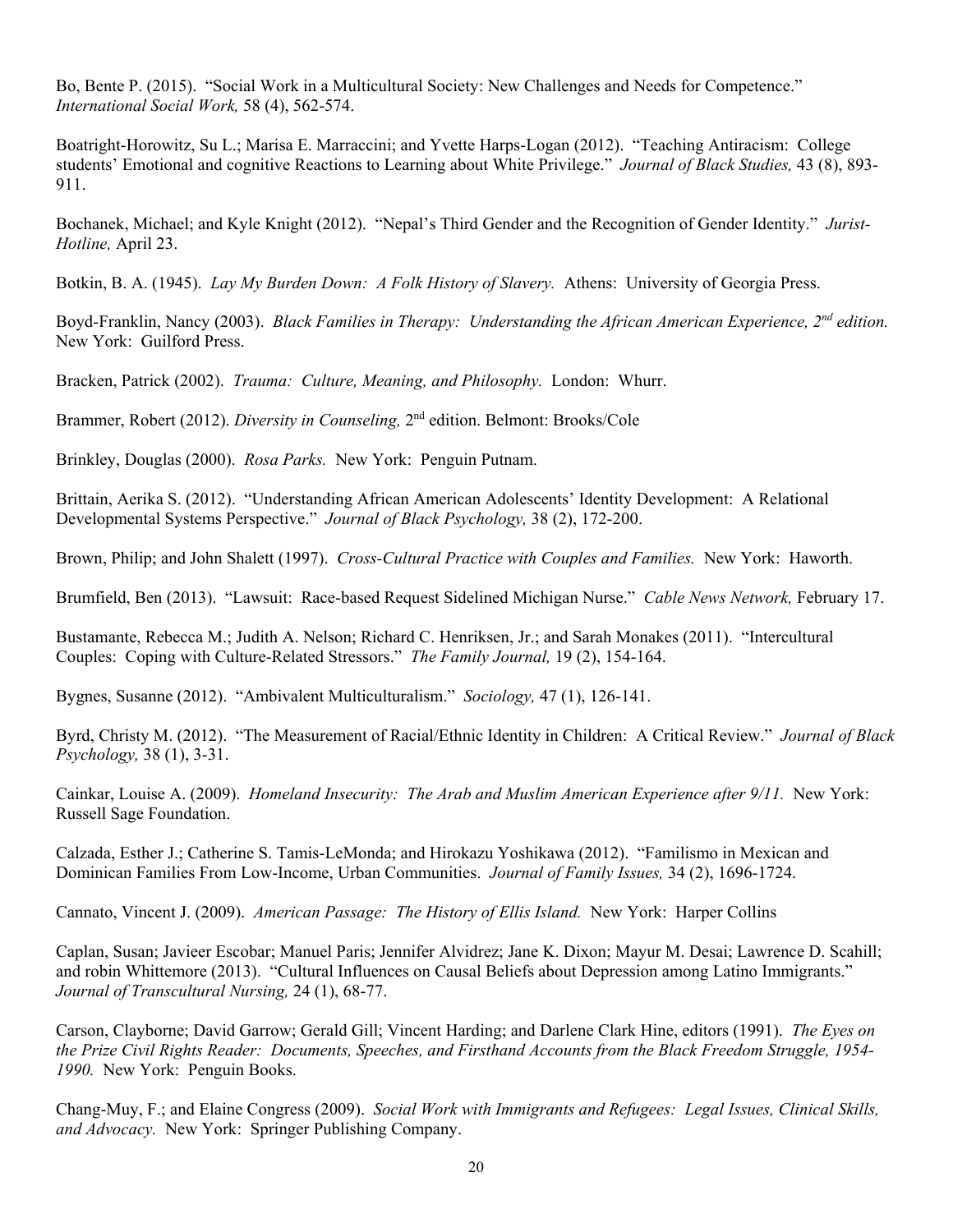Chehata, Hanan (2012). "Israel: Promised Land for Jews … As long as They're Not Black?" *Race and Class,* 53 (4), 67- 77.

Chen, Chen H.; Siew T. Tang; and Chien H. Chen (2011). "Meta-analysis of Cultural Differences in Western and Asian Patient-Perceived Barriers to Managing Cancer Pain." *Palliative Medicine,* 26 (3), 206-221.

Choudhuri, Devika D.; Azara Santiago-Rivera; and Michael Garrett (2012). *Counseling and Diversity.* Brooks/Cole.

Chubin, Fae (2014). "You May Smother My Voice, But you Will Hear My Silence: An Autoethnography on Street Sexual Harassment, the Discourse of Shame and Women's Resistance in Iran." *Sexualities,* 17 (1/2), 176-193.

Chung, Irene (2011). "Sociocultural Study of Immigrant Suicide-Attempters: An Ecological Perspective." *Journal of Social Work,* 12 (6), 614-629.

Cleaveland, Carol (2011). "Mexico City North: Identity and Anti-Immigrant Sentiment." *Qualitative Social Work,* 12 (3), 270-288.

Cleaveland, Carol (2011). "In this Country, You Suffer a Lot: Undocumented Mexican Immigrant Experiences." *Qualitative Social Work,* 11 (6), 566-586.

Cohen, Jared (2007). *Chidren of Jihad: A Young American's Travels among the Youth of the Middle East.* Gotham Books.

Coleman, M. Nicole; Stephanie Chapman; and David C. Wang (2012). "An Examination of Color-Blind Racism and Race-Related Stress among African American Undergraduate Students." *Journal of Black Psychology,* 39 (5), 486-504.

Congress, Elaine (1997). *Multicultural Perspective in Working with Families.* New York: Springer.

Copeland, Roy W. (2013). "In the Beginning: Origins of African American Real Property Ownership in the United States." *Journal of Black Studies,* 44 (6), 646-664.

Costa, Lee Ray M., PhD; and Andrew J. Matzner, MSW (2007). *Male Bodies, Women's Souls: Personal Narratives of Thailand's Transgendered Youth.* New York: Haworth Press.

Cramer, Robert J., PhD; Matt R. Nobles, PhD; Amanda M. Amacker, PhD; and Lisa Dovoedo, MA. (2013). "Defining and Evaluating Perceptions of Victim Blame in Antigay Hate Crimes." *Journal of Interpersonal Violence,* 28 (4), 2894- 2914.

Crippin, Cheryl; and Leah Brew (2013). "Strategies of Cultural Adaptation in Intercultural Parenting." *The Parenting Journal,* 21 (3), 263-271.

Cuellar, Israel; and Freddy Paniagua (2000). *Handbook of Multicultural Mental Health: Assessment and Treatment of Diverse Populations.* San Diego: Academic Press.

Curtis, Edward (2003). *Songs of the Earth: A Timeless Collection of Native American Wisdom.* Philadelphia: Courage Books.

Dallek, Robert. "A Slow Road to Civil Rights." Time Magazine, July 2, 2007, 52-55.

Damashek, Amy; David Bard; and Debra Hecht (2012). "Provider Cultural Competency, Client Satisfaction, and Engagement in Home-Based Programs to Treat Child Abuse and Neglect." *Child Maltreatment,* 17 (1), 56-66.

Daniels, Roger (1990). *Coming to America: A History of Immigration and Ethnicity in American Life.* New York: Harper Collins.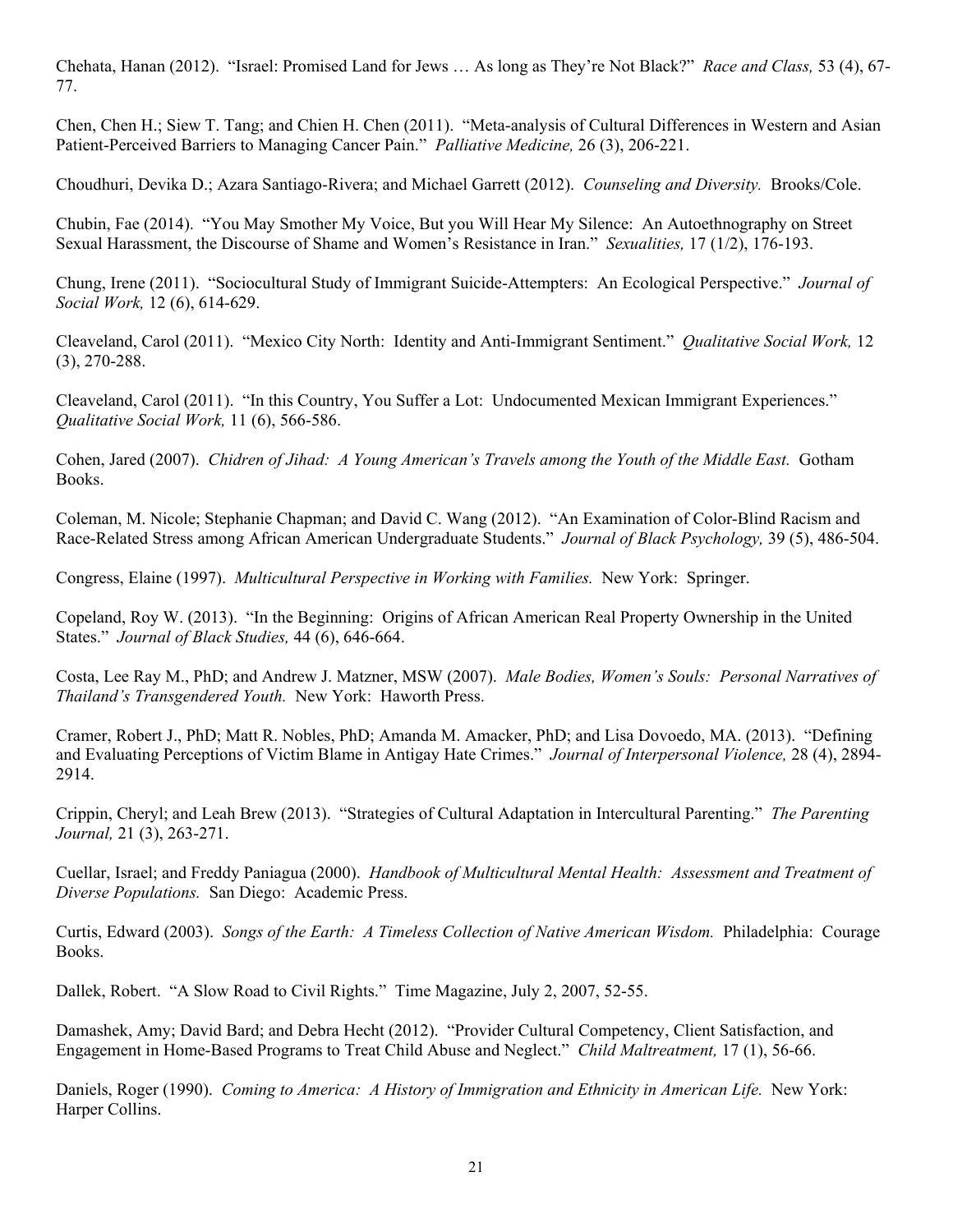Deer, Sarah; Bonnie Clairmont; Carrie A. Martell; and Maureen L. White Eagle (2008). *Sharing Our Stories of Survival: Native Women Surviving Violence.* Lanham: Altamira Press.

Delany, Sarah; A. Elizabeth Delany; and Amy Hill Hearth (1993). *Having Our Say: The Delany Sisters' First 100 Years.*  New York: Kodansha International.

Delgado, Deborah A.; Sheryl Ness; Kathy Ferguson; Patricia L. Engstrom; Theresa M. Gannon; and Craig Gillett (2013). "Cultural Competence Training for Clinical Staff: Measuring the Effect of a One-Hour Class on Cultural Competence." *Journal of Transcultural Nursing,* 24 (2), 204-213.

Deliovsky, Katerina; and Tamari Kitossa (2013). "Beyond Black and White: When Going Beyond May Take Us Out of Bounds." *Journal of Black Studies,* 44 (2), 158-181.

DeLucia-Waack, Janice L., and Jeremiah Donigian (2004). *The Practice of Multicultural Group Work: Visions and Perspectives from the Field.* Belmont: Brooks/Cole

DeMontigny, Gerald A. J. (2013). "The Essentialism of Whiteness: Abandoning Empirical Engagement." *Journal of Social Work,* 13 (6), 633-651.

Denby, Ramona W.; and Carla M. Curtis (2013). *African American Children and Families in Child Welfare: Cultural Adaptation of Services.* New York: Columbia University Press.

Devore, W.; and E. G. Chlesigner (1996). *Ethnic-Sensitive Social Work Practice (4th edition).* Boston: Allyn and Bacon.

DeZoysa, Piyanjali (2011). "The Use of Buddhist Mindfulness Meditation in Psychotherapy: A Case Report from Sri Lanka." *Transcultural Psychiatry,* 48 (5).

Diller, Jerry (2011). *Cultural Diversity: A Primer for the Human Services, 4th edition.* Belmont CA: Brooks/ Cole.

Dillon, Frank R.; Mario De La Rosa; Mariana Sanchez; and Seth J. Schwartz (2012). "Preimmigration Family Cohesion and Drug/Alcohol Abuse among Recent Latino Immigrants." *The Family Journal,* 20 (3), 256-266.

DiNicola, Vincenzo (1997). *A Stranger in the Family: Culture, Families, and Therapy.* New York: W. W. Norton and Company.

DiSilvestro, Roger L. (2005). *In the Shadow of Wounded Knee: The Untold Final Story of the Indian Wars.* New York: Walker and Company.

Donin, Hayim (1972). *To Be a Jew: A Guide to Jewish Observance in Contemporary Life.* New York: Basic Books.

Doran, Jennifer M.; Ani Kalayjian; Loren Toussaint; and Diana M. Mendez (2014). "Posttraumatic Stress and Meaning Making in Mexico City." *Psychology and Developing Societies,* 26 (1), 91-114.

Dozier, Rush, Jr. (2002). *Why We Hate: Understanding, Curbing, and Eliminating Hate in Ourselves and Our World.* New York: Contemporary Books/McGraw-Hill.

El Nasser, Haya; and Paul Overberg (2010). "Diversity Grows as Majority Dwindles." USA Today, June 11.

Elsasser, Nan; Kyle MacKenzie; and Yvonne Tixier y Vigil (1979). *Las Mujeres: Conversations from a Hispanic Community.* New York: Feminist Press.

Epstein, Helen (1979). *Children of the Holocaust: Conversations with Sons and Daughters of Survivors.* New York: G. P. Putnam's Sons.

Epstein, Morris (1970). *All About Jewish Holidays and Customs.* Ktav Publishing.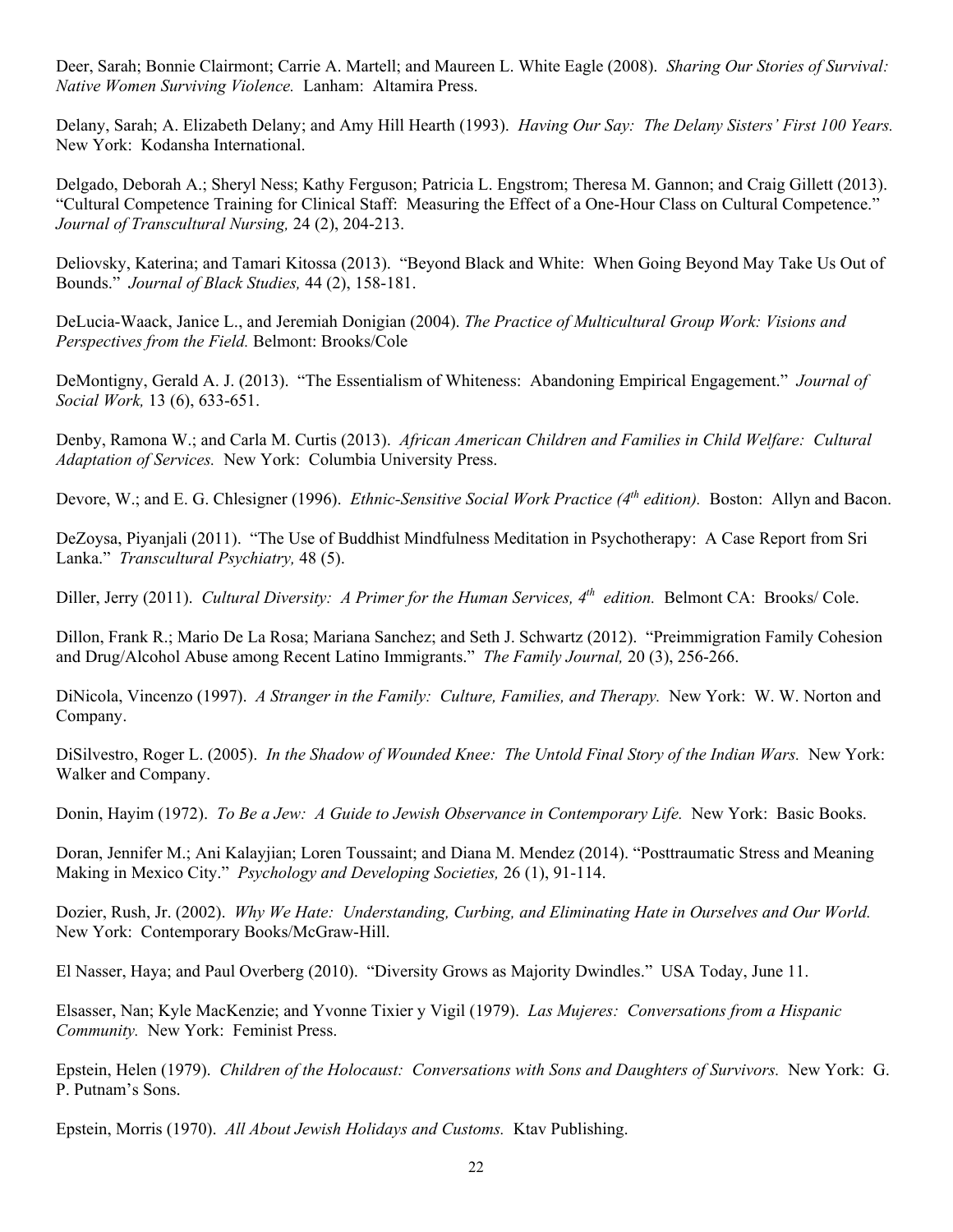Erdoes, Richard; and Alfonso Ortiz (1984). *American Indian Myths and Legends.* New York: Pantheon.

Esposito, John (2002). *What Everyone Needs to Know About Islam.* New York: Oxford University Press.

Esposito, John; and Ibrahim Kalin (2011). *Islamophobia: The Challenge of Pluralism in the 21st Century.* New York: Oxford University Press.

Esposito, John L.; and Dalia Mogahed (2007). *Who Speaks for Islam? What a Billion Muslims Really Think.* New York: Gallup Press.

Evans, Louwanda; and Joe R. Feagin (2012). "Middle Class African American Pilots: The Continuing Significance of Racism." *American Behavioral Scientist,* 56 (5), 650-665.

Fadiman, Anne (1997). *The Spirit Catches You and You Fall Down: A Hmong Child, Her American Doctors, and The Collision of Cultures.* New York: Farrar, Straus, and Giroux.

Falicov, Celia J. (2013). *Latino Families in Therapy, 2nd edition.* Guilford Press.

Feagin, Joe R.; and Clairece Booher Feagin (2003). *Racial and Ethnic Relations (*7th *edition).* Upper Saddle River: Prentice-Hall.

Foner, Nancy; and Christophe Bertossi (2011). "Immigration, Incorporation, and Diversity in Western Europe and the United States: Comparative Perspectives." *American Behavioral Scientist,* 55 (12), 1535-1540.

Fong, Rowena; and Sharlene Furuto (2001). *Culturally Competent Practice: Skills, Interventions, and Evaluations.* Allyn and Bacon.

Freeman, Gary P. (2011). "Comparative Analysis of Immigration Politics: A Retrospective." *American Behavioral Scientist,* 55 (12), 1541-1560.

Fuchsel, Catherine L. M.; Sharon B. Murphy; and Rebecca Dufresne (2012). "Domestic Violence, Culture, and Relationship Dynamics among Immigrant Mexican Women." *Affilia: Journal of Women and Social Work,* 27 (3), 263- 274.

Fuchsel, Catherine L. M. (2013). "Familiism, Sexual Abuse, and Domestic Violence among Immigrant Mexican Women." *Affilia: Journal of Women and Social Work,*28 (4), 379-390.

Funk, Laura M.; Neena L. Chappell; and Guiping Liu (2013). "Associations between Filial Responsibility and Caregiver Well-Being: Are There differences by Cultural Group?" *Research on Aging,* 35 (1), 78-95.

Furman, Rich; Alissa R. Ackerman; and Nalini J. Negi (2012). "Undocumented Latino Immigrant Men in the United States: Policy and Practice considerations." *International Social Work,* 55 (6), 816-822.

Gala, Jigisha; and Shagufa Kapadia (2014). "Romantic Love, Commitment and Marriage in Emerging Adulthood in an Indian Context: Views of Emerging Adults and Middle Adults." *Psychology and Developing Societies,* 26 (1), 115-141.

Garcia, Lorena (2012). *Respect Yourself, Protect Yourself: Latina Girls and Sexual Identity.* New York: New York University Press.

Gayman, Mathew D.; and Juan Barragan (2013). "Multiple Perceived Reasons for Major Discrimination and Depression." *Society and Mental Health,* 3 (3), 203-220.

Gebhardt, Angela R.; and Jane D. Woody (2012). "American Indian Women and Sexual Assault: Challenges and New Opportunities." *Affilia: Journal of Women and Social Work,* 27 (3), 237-248.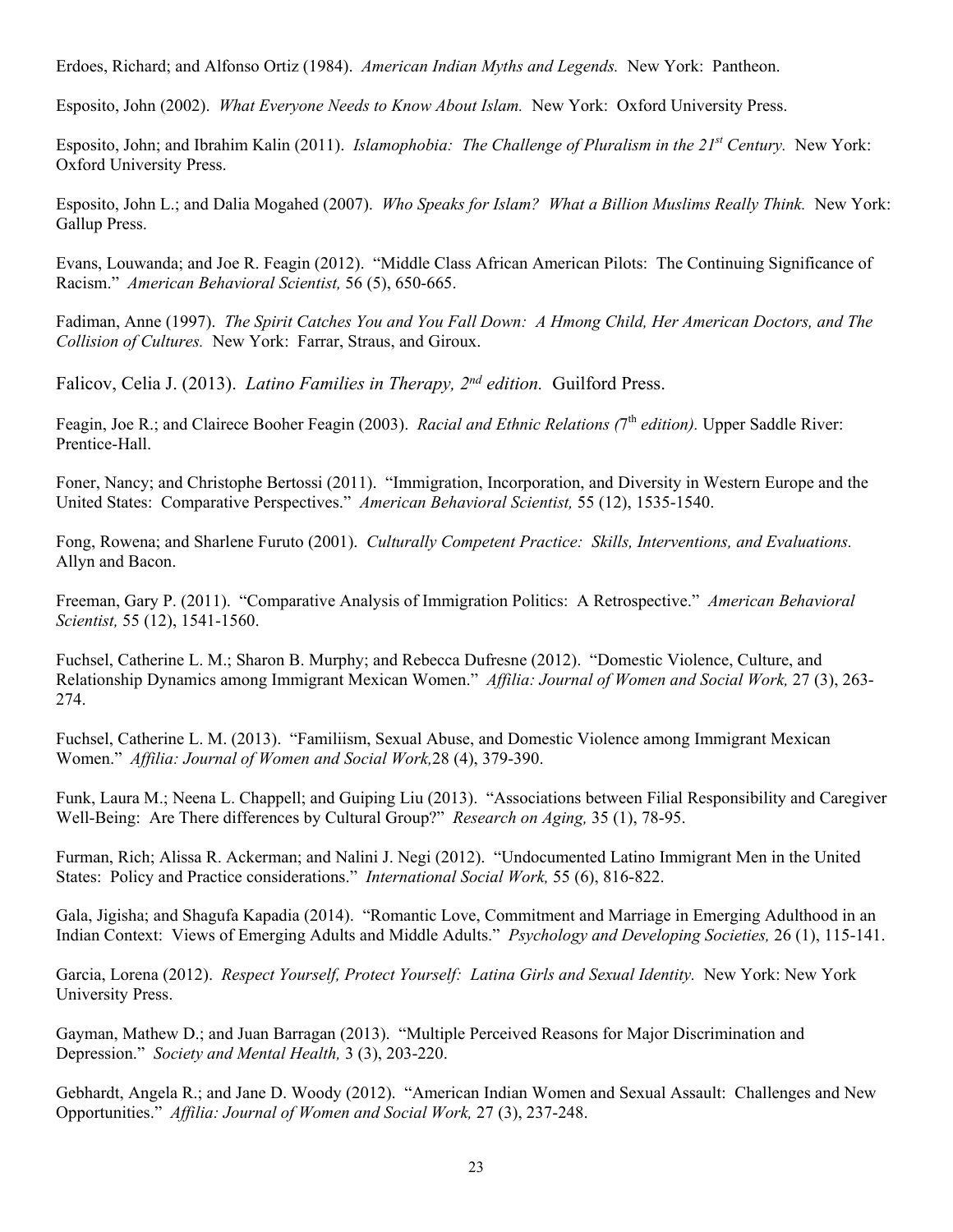Gelman, Caroline R. (2014). "Familismo and Its Impact on the Family Caregiving of Latinos with Alzheimer's Disease: A Complex Narrative." *Research on Aging,* 36 (1), 40-71.

Giddings, Paula J. (2008). *Ida: A Sword among Lions – Ida B. Wells and the Campaign against Lynching.* New York: Amistad.

Gill-Hopple, Kathy; and Diane Brage-Hudson (2012). "Compadrazgo: A Literature Review." *Journal of Transcultural Nursing,* 23 (2), 117-123.

Glass, Lorri (2012). "Help Seeking: Perceived Risks for African American Women." *Affilia: Journal of Women and Social Work,* 27 (1), 95-106.

Goldenstein, Rachel A. (2014). "Female Genital Cutting: Nursing Implications." *Journal of Transcultural Nursing,* 25 (1), 95-101.

Gone, Joseph P. (2013). "Redressing First Nations Historical Trauma: Theorizing Mechanisms for Indigenous Culture as Mental Health Treatment." *Transcultural Psychiatry,* 50 (5), 683-706.

Gopaul-McNicol, Sharon-Ann; and Tania Thomas-Presswood (1998). *Working with Linguistically and Culturally Different Children: Innovative Clinical and Educational Approaches.* Boston: Allyn and Bacon.

Grandbois, Donna M.; and Gregory F. Sanders (2012). "Resilience and Stereotyping: The Experiences of Native American Elders." *Journal of Transcultural Nursing,* 23 (4), 389-396.

Green, J.W. (1995). *Cultural Awareness in the Human Services.* Upper Saddle River: Prentice Hall.

Greenstein, Ran (2012). "Making Sense of Israeli Politics Today." *International Sociology,* 27 (5), 599-608.

Grover, Shalini (2011). *Marriage, Love, Caste and Kinship Support: Lived Experiences of the Urban Poor in India.* New Delhi: Social Science Press.

Guzder, Jaswant (2011). "Women Who Jump into Wells: Reflections on Suicidalilty in Women from Conflict Regions of the Indian Subcontinent." *Transcultural Psychiatry,* 48 (5).

Haizlip, Shirlee T. (1994). *The Sweeter the Juice: A Family Memoir in Black and White.* Simon and Schuster.

Haj-Yahia, Muhammad M. (2013). "Attitudes of Palestinian Physicians toward Wife Abuse: Their Definitions, Perceptions of Causes, and Perceptions of Appropriate Interventions." *Violence against Women,* 19 (3), 376-399.

Haj-Yahia, Muhammad M., PhD; Becky Leshem, PhD; and Neil B. Guterman, PhD (2013). "The Rates and Characteristics of the Exposure of Palestinian Youth to Community Violence." *Journal of Interpersonal Violence,* 28 (11), 2223-2249.

Hall, Ronald E. (2011). "Islamic Spirituality vis-à-vis Asia Pacific Muslim Populations: A Resource for Western Social Work practice." *International Social Work,* 55 (1), 109-124.

Hampton, Henry; and Steve Fayer (1990). *Voices of Freedom: An Oral History of the Civil Rights Movement from the 1950s through the 1980s.* New York: Bantam Books.

Harper, Faith G. (2011). "With All My Relations: Counseling American Indians and Alaska Natives within a Familial Context." *The Family Journal,* 19 (4), 434-442.

Harper-Dorton, Karen; and Jim Lantz (2011). *Cross-Cultural Practice: Social Work with Diverse Populations, 2nd edition.* Chicago: Lyceum.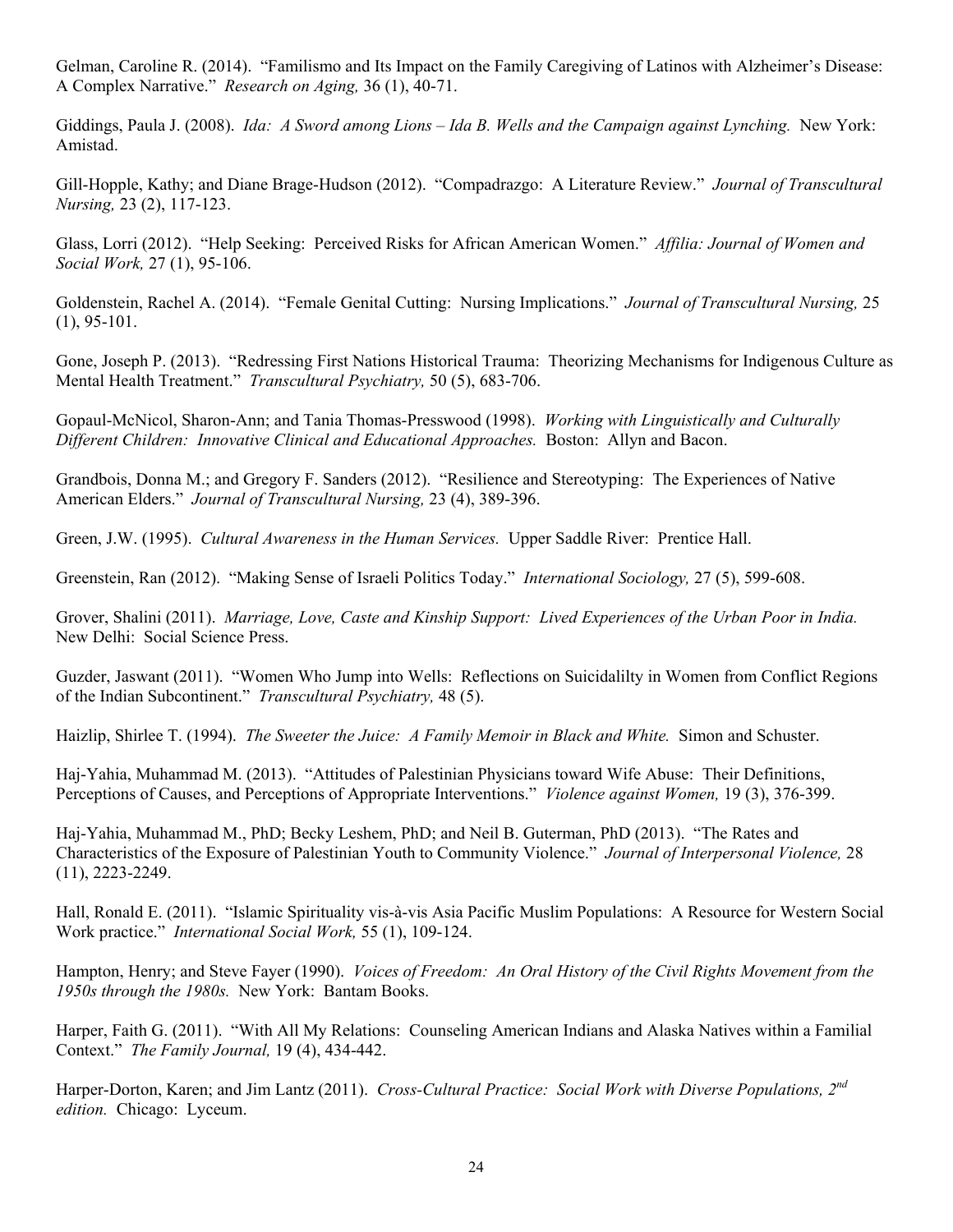Hartshorn, Kelley J. S.; Les B. Whitbeck; and Dan R. Hoyt (2012). "Exploring the Relationships of Perceived Discrimination, Anger, and Aggression among North American Indigenous Adolescents." *Society and Mental Health,* 2  $(1), 53-67.$ 

Hendrickson, Paul (2003). *Sons of Mississippi: A Story of Race and Its Legacy.* New York: Alfred G. Knopf

Hertzberg, Arthur (1962). *Judaism.* New York: George Braziller.

Hirsch, Mark (2007). "Wounded Knee: Healing the Wounds of the Past." *American Indian*, Summer, 46-50.

Hodge, David R.; Fei Sun; and Robert J. Wolosin (2014). "Hospitalized Asian Patients and their Spiritual Needs. *Journal of Aging and Health,* 26 (3), 380-400.

Hooks, bell (2000). *Where We Stand: Class Matters.* New York: Routledge.

Hooks, bell (2008). *Belonging: A Culture of Place.* Routledge.

Hourani, Albert (1991). *A History of the Arab Peoples.* Cambridge: Harvard University Press.

Hutchinson, J.; and A. D. Smith (1996). *Ethnicity.* Oxford: Oxford University Press.

Imoh, Afua T. (2012). "Rites vs Rights: Female Genital Cutting at the Crossroads of Local Values and Global Norms." *International Social Work,* 56 (1), 37-50.

Iverson, Peter (2002). *Diné: A History of the Navajos.* Albuquerque: University of New Mexico Press.

Ivey, A.E.; M.B. Ivey; and L. Simek-Morgan (1993). *Counseling and Psychotherapy: A Multicultural Perspective (3rd edition).* Needham: Allyn and Bacon.

Jackson, Kelly F. (2010). "Living the Multiracial Experience: Shifting Racial Expressions, Resisting Race, and Seeking Community." *Qualitative Social Work,* 11 (1), 42-60.

Jackson, Leslie; and Beverly Greene (2000). *Psychotherapy with African American Women: Innovations in Psychodynamic Perspectives and Practice.* New York: Pantheon.

Jadalla, Ahlam; and Jerry Lee (2012). "The Relationship between Acculturation and General Health of Arab Americans." *Journal of Transcultural Nursing,* 23 (2), 159-165.

Jandt, F. E. (1998). *Intercultural Communication: An Introduction (2nd edition).* Thousand Oaks: Sage Publications.

Johnson-Powell, Gloria; and Joe Yamamoto (1997). *Transcultural Child Development: Psychological Assessment and Treatment.* New York: John Wiley and Sons.

Jones, LeAlan; Lloyd Newman; and David Isay (1997). *Our America: Life and Death on the South Side of Chicago.* New York: Scribner.

Julia, Maria (2000). *Constructing Gender: Multicultural Perspectives in Working with Women.* Belmont: Brooks/Cole.

Kakoti, Sally A. (2012). "Arab American Women, Mental Health, and Feminism." *Affilia: Journal of Women and Social Work,* 27 (1), 60-70.

Kalita, S. Mitra (2003). *Suburban Sahibs: Three Immigrant Families and Their Passage from India to America.* New Brunswick: Rutgers University Press.

Kamaldeep, Bhui (2013). *Elements of Culture and Mental Health: Critical Questions for Clinicians.* London: RCPsych Publications.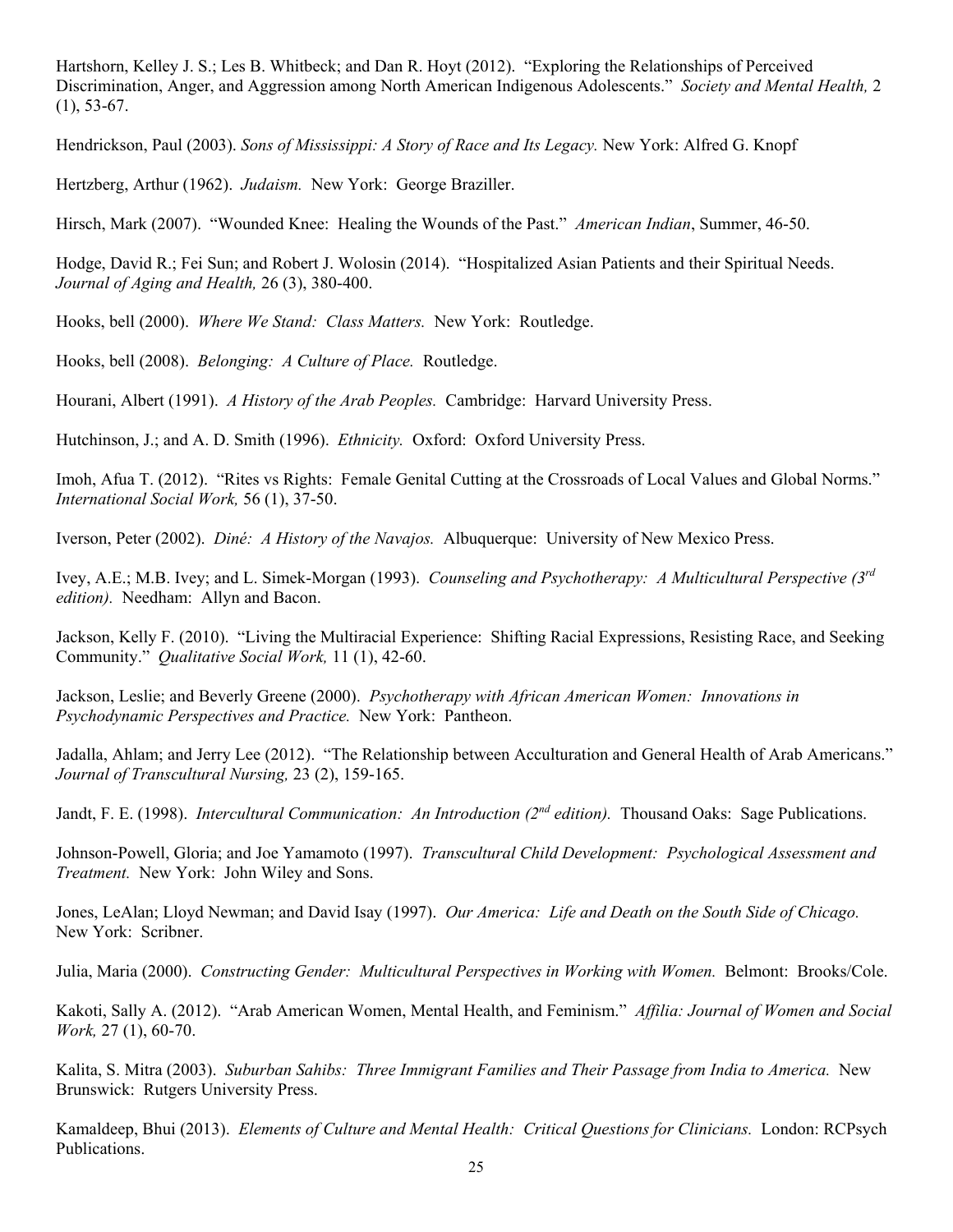Kazarian, Shahe; and David Evans (1998). *Cultural Clinical Psychology: Theory, Research, and Practice.* New York: Oxford University Press.

Kenan, Randall (1999). *Walking on Water: Black American Lives at the Turn of the Twenty-First Century.* New York: A.A. Knopf.

Keoke, Emory Dean; and Kay Marie Porterfield (2002). *Encyclopedia of American Indian Contributions to the World: 15,000 Years of Inventions and Innovations.* New York: Facts on File.

Kertzer, Morris (1978). *What Is a Jew? (4th edition)* New York: Collier.

Killian, Kyle D. (2013). *Interracial Couples, Intimacy, and Therapy: Crossing Racial Borders.* New York: Columbia University press.

Kimuna, Sitawa R., PhD; Yanyi K. Djamba, PhD; Gabriele Ciciurkaite, MA; and Suvarna Cherukuri, PhD. (2012). "Domestic Violence in India: Insights from the 2005-2006 National Family Health Survey." *Journal of Interpersonal Violence,* 28 (4), 773-807.

Kinzer, Stephen (2008). *All the Shah's Men: An American Coup and the Roots of Middle East Terror.* Hoboken: John Wiley and Sons.

Kilstad, Arnulf; and Nini Gjesvik (2014). "Collectivism, Individualism, and Pragmatism in China: Implications for Perceptions of Mental Health." *Transcultural Psychiatry,* 51 (2), 264-285.

*The Koran.* Translated by N. J. Dawood (1999). Penguin Books.

Kovel, Joel (1984). *White Racism: A Psychohistory.* New York: Columbia University Press.

Krauss, Steven E.; Azimi Hamzah; Ismi A. Ismail; Turiman Suandi; Siti R. Hamzah; Dzuhailmi Dahalan; and Fazilah Idris (2014). "Parenting Community, and Religious Predictors of Positive and Negative Developmental Outcomes among Muslim Adolescents." *Youth and society,* 46 (2), 201-227.

Kraybill, Donald (1989). *The Riddle of Amish Culture.* Baltimore: Johns Hopkins University Press.

Kushner, Harold (1993). *To Life: A Celebration of Jewish Being and Thinking.* Boston: Little, Brown and Company.

Kwok-bun, Chan; and Caroline Pluss (2013). "Modeling Migrant Adaptation: Coping with Social Strain, Assimilation, and Non-Integration." *International Sociology,* 28 (1), 48-65.

Landy, David (2013). "We are More than Statistics and Scattered Body parts: Telling Stories and Coalescing Palestinian History." *International Sociology Review of Books,* 28 (2), 145-154.

Langer, Elinor (2003). *A Hundred Little Hitlers: The Death of a Black Man, the Trial of a White Racist, and the Rise of the Neo-Nazi Movement in America.* New York: Metropolitan Books.

Larsen, Chuck; Cathy Ross; Mary Robertson; and Roger Fernandes. "Teaching about Thanksgiving." Tacoma School District, September 1986.

Lavi, Iris; and Michelle Slone (2011). "Resilience and Political Violence: A Cross-Cultural Study of Moderating Effects among Jewish and Arab-Israeli Youth." *Youth and society,* 43 (3), 845-872.

Lee, Hedwig; and Kristin Turney (2012). "Investigating the Relationship between Perceived Discrimination, Social Status, and Mental Health." *Society and Mental Health,* 2 (1), 1-20.

Leigh, J. W. (1998). *Communicating for Cultural Competence.* Boston: Allyn and Bacon.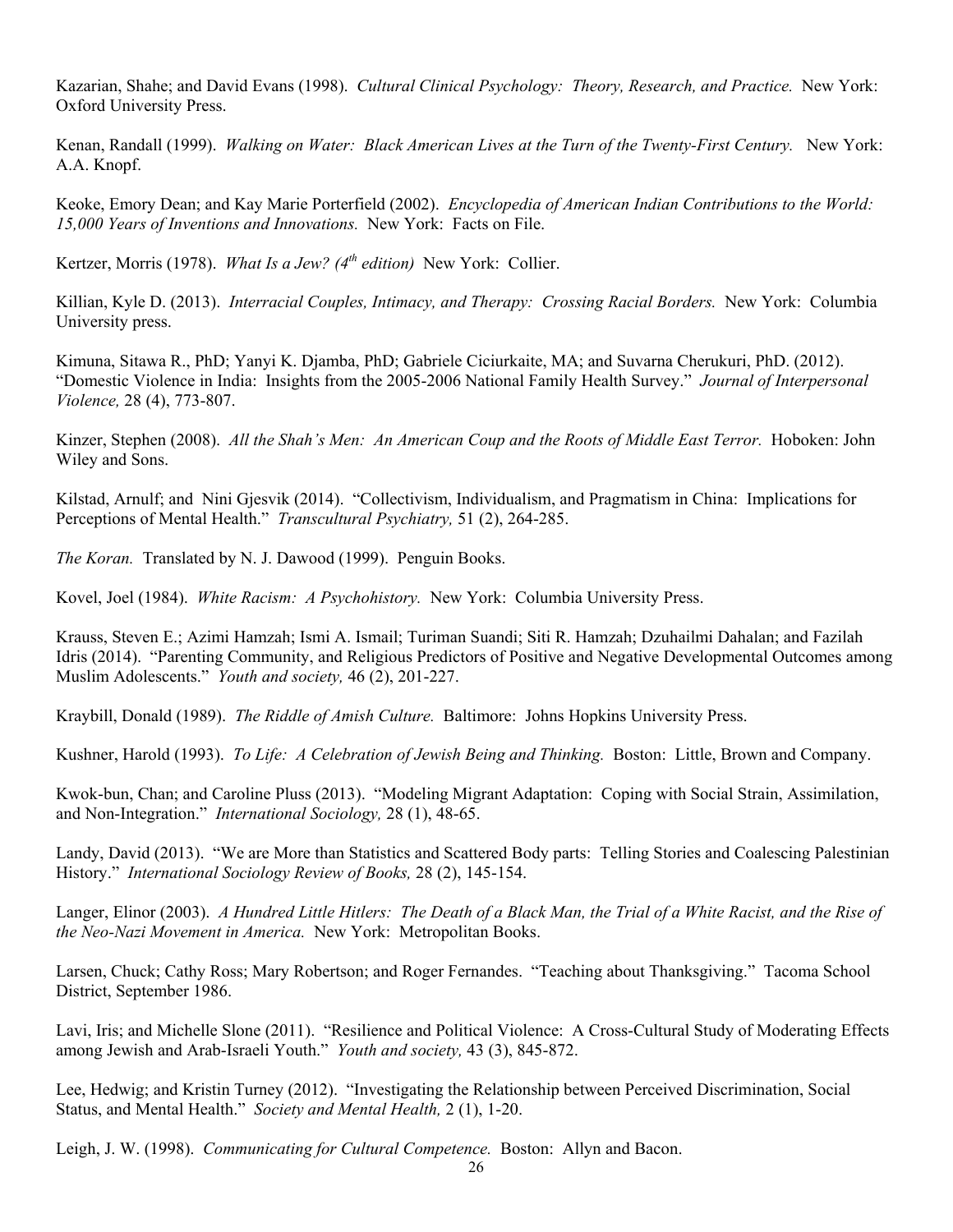Leung, Patrick; Monit Cheung; and Venus Tsui (2011). "Asian Indians and Depressive Symptoms: Reframing Mental Health Help-Seeking Behavior." *International Social Work,* 55 (1), 53-70.

Lewis, Bernard (2003). *The Crisis of Islam: Holy War and Unholy Terror.* New York: Modern Library.

Lieberman, Alice; and Cheryl Lester (2004). *Social Work Practice with a Difference: Stories, Essays, Cases, and Commentaries.* New York: McGraw-Hill.

Locke, Don (1998). *Increasing Multicultural Understanding: A Comprehensive Model (2nd edition).* Thousand Oaks: Sage.

Loganathan, Santosh; and R. Srinivasa Murthy (2011). "Living with Schizophrenia in India: Gender Perspectives." *Transcultural Psychiatry,* 48 (5).

Lum, Doman (2004). *Social Work Practice and People of Color: A Process-Stage Approach (5th edition).* Belmont: Brooks/Cole.

Lum, Doman (2011). *Culturally Competent Practice: A Framework for Understanding Diverse Groups and Justice Issues, 4th edition.* Belmont: Brooks/Cole.

Majd, Homan (2008). *The Ayatollah Begs to Differ: The Paradox of Modern Iran.* New York: Doubleday.

Malott, Krista M.; and Christopher D. Schmidt (2012). "Counseling Families formed by Transracial Adoption: Bridging the Gap in the Multicultural Counseling Competencies." *The Family Journal,* 20 (4), 384-391.

Mann, Charles C. (2005). *1491: New Revelations of the Americas before Columbus.* New York: Alfred A. Knopf.

Marbley, Aretha F. (2011). *Multicultural Counseling: Perspectives from Counselors as Clients of Color.* Routledge.

Marbley, Aretha F.; Cynthia Wimberly; Rachelle Berg; Leon Rouson; and Erica Wilkins (2011). "Case Studies of African American Families: Self-Reports of Ethnically Diverse Practitioners." *The Family Journal,* 19 (2), 174-181.

Marshall, Joseph III (2001). *The Lakota Way: Stories and Lessons for Living – Native American Wisdom on Ethics and Character.* New York: Penguin Compass.

Marsiglia, Flavio F.; and Stephen Kulis (2009). *Diversity, Oppression and Change: Culturally Grounded Social Work.* Lyceum Books.

Marsiglia, Flavio F.; Jaime M. Booth; Adrienne Baldwin; and Stephanie Ayers (2013). "Acculturation and Life Satisfaction among Immigrant Mexican Adults." *Advances in Social Work,* 14 (1), Spring, 49-64.

Mathabane, Mark and Gail (1992). *Love in Black and White: The Triumph of Love Over Prejudice and Taboo.* New York: HarperCollins.

Mather, Christine (1990). *Native America: Arts, Traditions, and Celebrations.* New York: Clarkson Potter.

McAuliffe, Garrett (2008). *Culturally Alert Counseling: A Comprehensive Introduction.* Los Angeles: Sage.

McBride, James (1996). *The Color of Water: A Black Man's Tribute to His White Mother.* New York: Riverhead Books.

McRoy, Ruth; and Amy Griffin (2012). "Transracial Adoption Policies and Practices: The U. S. Experience." *Adoption and Fostering, 36 (3/4),* 38-49.

Messer, David R. (2007). *Ablaze in Appalachia: A Social Approach to Forgotten Culture.* Book Surge Publishing.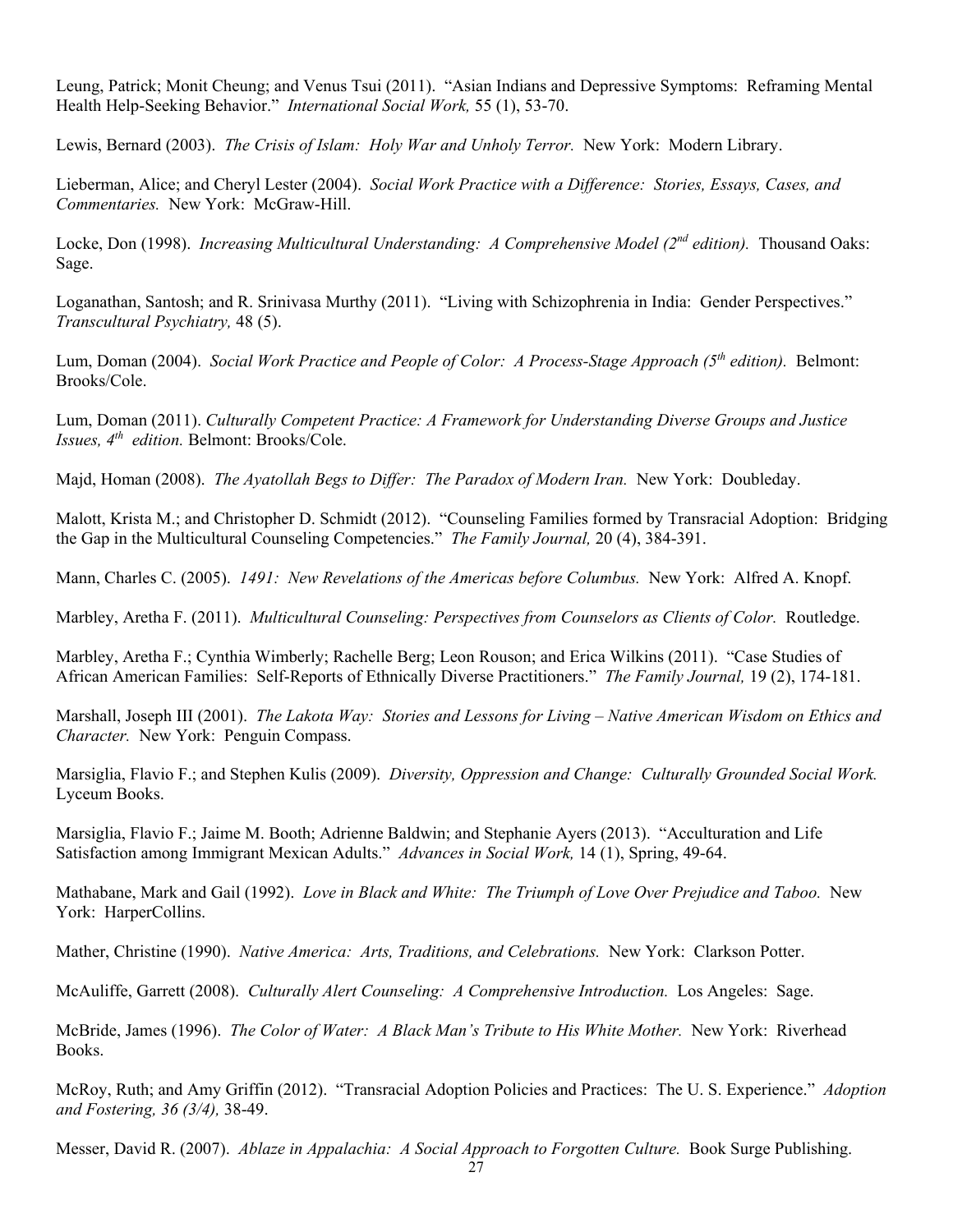Miller, Byron; Sunshine M. Rote; and Verna M. Keith (2013). "Coping with Racial Discrimination: Assessing the Vulnerability of African Americans and the Mediated Moderation of Psychosocial Resources." *Society and Mental Health,* 3 (2), 133-150.

Mize, Ronald; and Grace P. Delgado (2012). *Latino Immigrants in the United States.* Malden, MA: Polity Press.

Moaveni, Azadeh. "Intimidation in Tehran." *Time Magazine*, September 10, 2007, 42-45.

Moaveni, Azadeh (2009). *Honeymoon in Tehran: Two Years of Love and Danger in Iran.* New York: Random House.

Moaveni, Azadeh (2005). *Lipstick Jihad: A Memoir of Growing Up Iranian in America and American in Iran.* New York: Public Affairs.

Morales, Armando; and Bradford Sheafor (2007). *Social Work: A Profession of Many Faces (11th edition).* Boston: Allyn and Bacon.

Mortenson, Greg; and David O. Relin (2006). *Three Cups of Tea: One Man's Mission to Promote Peace One School at a Time.* New York: Penguin.

Murphy, Laura T. (2014). *Survivors of Slavery: Modern-Day Slave Narratives.* Columbia University Press.

Nafisi, Azar (2008). *Things I've Been Silent About.* New York: Random House.

Nasr, Seyyed Hossein (2002). *The Heart of Islam: Enduring Values for Humanity.* San Francisco: Harper/Collins.

Nayar, Mahima, & Mehrotra, Nilika (2015). "Isliye dard hota hai: Women's Mental Health Issues in Poor Households of India." *Psychology and Developing Societies,* 27 (1), 104-124.

Nemat, Marina (2007). *Prisoner of Tehran: A Memoir.* New York: Free Press.

Netland, Marit (2012). "Exploring Lost Childhood: A Study of the Narratives of Palestinians who Grew Up during the First Intifada." *Childhood,* 20 (1), 82-97.

Newcomb, W. W., Jr. (1961). *The Indians of Texas, From Prehistoric to Modern Times.* Austin: University of Texas Press.

Niaz, Unaiza (2011). *Wars, Insurgencies, and Terrorist Attacks: A Psycho-Social Perspective from the Muslim World.* Oxford: Oxford University Press.

Nieuwsma, Jason A.; Carolyn M. Pepper; Danielle J. Maack; and Denis G. Birgenheir (2011). "Indigenous Perspectives on Depression in Rural Regions of India and the United States." *Transcultural Psychiatry,* 48 (5).

Norris, Claire M.; and Flint D. Mitchell (2014). "Exploring the Stress-Support-Distress Process among Black Women." *Journal of Black Studies,* 45 (1), 3-18.

Orelus, Pierre W. (2013). "Unpacking the Race Talk." *Journal of Black Studies,* 44 (6), 572-589.

Page, Jake (2003). *In the Hands of the Great Spirit: The 20,000 Year History of American Indians.* New York: Free Press.

Pahlavi, Ashraf (1980). *Faces in a Mirror: Memoirs from Exile.* Englewood Cliffs: Prentice Hall.

Pahlavi, Farah (2004). *An Enduring Love: My Life with the Shah.* Miramax Books.

Painter, Nell Irvin (2010). *The History of White People.* New York: W. W. Norton and Company.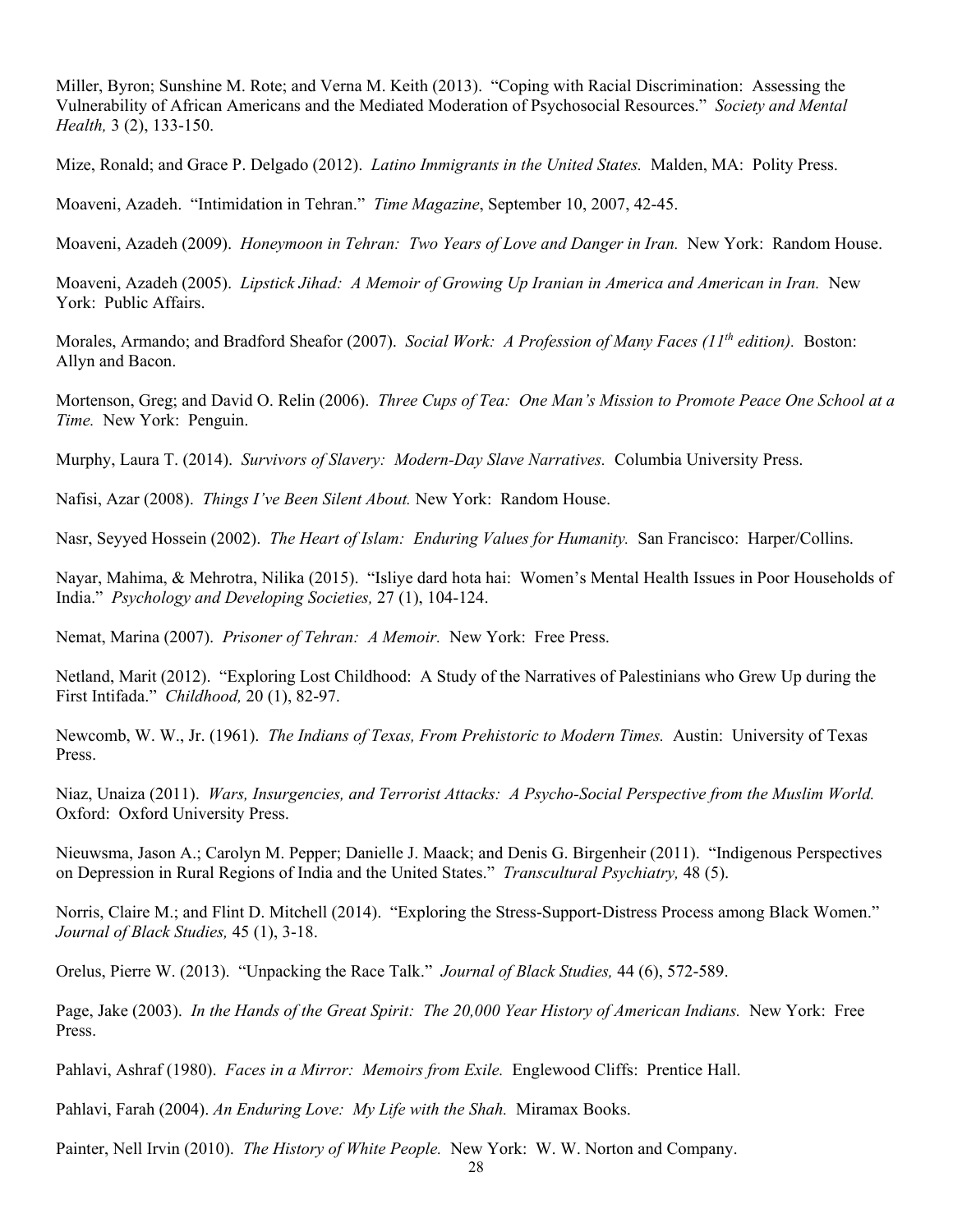Paniagua, Freddy (2005). *Assessing and Treating Culturally Diverse Clients: A Practical Guide, 3nd edition.* Thousand Oaks: Sage.

Parillo, V. (2000). *Strangers to These Shores: Race and Ethnic Relations in the United States (6th edition).* Boston: Allyn and Bacon.

Parks, Rosa; and Gregory Reed (1994). *Quiet Strength: The Faith, The Hope, and the Heart of a Woman Who Changed a Nation.* Grand Rapids: Zondervan.

Pearce, Susan C.; Elizabeth J. Clifford; and Reena Tandon (2011). *Immigration and Women: Understanding the American Experience.* New York: New York University Press.

Pearce-Morris, Jennifer; and Valarie King (2012). "The Well-Being of Children Living with Interethnic Parents: Are They at a Disadvantage?" *Journal of Family Issues,*, 33 (7), 898-919.

Pedersen, Paul (1993). *Culture-Centered Counseling and Interviewing Skills: A Practical Guide.* WestPoint: Praeger.

Perlstein, Perella; and Robert W. Motta (2012). "An Investigation of Potential Holocaust-Related Secondary Trauma in the Third Generation." *Traumatology,* 19 (2), 95-106.

Philbrick, Nathaniel (2006). *Mayflower: A Story of Courage, Community, and War.* New York: Viking.

Pollack, Kenneth M. (2004). *The Persian Puzzle: The Conflict between Iran and America.* New York: Random House.

Ramirez, Lucio C.; and Phillip L. Hammack (2014). "Surviving Colonization and the Quest for Healing: Narrative and Resilience among California Indian Tribal Leaders." *Transcultural Psychiatry,* 51 (1), 112-133.

Ramirez, Manuel III (1991). *Psychotherapy and Counseling with Minorities: A Cognitive Approach to Individual and Cultural Differences.* New York: Pergamon Press.

Rashid, Almed (2000). *Taliban: Militant Islam, Oil, and Fundamentalism in Central Asia.* New Haven: Yale Nota Bene.

Rasi, Hamideh A.; Alireza Moula; Antony J. Puddephatt; and Toomas Timpka (2012). "Empowering Newly Married Women in Iran: A New Method of Social Work Intervention that Uses a Client-Directed Problem-Solving Model in Both Group and Individual Sessions." *Qualitative Social Work,* 12 (6), 765-781.

Reis, Ria (2013). "Children Enacting Idioms of Witchcraft and Spirit Possession as a Response to Trauma: Therapeutically Beneficial, and For Whom?" *Transcultural Psychiatry,* 50 (5), 622-643.

Robinson, Charles M., III (2000). *Men who Wear the Star: The Story of the Texas Rangers.* New York: The Modern Library.

Romero, Sylvia; and Melissa R. Williams (2013). "The Impact of Immigration Legislation on Latino Families: Implications for Social Work." *Advances in Social Work,* 14 (1), Spring, 229-246.

Romo, Laura F.; Rebeca Mireles-Rios; and Gisselle Lopez-Tello (2014). "Latina Mothers' and Daughters' Expectations for Autonomy at Age 15 (La Quinceanera)." *Journal of Adolescent Research,* 29 (2), 271-294.

Rosenberger, J. B. (2014). *Relational Social Work Practice with Diverse Populations.* New York: Springer.

Rosenblatt, Paul; Terri Karis; and Richard Powell (1995). *Multiracial Couples: Black and White Voices.* Thousand Oaks: Sage.

Ross, Paula T.; Monica L. Lypson; and Arno K. Kumagai (2012). "Using Illness Narratives to Explore African American Perspectives of Racial Discrimination in Health Care." *Journal of Black Studies,* 43 (5), 520-544.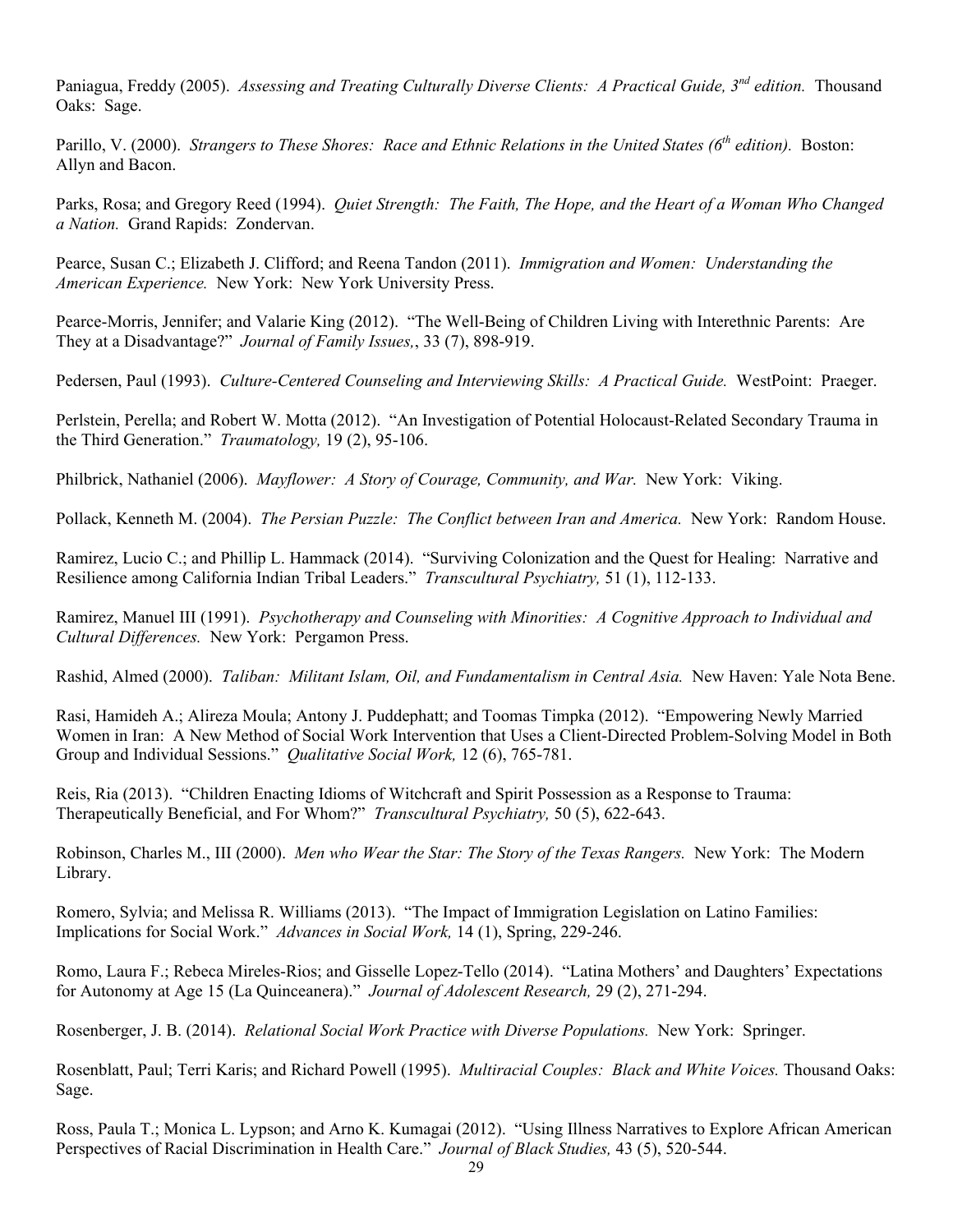Ryan, Louise (2011). "Muslim Women Negotiating Collective Stigmatization: We're Just Normal People." *Sociology,* 45 (6), 1045-1060.

Sax, William (2014). "Ritual Healing and Mental Health in India." *Transcultural Psychiatry,* 51 (6), 829-849.

Sayyid, S.; and Abdool K. Vakil (2011). *Thinking through Islamophobia: Global Perspectives.* New York: Columbia University Press.

Schilt, Kristen (2011). *Just One of the Guys? Transgender Men and the Persistence of Gender Inequality.* Chicago: University of Chicago Press.

Sciolino, Elaine (2005). *Persian Mirrors: The Elusive Face of Iran.* Free Press.

Seierstad, Asne (2002). *The Bookseller of Kabul*. New York: Back Bay Books.

Shamasundar, C. (1993). "Therapeutic Wisdom in Indian Mythology." *American Journal of Psychotherapy,* 49 (3) Summer 1993, 443-450.

Sharley, Victoria (2012). "New Ways of Thinking about the Influence of Cultural Identity, Place and Spirituality on Child Development within Child Placement Practice." *Adoption and Fostering, 36 (3/4),* 112-117.

Shen, April C.; Marcus Y. Chiu; and Jianxiu Gao (2012). "Predictors of Dating Violence among Chinese Adolescents: The Role of Gender-Role Beliefs and Justification of Violence." *Journal of Interpersonal Violence,* 27 (6), 1066-1089.

Shu, Xiaoling; Yifei Zhu; and Zhanxin Zhang (2012). "Patriarchy, Resources, and Specialization: Marital Decision-Making in Urban China." *Journal of Family Issues,* 34 (7), 885-917.

Simpkins, C. Alexander and Annellen (2000). *Simple Confucianism: A Guide to Living Virtuously.* Boston: Tuttle.

Simpkins, C. Alexander and Annellen (2001). *Simple Tibetan Buddhism: A Guide to Tantric Living.* Boston: Tuttle.

Simplins, C. Alexander and Annellen (1999). *Simple Taoism: A Guide to Living in Balance.* Boston: Tuttle.

Sirin, Selcuk R.; and Dalal Katsiaficas (2011). "Religiosity, Discrimination, and Community Engagement: Gendered Pathways of Muslim American Emerging Adults." *Youth and Society,* 43 (4), 1528-1546.

Slattery, Jeanne (2004). *Counseling Diverse Clients: Bringing Context Into Therapy.* Belmont CA: Brooks/ Cole.

Smith, Cary S., PhD' and Li-Ching Hung, PhD. "The Influence of Eastern Philosophy on Elder Care by Chinese Americans: Attitudes toward Long-Term Care." *Journal of Transcultural Nursing,* 23 (1), 100-105. Smith, Jessie (1993). *Epic Lives: One Hundred Black Women Who Made a Difference.* Detroit: Visible Ink Press.

Smith, Jessie (2003). *Black Firsts: 4,000 Ground-Breaking and Pioneering Historical Events, 2nd edition.* Canton, MI: Visible Ink Press.

Snyder, Cyndy R. (2012). "Racial Socialization in Cross-Racial Families." *Journal of Black Psychology,* 38 (2), 228- 253.

Softas-Nall, Lia, Cardona, Betty, & Barritt, Julie (2015). "Challenges and Diversity Issues working with Mulitlingual and Bilingual Couples and families: Implications for Counseling." *The Family Journal,* 23 (1), 13-17.

Sperry, Len (2011). "Culturally, Clinically, and Ethically Competent Practice with Individuals and Families Dealing with Medical Conditions." *The Family Journal,* 19 (2), 212-216.

"SPLC Defends Victims of Conversion Therapy with Groundbreaking Lawsuit." (2013) Southern Poverty Law Center.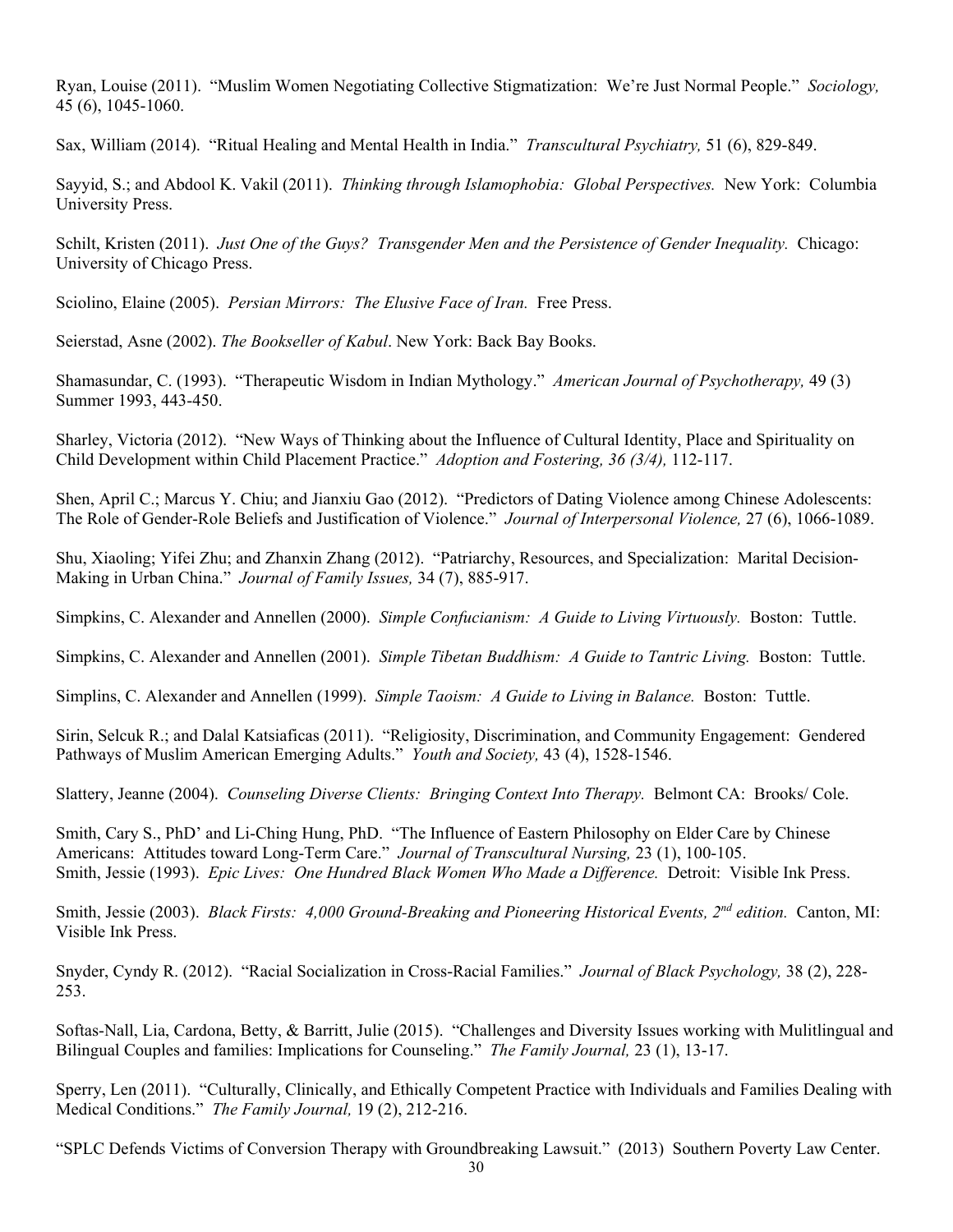Standing Bear, Luther (1934). *Stories of the Sioux.* Lincoln: University of Nebraska Press.

Staples, Brent (1994). *Parallel Time: Growing Up in Black and White.* New York: Pantheon.

Stevens-Watkins, Danielle; Brea Perry; Kathi L. Harp; and Carrie B. Oser (2012). "Racism and Illicit Drug Use among African American Women: The Protective Effects of Ethnic Identity, Affirmation and Behavior." *Journal of Black Psychology,* 38 (4), 471-496.

Sue, Derald; Robert Carter; Manuel Casas; Nadya Fouad; Allen Ivey; Margaret Jensen; Teresa LaFromboise; Jeanne Manese; Joseph Ponterotto; and Ena Vazquez-Nutall (1998). *Multicultural Counseling Competencies: Individual and Organizational Development.* Thousand Oaks: Sage.

Tanaka, Kimiko (2012). "Surnames and Gender in Japan: Women's Challenges in Seeking Own Identity." *Journal of Family History,* 37 (2), 232-240.

Taylor, Alan (2006). *The Divided Ground: Indians, Settlers, and the Northern Borderland of the American Revolution.* New York: Alfred A. Knopf.

Taylor, Ronald (1998). *Minority Families in the United States: A Multicultural Perspective (2nd edition)*. Upper Saddle River: Prentice Hall.

Theroux, Peter (1990). *Sandstorms: Days and Nights in Arabia.* New York: W. W. Norton and Company.

Thomas, Anita J.; and Sara Schwarzbaum (2006). *Culture and Identity: Life Stories for Counselors and Therapists.* Thousands Oaks: Sage.

Thomas, Anita J.; Denada Hoxha; and Jason D. Hacker (2013). "Contextual Influences on Gendered Racial Identity Development of African American Young Women." *Journal of Black Psychology,* 39 (1), 88-101.

Thyer, Bruce A.; John S. Wodarski; Laura L. Myers; and Dianne F. Harrison (2010). *Cultural Diversity and Social Work Practice, 3rd edition.* Charles C. Thomas.

Tindall, George B.; and David E. Shi (1992). *America: A Narrative History,* 3rd edition. New York: W. W. Norton and Company.

Titus, Sharon K. F. (2014). "Seeking and Utilizing a Curandero in the United States: A Literature Review." *Journal of Holistic Nursing,* 32 (3), September, 189-201.

Trotter, Robert, II; and Juan Antonio Chavira (1981). *Curanderismo: Mexican American Folk Healing.* Athens: University of Georgia Press.

Ung, Tien; Susan H. O'Connor; and Raymond Pillidge (2012). "The Development of Racial Identity in Transracially Adopted People: An Ecological Approach." *Adoption and Fostering, 36 (3/4),* 73-84.

Ungar, Michael (2013). "Resilience, Trauma, Context, and Culture." *Trauma, Violence, and Abuse,* 14 (3), 255-266.

Vallejo, Jody A. (2012). "Socially Mobile Mexican Americans and the Minority Culture of Mobility." *American Behavioral Scientist,* 56 (5), 666-681.

Vang, Pa D.; and Matthew Bogenschutz (2011). "Hmong Women, Marital Factors and Mental Health Status." *Journal of Social Work,* 13 (2), 164-183.

Vargas, Jose A. (2012). "Not Legal, Not Leaving." *Time Magazine,* June 25, 34-43.

Walker, Rebecca (2001). *Black, White and Jewish: Autobiography of a Shifting Self.* New York: Riverhead Books.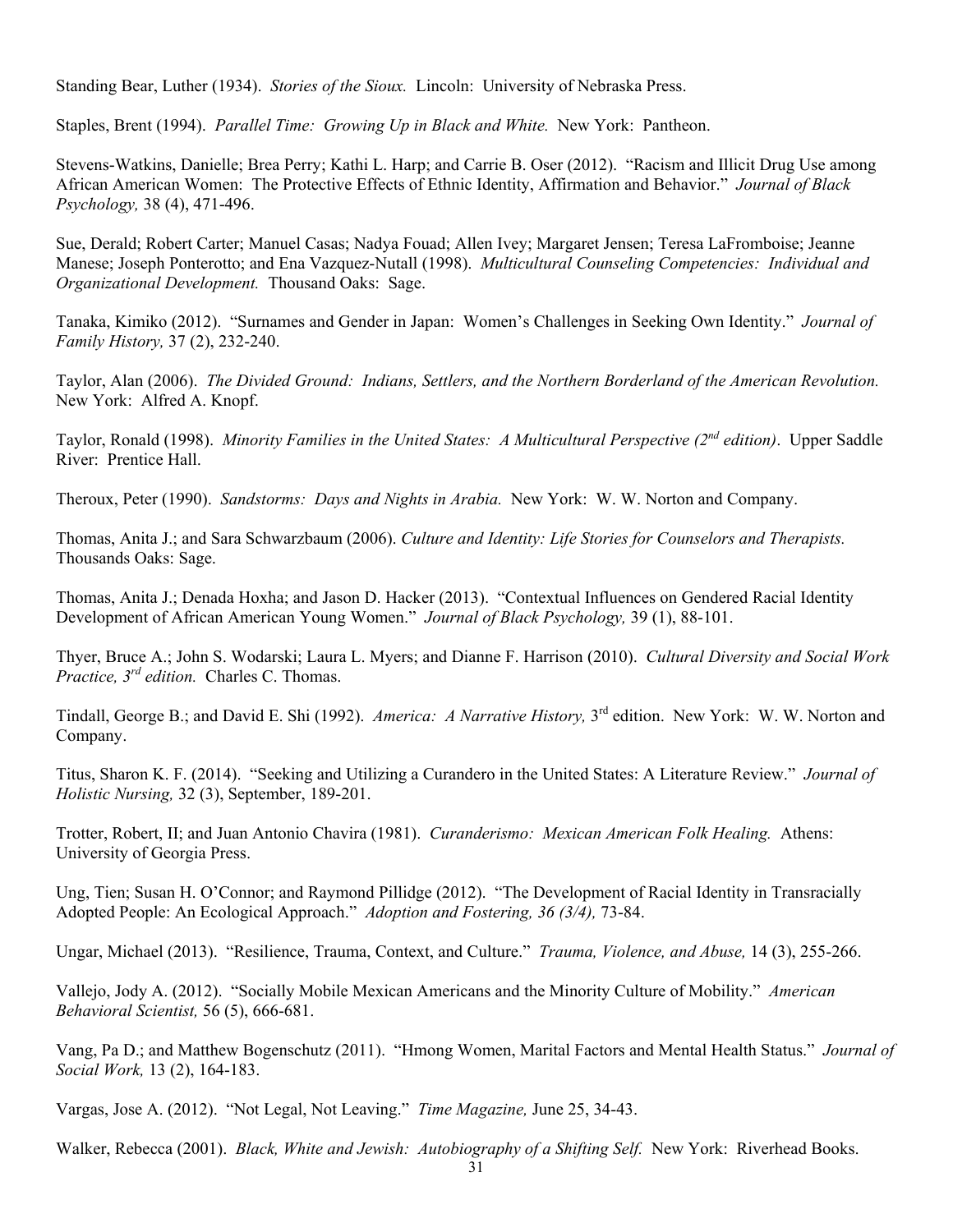Walls, Melissa L.; and Les B. Whitbeck (2011). "Distress among Indigenous North Americans: Generalized and Culturally Relevant Stressors." *Society and Mental Health,* 1 (2), 124-136.

Washington, Harriet A. (2006). *Medical Apartheid: The Dark History of Medical Experimentation on Black Americans from Colonial Times to the Present.* New York: Broadway Books.

Wex, Michael (2005). *Born to Kvetch: Yiddish Language and Culture in All of Its Moods.* New York: St. Martin's Press.

Wexler, Lisa (2013). "Looking Across Three Generations of Alaska Natives to Explore How Culture Fosters Indigenous Resilience." *Transcultural Psychiatry,* 51 (1), 73-92.

Wilson, George; and Jason Shelton (2012). "Race, Ethnicity, and Socioeconomic Inequality among Minority Middle Classes." *American Behavioral Scientist,* 56 (5), 643-649.

Winter, Elke (2011). *Us, Them, and Others: Pluralism and National Identity in Diverse Societies*. Toronto: University of Toronto Press.

Wycoff, Susan; Rattanaklao Tinagon; and Shannon Dickson (2011). "Therapeutic Practice with Cambodian Refugee Families: Trauma, Adaptation, Resiliency, and Wellness." *The Family Journal,* 19 (2), 165-173.

Yang, Philip (2011). *Asian Immigration to the United States.* Malden, MA: Polity Press.

Young, Andrew (1996). *An Easy Burden: The Civil Rights Movement and the Transformation of America.* New York: HarperCollins.

Young, Wei-Jun (2013). "Asian Fatherhood." *Journal of Family Issues,* 34 (2), 143-160.

Zagelbaum, Adam; and Jon Carlson (2010). *Working with Immigrant Families: A Practical Guide for Counselors.*  Routledge.

Zakar, Rubeena; Muhammad Z. Zakar; and Alexander Kraemer (2012). "Voices of Strength and Struggle: Women's Coping Strategies against Spousal Violence in Pakistan." *Journal of Interpersonal Violence,* 27 (16), 3268-3298.

Zakar, Rubeena; Muhammad Z. Zakar; and Alexander Kraemer (2013). "Men's Beliefs and Attitudes toward Intimate Partner Violence against Women in Pakistan." *Violence against Women,* 19 (2), 246-268.

Zayas, Luis H. (2011). *Latinas Attempting Suicide: When Cultures, Families, and Daughters Collide.* New York: Oxford University Press.

Zeilinger, Ron (1997). *Sacred Ground: Reflections on Lakota Spirituality and the Gospel.* Chamberlain SD: Tipi Press.

Zeilinger, Ron (1986). *Lakota Life.* Chamberlain SD: Tipi Press.

Zhou, Min; and Carl Bankston III (1998). *Growing Up American: How Vietnamese Children Adapt to Life in the United States.* New York: Russell Sage Foundation.

### **APA CHECKLIST**

The following checklist is designed to serve as a guide for you when writing papers in the Social Work Department. Use of this guide will support your success when using APA and help to prevent plagiarism. All instructors in the Social Work Department will use this checklist as a guide when grading your papers for APA policy adherence, so it is advisable that you become familiar with and apply these rules to all papers.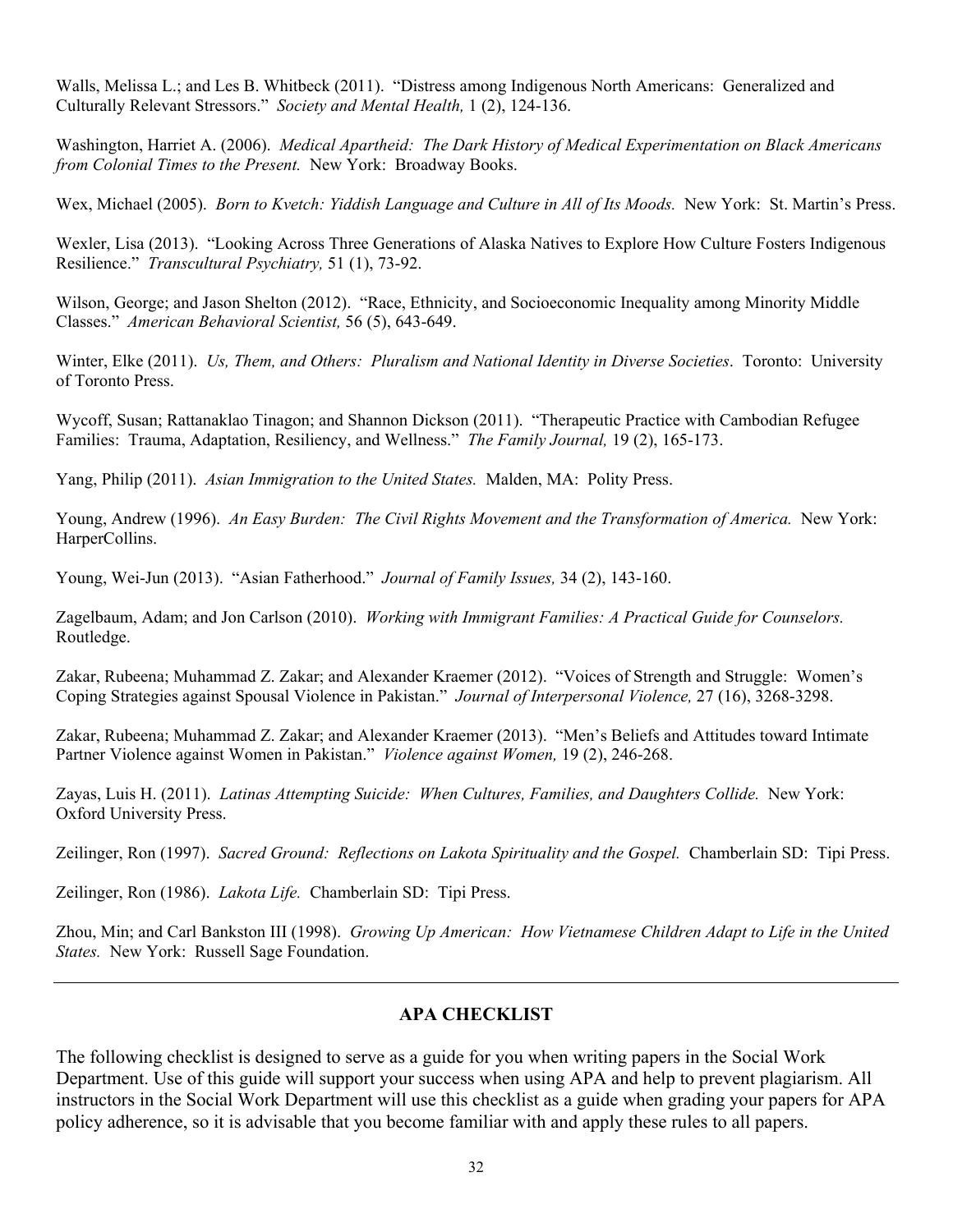### A. Entire document MUST HAVE

- $\Box$  Times New Roman Font (preferred by the professor)
- $\Box$  12 font size
- $\Box$  1 inch margins on all four sides
- Double spacing after periods at the end of a sentence (except in the "Reference" page)
- □ Double spacing *between lines* in paragraphs (remove double spacing <u>between</u> paragraphs)
- $\Box$  Numbers 1-9 spelled out (e.g. "one", "five", "seven")
- $\Box$  Numbers 10 and above do not have to be written out (except at the beginning of a sentence)
- $\Box$  Introduction of acronyms (e.g. "Supplemental Security Income (SSI)", "SSI" may be used alone thereafter)
- Paragraphs versus bullets (unless approved by professor)
- $\Box$  No use of "I" (unless approved by professor due to nature of the assignment)
- $\Box$  No contractions (won't, can't, don't), lbs, %, \$ (percent signs may be used directly after numbers)
- $\Box$  Complete sentences, no sentence fragments
- $\Box$  Indented paragraphs (tab once from margin)
- $\Box$  Introduction, body and conclusion (unless otherwise noted by professor)
- $\Box$  Cover page, abstract page, reference page (unless otherwise advised by professor)

### B. Cover Page

- $\Box$  Page # (always starts with "1" at the top right) do NOT include any words or yur name with the page number. It should be the number by itself.
- $\Box$  Title of work (in bold and followed by an extra space), your name, Department of Social Work and the name of the university, professor's name, due date of assignment, all centered and not in bold. This should also be double spaced.
- $\Box$  Title should be no more than 12 words, first letters of words are capitalized except "and", etc.

### C. Abstract Page

- $\Box$  This is page 2 (upper right corner)
- □ The word "Abstract" is centered, not bold at the top of the paper
- $\Box$  The Abstract is only 4-5 sentences (max 150-250 words)
- $\Box$  There is no indention at the beginning of this paragraph
- Must be double spaced

### D. START OF YOUR BODY

- Continue page number on every page in upper right corner
- $\Box$  Write the title at the very top. This should be the same one used on the cover page above your name
- $\Box$  The title is centered and not in bold
- $\Box$  All paragraphs must be indented
- $\Box$  Using Level Headings where appropriate (refer to your professor on when to use; see APA manual for all levels of headings: 1-5)

### E. Reference Page

- □ The word "Reference" (or "References" if more than one) is centered and not bold
- $\Box$  The references must be alphabetized (by last name of author of work as listed on the work. DO NOT reorganize the authors in alphabetical order from the source).
- If there is more than one citation with the same author and year, put them in alphabetical order by title and make them 2022a, 2022b, 2022c, etc., as needed.
- Double space references
- □ Remove extra space between references
- $\Box$  Only single spacing after punctuation
- $\Box$  Remember that personal communication in-text citations are not listed on the reference page
- $\Box$  Remove hyperlinks from websites (a line should not appear under websites in your reference page)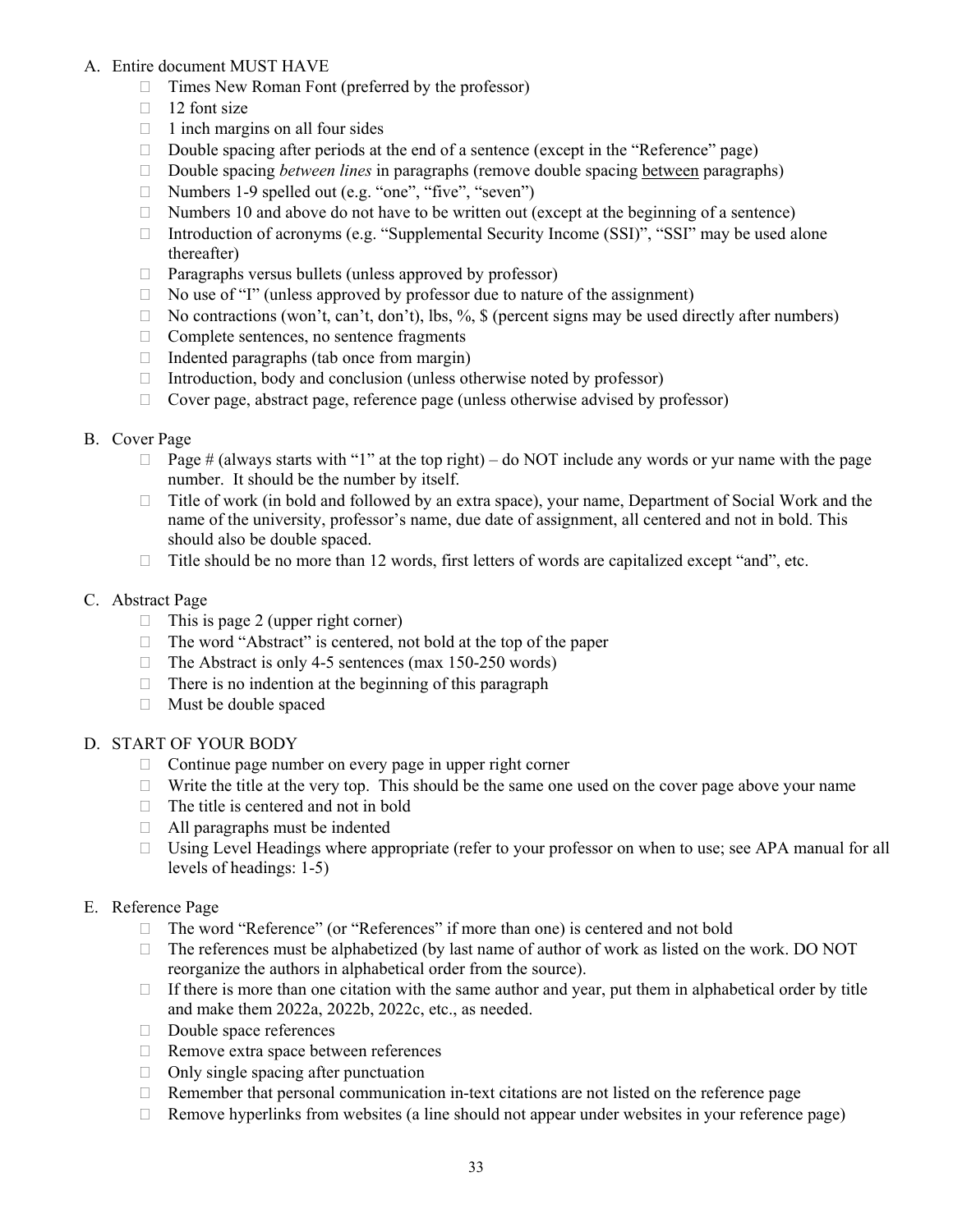- $\Box$  If the reference is long and continues on the next line, then you must indent the second line (this is called a "hanging indent")
- $\Box$  All references MUST have an in-text citation to match (except in personal communication; only in-text citations are used).
- $\Box$  If the reference has an edition, it goes in parentheses and is not italicized. For example, Turner, F. J. (2017). *Social work treatment: Interlocking theoretical approaches* (6<sup>th</sup> ed.). Oxford University Press.

Following are explicit examples that can serve as guides for you when writing your papers.

- Boston University School of Social Work: <http://www.bu.edu/ssw/files/2010/10/BUSSW-style-guide-6th-ed-April-13.pdf>
- Sample APA Paper Owl Purdue: [http://owl.english.purdue.edu/media/pdf/20090212013008\\_560.pdf](http://owl.english.purdue.edu/media/pdf/20090212013008_560.pdf)
- Son of Citation Machine Citing Support: <http://citationmachine.net/index2.php?reqstyleid=2&newstyle=2&stylebox=2>

# **EXAMPLES OF APA ERRORS**

- Missing comma after name and before year
	- o Incorrect: (Dobson & Pewter 2013)
	- o Correct: (Dobson & Pewter, 2013)
- $\triangleleft$  Missing parenthesis
	- o Incorrect: Many children in America are diagnosed with ADHD Dobson & Pewter, 2013.
	- o Correct: Many children in America are diagnosed with ADHD (Dobson & Pewter, 2013).
- Using *and* instead of *&* in a citation
	- o Incorrect (Dobson and Pewter, 2013)
	- o Correct: (Dobson & Pewter, 2013)
- $\bullet$  Using "pp." instead of "p." to denote page.
	- o Incorrect: "Many children in America are diagnosed with ADHD" (Dobson & Pewter, 2013, pp. 5).
	- o Correct: "Many children in America are diagnosed with ADHD" (Dobson & Pewter, 2013, p. 5).
- $\triangleleft$  Missing punctuation at the end of sentences when citing.
	- o Incorrect: Many children in America are diagnosed with ADHD. (Dobson & Pewter, 2013)
	- o Correct: Many children in America are diagnosed with ADHD (Dobson & Pewter, 2013).

### Correct Citation Example:

*In-Text:* (Dobson & Pewter, 2013)

Reference Page: Dobson, J. H. & Pewter, W. P. (2013). Understanding writing for bachelor social work

students. *Journal of American Health, 4,* 24-29.

- Using quotation marks without page number/paragraph information.
	- o Incorrect: "Many children in America are diagnosed with ADHD" (Dobson & Pewter, 2013).
	- o Correct: "Many children in America are diagnosed with ADHD" (Dobson & Pewter, 2013, p. 5).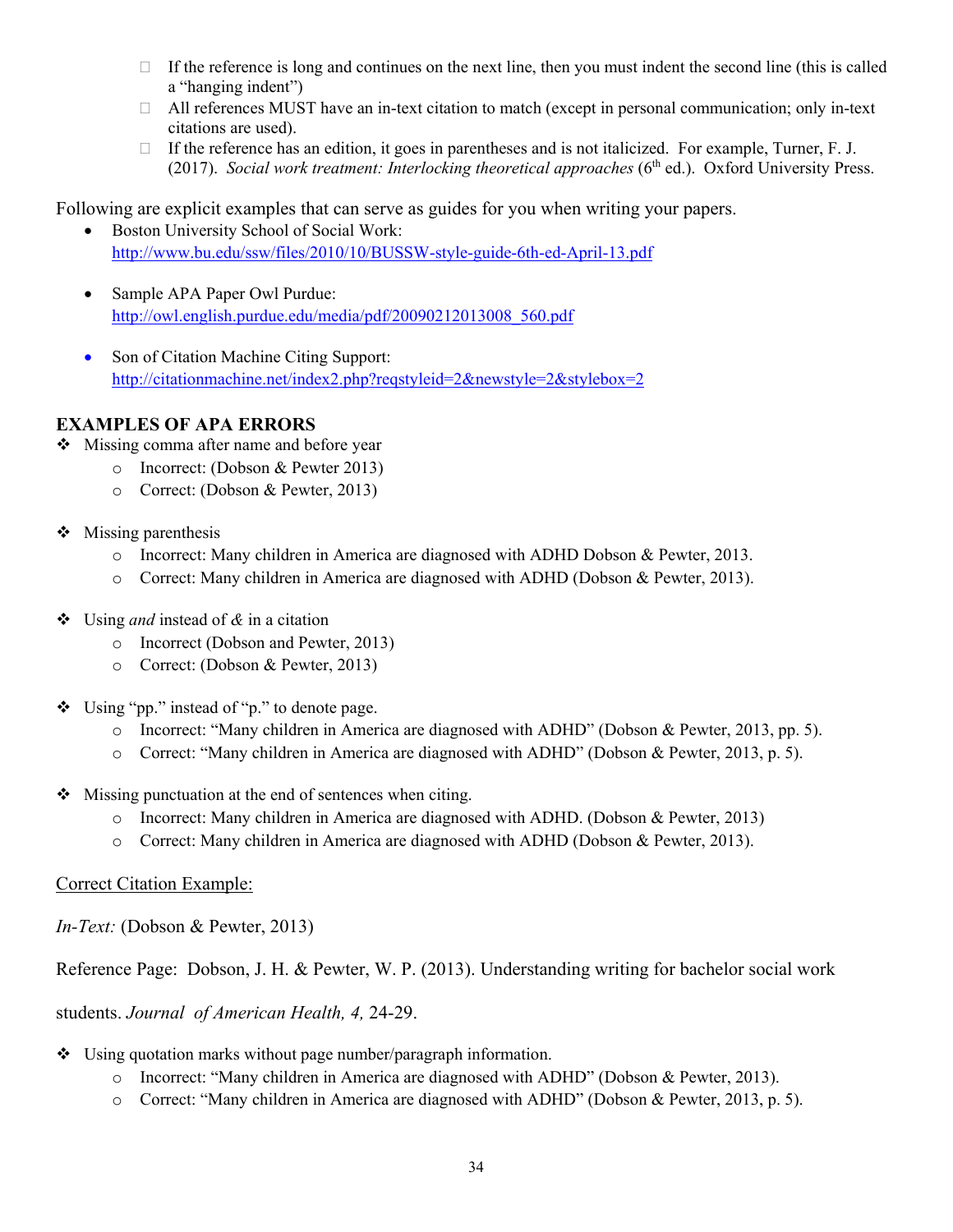- $\div$  Example of how to cite a class handout: (Be sure to use the hanging indent on your paper)
	- o Rappaport, C. (2021). *The muscular system.* [Class handout]. SOWK 3305: Biological Foundations of Social Work Practice. Social Work Department, Texas A&M University-Central Texas: Killeen, TX.
- Example of how to cite a movie: (Be sure to use the hanging indent on your paper)
	- o Cassavetes, N. (Director). (2002). *John Q.* [Motion picture]. New Line Cinema; Burg/Koules Productions; Evolution Entertainment.
	- o To obtain information for a movie citation, look up the movie on the internet and select the IMDb listing. Get the name of the director and the year at the beginning of the entry. Click on Full Cast and Crew, then on Company Credits to list the production companies (ignore the list of distributors, but be sure to list all of the production companies).

 $\div$  Example of how to cite an episode of a television series:

o Writer, W. W. (Writer & Director), Writer, D. D. (Director). (2020, March 26). Title of episode (no italics), (Season No., Episode No.) (TV series episode). In P. P. Producer (Executive Producer), Title of TV series (in italics), Production companies (separated by ;).

### **Checklist to avoid some common errors using APA in papers Dr. Claudia Rappaport**

 $\mathcal{L}_\text{max}$ 

**\_\_\_\_\_ The title on the front page is repeated on the first page of the text of the paper, and both titles are exactly the same wording.**

Entire paper in Times New Roman 12 font. You can't change font in title, on the front page, etc., **to be decorative**

The front page can ONLY contain the page number; the title of the paper, in bold and followed by **an extra space; your name; Department of Social Work, Texas A&M University-Central Texas; Dr. Claudia Rappaport; and due date of assignment. Nothing else!!**

**\_\_\_\_\_ No contractions (isn't) are used anywhere in the paper unless quoting someone.**

There is no extra line space between paragraphs (to achieve this, go to page layout, then go to **spacing and make sure that the spacing is set to 0").**

All paraphrasing from another source has an in-text citation, and the format would be like this: **(Rappaport, 2022). If exact words are used from the source, then you also use quote marks and the page number is included in the in-text citation (the format would be: Rappaport, 2022, p. 2 or pp. 2-3). If you are using more than one Rappaport handout for citations, you will have to use Rappaport 2022a, Rappaport 2022b, etc., and the letters will be assigned based on the titles of the handouts being in alphabetical order on your reference page.**

When writing a paper about an interview of a person, you use personal communication citations **within the text of the paper. After every paragraph in which you summarize information given in the interview, your in-text citation will appear like this: (C. Rappaport, personal communication, August 1, 2022). THERE IS NO REFERENCE PAGE ENTRY FOR PERSONAL COMMUNICATION CITATIONS.**

### **USES OF COMMAS AND OTHER COMMON PUNCTUATION/GRAMMAR ERRORS**

The following are some common uses of commas:

**Putting two sentences together, joined by** *and, but,* **or another linking word. Both parts have to have both a subject and a verb, or you don't need a comma.**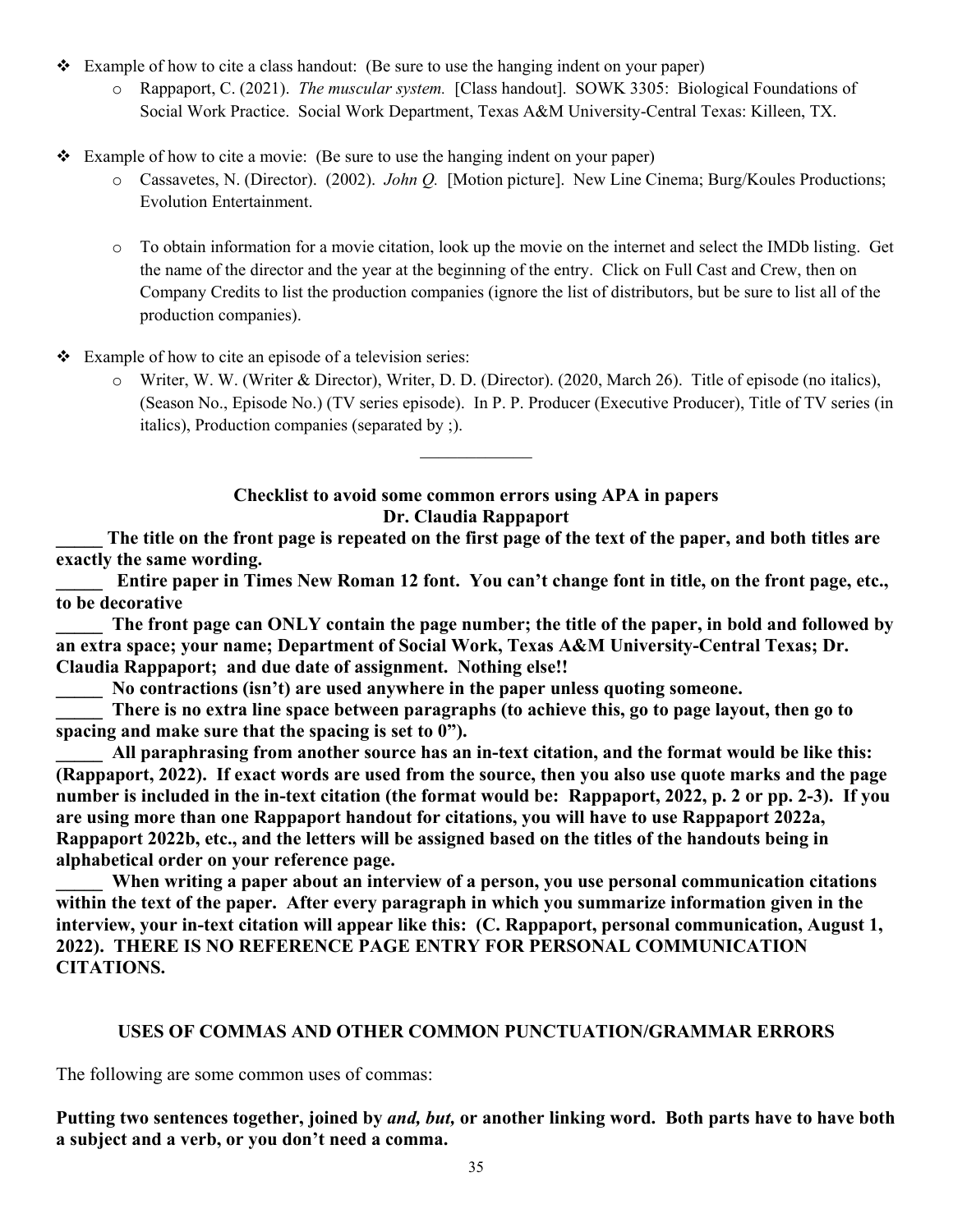- Example: Martha went to the Laundromat, and she discovered that she forgot her money at home.
- Does NOT need a comma: Martha went to the Laundromat and discovered that she forgot her money at home.
- **Note: Two sentences can also be joined together by a semicolon without a connecting word.**
- Example: Martha went to the Laundromat; she discovered that she forgot her money at home.
- Example: I thought this was going to be complicated, but I was surprised; they listened and paid attention.
- **Note: Two sentences can also be joined together by a semicolon and a connecting word such as**  *however***, followed by a comma.**
- Example: Martha went to the Laundromat; however, she discovered that she forgot her money at home and had to make a return trip.

## **Writing a list of objects, when no item of the list requires a comma within the item. If one item requires a comma, then the items have to be separated with semicolons instead of commas.**

- Example: Martha went to the store and bought apples, plums, oranges, and nectarines to make a fruit salad.
- Need to use semicolons instead: Martha went to the store and bought golden, delicious apples; purple, juicy plums; plump, navel oranges; and nectarines to make a fruit salad.

## **Note: The above example with semicolons also illustrates another use of commas: When you are using more than one adjective to describe a noun (such as golden, delicious apples), the two adjectives need to be separated with a comma.**

# **Separating the name of a city and the state in which it is located.**

• Example: I was born in San Antonio, Texas, in the year 1950.

### **Separating parts of a date in a sentence.**

• Example: On August 1, 2010, my daughter was born.

# **Separating a person's name and their relationship to another person, the name of a book and its author, etc.**

- Example: Her father, Burton Rappaport, was born in New York City in 1921.
- Example: Burton Rappaport, the father of Claudia Rappaport, was born in New York City in 1921.
- Example: Harper Lee's novel, *To Kill a Mockingbird,* is required reading in many schools.

# **Separating a prepositional phrase at the beginning of a sentence from the remainder of the sentence.**

• Example: In case of a fire, you need to move quickly to the nearest exit.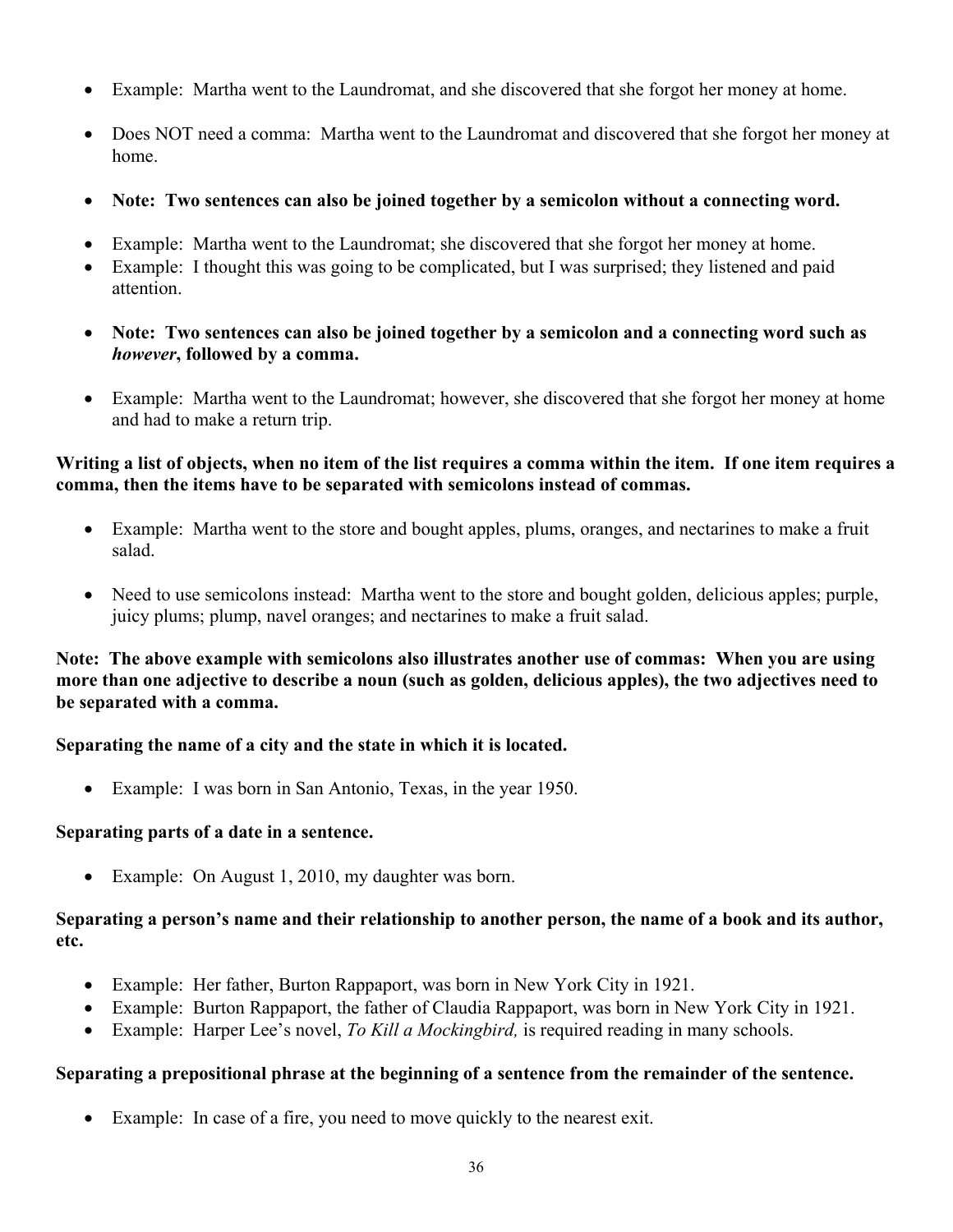- o **Note another grammar rule: Do not put the adverb in between** *to* **and** *move* **(i.e., do not say "you need to quickly move to the nearest exit"). Doing this is referred to as a split infinitive.** Just remember Shakespeare: It is "To be or not to be," not "To be or to not be."
- Example: From one social worker to another, you need to be on the lookout for signs of social work burnout.
- Example: During the depression of the 1930's, food was scarce and unemployment rates were high.
	- o Question: Why do you not need a comma after scarce?
- Example: If you are not ready to calm down, I want you to go to your bedroom and think about why your behavior has not been appropriate.
- Example: Because she got paid a lot less this week, she was not able to give the landlord her rent.
- **Note: If the prepositional phrase is in the middle of the sentence, it does not require commas.**
	- o Example: The hot air in the classroom made it very difficult to study.
	- o Example: She couldn't give the landlord her rent because she got paid a lot less this week.

# **After using a single word to catch your attention at the beginning of a sentence; most commonly this will be done in conversation, not in formal writing.**

- Example: "Well," she said, "I guess I need to go ahead and start fixing dinner."
	- o **Note another rule of grammar: Punctuation marks (commas, periods, exclamation points, question marks) always go INSIDE the quotation marks.**
- Example: Gosh, it is really hot today.
- Example: Hello, my name is Dr. Rappaport.
- Example: No, you can't have a cookie right now.
- Example: Yes, I heard what you said.
- Example: Unfortunately, one of the social work professors has decided to leave Tarleton.
- Example: However, you need to remember that I expect you to study hard for my tests.
- Example: John, did you have a question you wanted to ask?

# **To add additional details to clarify a sentence; if you removed those additional details, you would still have a complete sentence.**

- Example: When I started college, something I had always dreamed of doing, I decided to major in social work.
- You could remove the phrase in the middle and still have a complete sentence: When I started college, I decided to major in social work. Why do you still need a comma there

# **When getting ready to quote a sentence – but only if you are really quoting the person's exact words, not paraphrasing.**

- Example: I wasn't saying, "How could you?" Rather, I wanted to know, "What were you thinking when you did that?"
- Example: Dr. Rappaport always said, "Be careful of using Spell Check as your only type of proofreading on papers."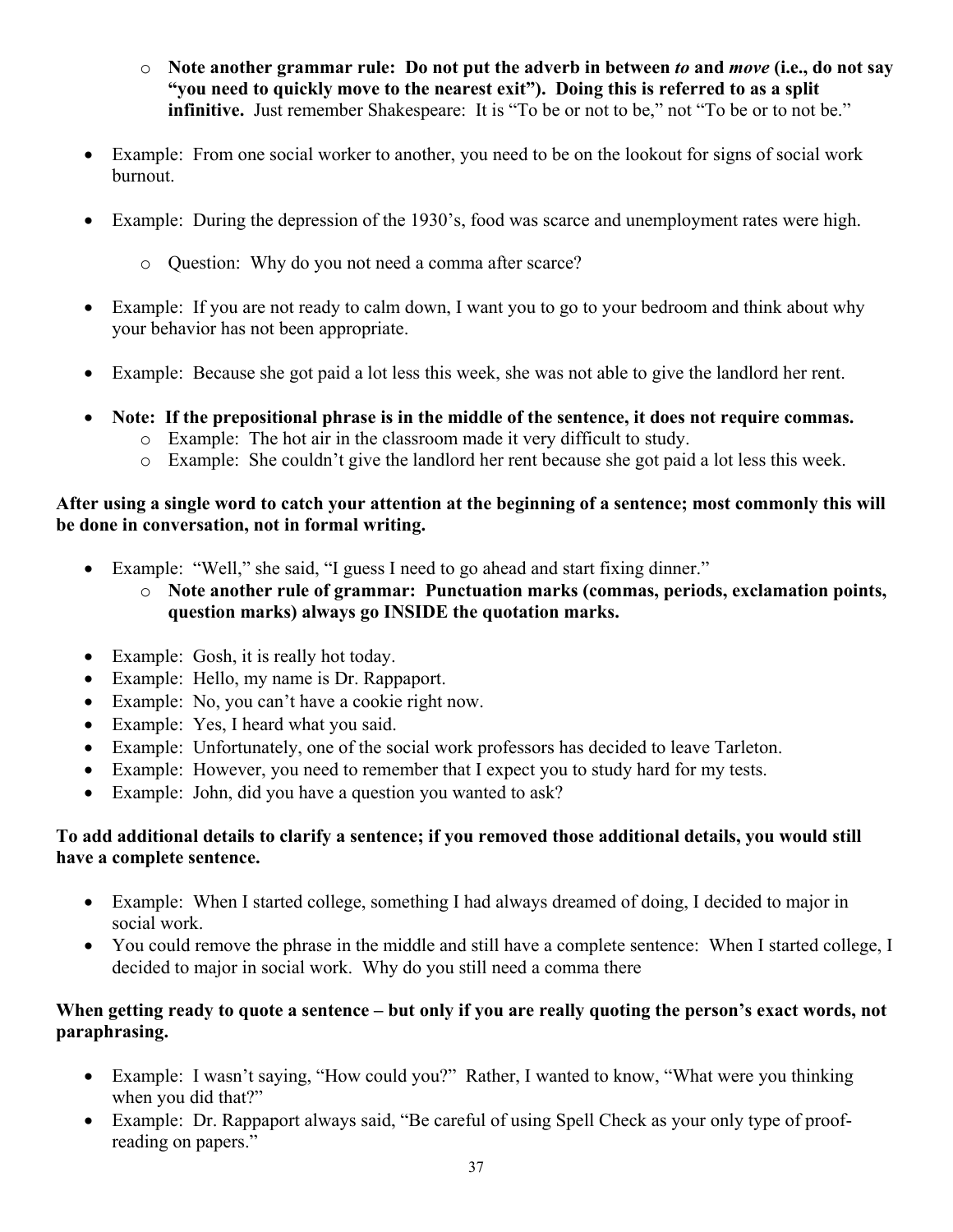• Example of NOT using quotation marks: Dr. Rappaport always told us to be careful of using Spell Check as our only type of proof-reading on papers.

# **Before adding a phrase starting with** *which* **or** *whose* **to add more details to the sentence.**

- Example: A major strength of the agency is the fact that each social worker uses a different approach, which allows them to complement each other's skills.
- Example: He is a millionaire now, which only goes to show how much a person can accomplish if he really sets his mind to it.
- Example: The crowd, whose patience had worn thin, was threatening to tear down the sign and instigate a riot.
- Example: The building, whose architect had won a national award, was one of the most popular tourist attractions in the city.

### **To separate out parenthetical words from the rest of the sentence.**

- Example: Expensive items, however, will not be included in the auction.
- Example: Expensive items, of course, will not be included in the auction.
- Example: Expensive items, unfortunately, will not be included in the auction.
- Example: Expensive items, therefore, will not be included in the auction.

### **Before a word like** *also* **or** *too* **or** *as well* **at the end of a sentence.**

- Example: We should plan to have another fundraiser before the end of the month, also.
- Example: He's quite good looking, too.

### **Do not use a comma if the additional words identify the subject word and are not additional information.**

• The company rewards employees who work hard. (Do not put a comma if what you mean is that the company ONLY rewards employees who work hard. If ALL employees work hard and get rewarded, then put a comma: The company rewards its employees, who all work hard.)

# **You usually do NOT use a comma before "because."**

Example: She was deeply ashamed because she was the only woman who failed the exam.

# **You often do not need to use a comma after an introductory phrase that designates when something occurred.**

- Example: In about five minutes we are leaving for school.
- Example: In 2000 Dr. Rappaport came to teach at TAMUCT.

# **OTHER COMMON WRITING ERRORS**

### **Capitalizing words that do not need capitals**

- Capital letters are used for proper nouns, people's names, names of cities and states, etc. They are often used when they are not needed. For example:
	- o I am a student in the Social Work Department at Tarleton State University-Central Texas. It is correct to capitalize social work here because it is in the name of a Department.
	- o I want to be a social worker. You do not capitalize it here because it is not a proper noun.